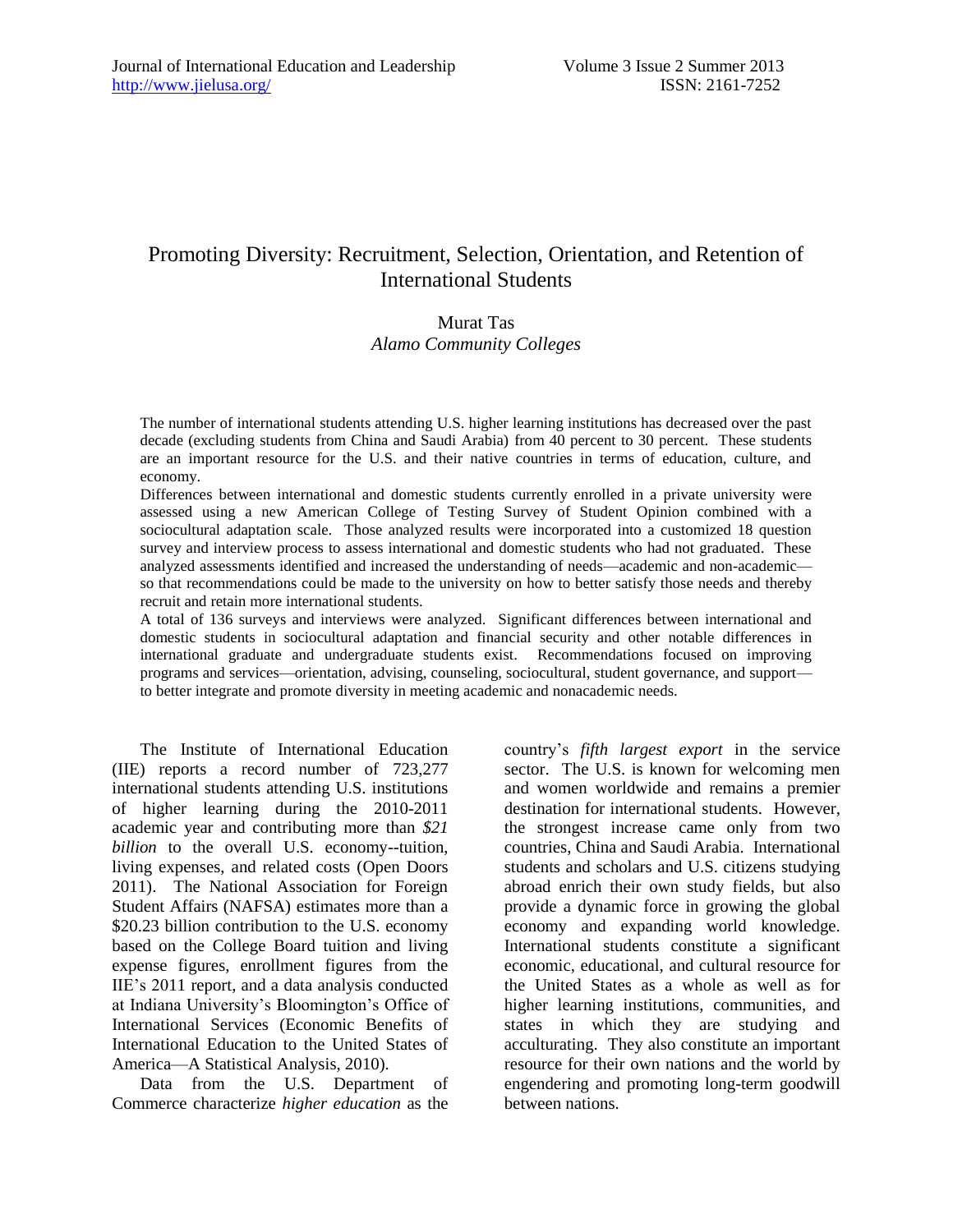Students from all over the world see the opportunity to study in the U.S. as being beneficial because the culture is looked on as a trendsetter and is, in many ways, unique from other cultures. Attitudes and cultures vary according to regions and are normally fast paced. In leaving their home country, most international students are suddenly and immediately confronted with a completely new environment beginning with the travel to the U.S, and continuing well past their arrival at their final destination. Airports, cities, streets and houses look different, food is different, the weather is different, and even things like showers and toilets do not work in the same way as those in their home country. In addition, the students are surrounded with many people they do not know and who speak a different language.

International students often experience a period of adjustment known as culture shock. Some students may have the opportunity to travel with other students from their home country, or may have traveled before, but many travel alone for the first time. Disparities between what students expect as compared to what they can achieve continue to influence their adjustment. Some students discontinue their studies when experiencing difficulties and problems. Finding a way to acculturate these students into communities and campuses will not only enrich their lives, but will increase the possibility of retaining them as students and allowing them to complete their educational goals.

# **Statement of the Problem**

Acclimating to a new culture takes time. A positive transition can result in better language development, acculturation, and the attainment of educational and individual objectives. Experiences of international students provide a myriad of interaction opportunities for growth and learning. The most *important aspect* of these experiences is often thought *to be the students' in-class experiences* with instructors and other students. Indeed, this aspect of international students' experiences is critical. Equally important, however, are those students' *out-of-class learning experiences* including

involvement in residence halls, student organizations, volunteer projects, intramural activities, and travel. Obong (1997) stresses the importance of meeting both the academic and nonacademic needs in the context of student performance and multi-cultural environments.

Because of the interest and importance given to international students' attendance, a closer look was taken of one private university in South Texas. Of the 382 international students studying there during a three year period between Fall 1999 to Spring 2002 (exclusive of exchange students):

- 18% graduated
- 38% continued their studies  $\bullet$
- 44% were not retained by the university

According to the Consortium for Student Retention Data Exchange (2002), which has a membership of 407 colleges and universities, the first-year retention rates are 85.7% on highly selective institutions and average 78.3% among all institutions within the CSRDE.

Therefore, one might reasonably ask why retaining and increasing the number of international students will facilitate diversity, increase cultural understanding, and benefit the campus and learning community as a whole.

# **Purpose of Study**

The purpose of the study was to collect data regarding (a) whether there are differences among domestic and international students in terms of academic (educational) and nonacademic (support) needs, (b) how international students acclimate and succeed in satisfying those needs, and (c) why international students are not being retained. International students beginning, continuing, or discontinuing their studies in the Fall 1999 through the Spring of 2002 semester periods were researched through questionnaires and conversation, and their responses were analyzed. The analyzed data were used to answer the research questions as well as to formulate recommendations for improving international student retention rates.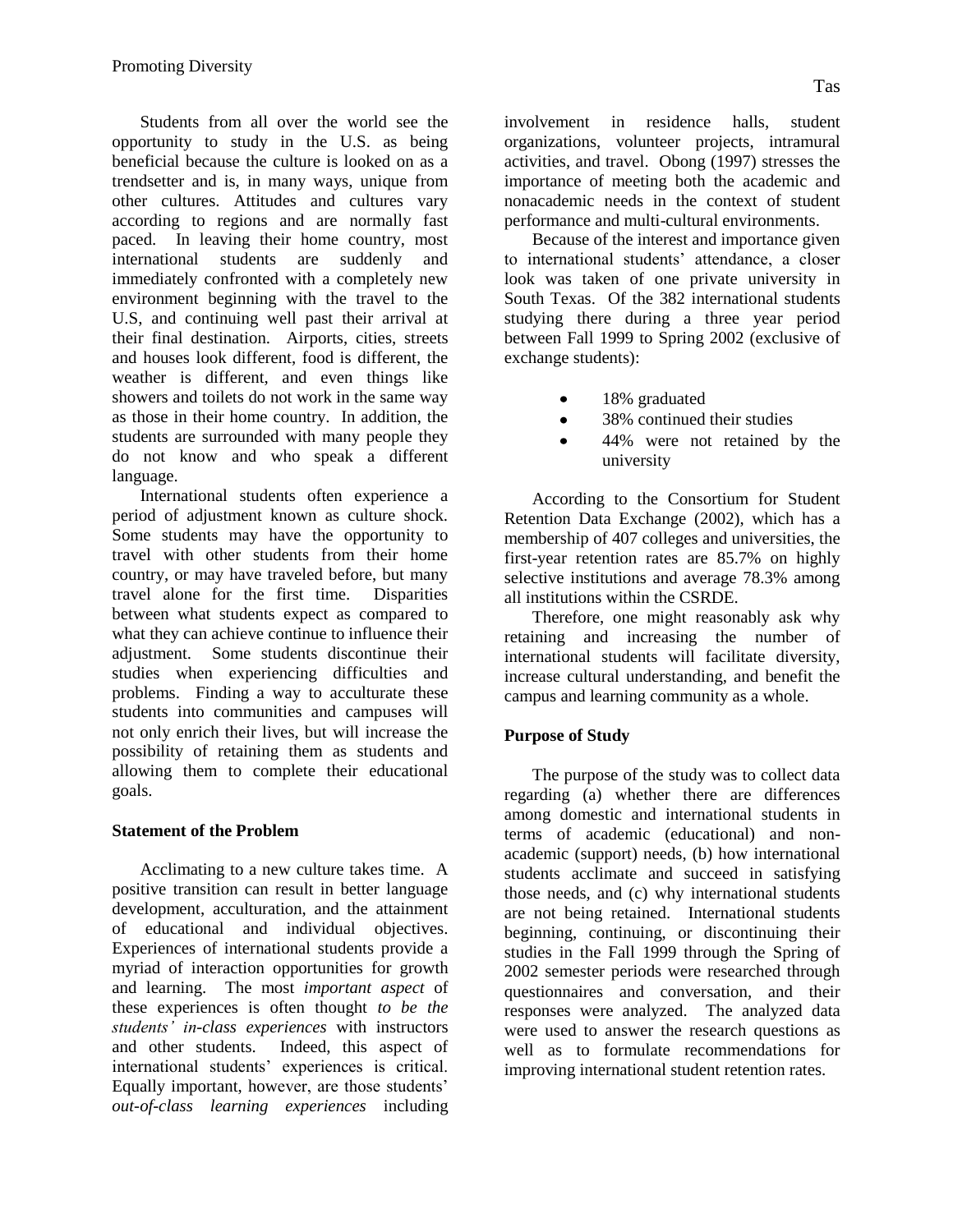## **Research Questions**

Data were collected in order to answer the three broad issues discussed above. When broken down to more manageable size, the issues resulted in the following research questions being studied and analyzed in a threestage methodology:

- 1. Is there a difference between how currently enrolled domestic and international students view the importance of college services, environment, impressions and experiences? (First Stage).
- 2. How do currently enrolled domestic and international students rate their satisfaction level regarding the above terms? (First Stage)
- 3. Is there a difference between currently enrolled domestic and international students in terms of socio-cultural adaptation? (First Stage).
- 4. What are the effects, if any, of age, gender, educational level, and residency status on current students' responses to the issues and questions #1 and #2? (First Stage).
- 5. Why were 44% of the first year international students not retained? (Second and Third Stages).
- 6. What aspects of the campus climate are beneficial or detrimental to international and domestic students in achieving their educational goals? (Second and Third Stages).

# **Significance of Study**

Accurately assessing what caused 44% of first year international students to leave a well respected, academically sound institution prematurely could facilitate an increase of international student retention rates, improve the students' quality of life, and further enhance the reputation of the university. Through effective use of this assessment, corrective interventions can be identified, described, and developed to make the institution more successful in its outreach to international students.

### **Review of Literature**

Beginning with the Theoretical Perspective, this section reviews the professional literature related to Higher Education, Adjustment Challenges and Student Retention.

## **Theoretical Perspective**

Adjustment to college is a challenging process for many first time university students. Almost all of the students face some developmental challenges. The needs of international students are addressed by several developmental theories and support the research questions found in the following chapter. The first of these theories by Arthur Chickering, a leading theorist in the psychological development of university students, identifies seven vectors of development in his *Education and Identity Theory* through which young adults, like college students, typically experience in their college years. Identity development occupies a central place in this theory, and his seven vectors can be viewed as giving greater specificity to this central construct (Pascarella & Terenzini, 1991). Ellison and Simon (1973) refer to Chickering's theory as "the model's model," one that remains sensitive to international students' development stages (p. 22).

*Achieving Competence*, the first vector, is the growth in a student's sense of competence, the confidence one has in one's ability to cope with what comes and to achieve successfully what (one) sets out to do. The second vector, *Managing Emotions,* is developing an increased capacity for passion and commitment, accompanied by increasing capacity to implement passion and commitment through intelligent behavior. This capacity may be particularly important given the cultural changes that have occurred since the initial formulation of his model and that have complicated the way our culture deals with lust and hate (Pascarella & Terenzini, 1991)

*Developing Autonomy*, the third vector, is the independence of maturity which requires both emotional and instrumental independence, and recognition of one's interdependence. The next vector, the fourth, is *Establishing Identity*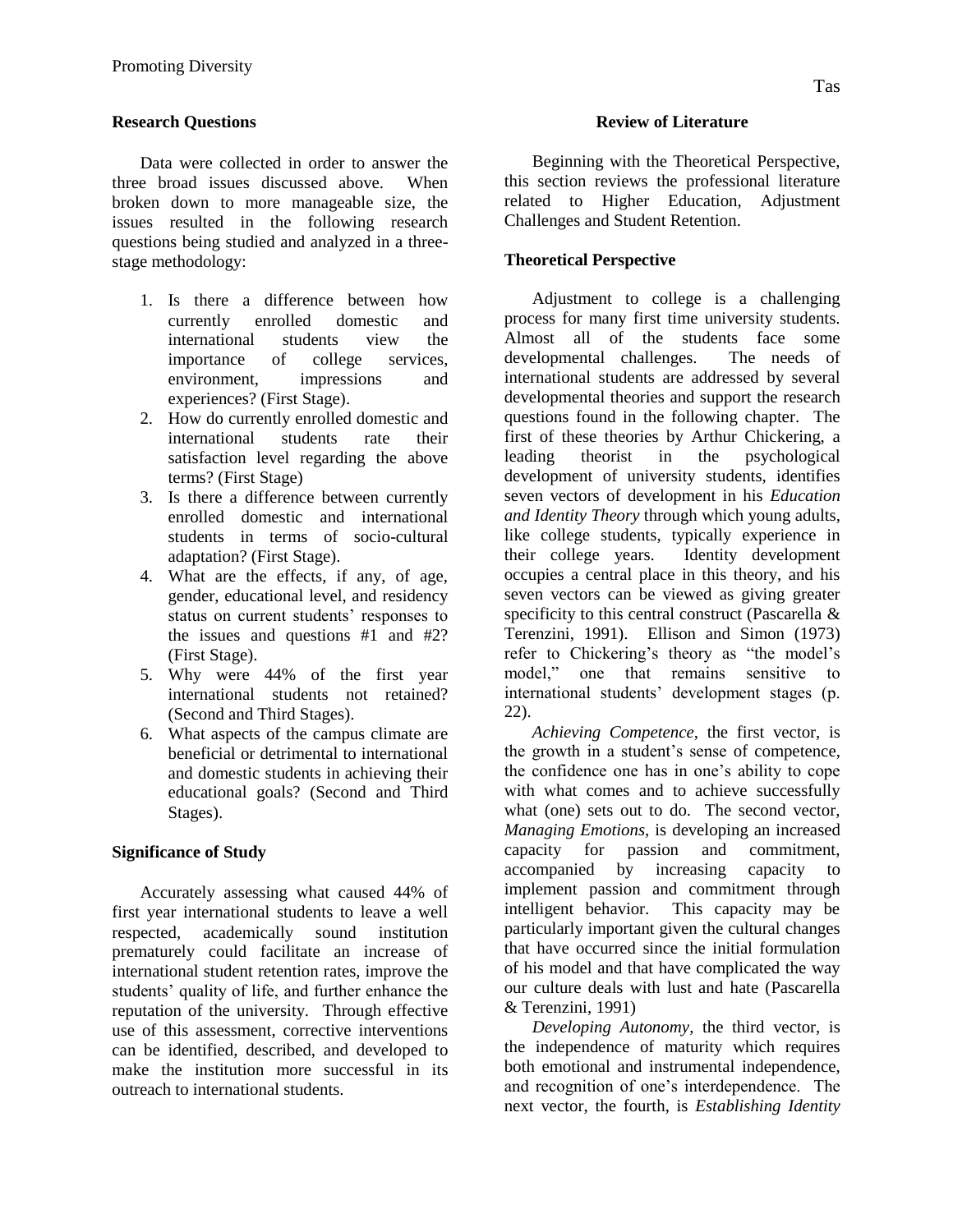and depends in part on growth along the competence, emotions, and autonomy vectors. The concept of identity remains in general a solid sense of self and one that may undergo change over a lifetime. The development of this vector fosters and facilitates changes along the remaining three vectors (Pascarella & Terenzini, 1991)

The fifth vector is the *Freeing of Interpersonal Relationships*. As personal identity is shaped, and the increased ability to interact with others emerges; this interaction reveals increased tolerance and respect for those of different backgrounds, habits, values, and appearance, and a shift in the quality of relationships with intimates and close friends. (Pascarella & Terenzini, 1991)

*Developing Purpose*, the sixth vector, is where the individual develops answers not only to the question "Who am I?" but also to "Who am I going to be?" and not just "Where am I?" but Where am I going?" The final vector, *Developing Integrity*, involves the clarification of a personally valid set of beliefs that have internal consistency and provide at least a tentative guide for behavior (Pascarella & Terenzini, 1991).

The most important thing for universities to learn from Chickering is that international students do not stand on a still point in this turning world. Everything in their lives has suddenly changed, and they are in the midst of often dizzying personal change. If these social and psychological realities aren't respected, universities might make the mistake of attributing their academic problems simply to *indolence, irresponsibility, or absence of selfdiscipline.* And while these words do describe some international students' behavior, they may also be symptomatic or superficial descriptions, not causes, of more important changes international students are experiencing. Often, appreciating the social and psychological realities of international students will allow the university insights into their behavior. With these insights, universities may become even more effective in mentoring students and facilitating their adjustment with changes – unexpected or not (Pascarella & Terenzini, 1991).

Besides challenges of developmental tasks, international students deal with other stresses such as adjusting to a new culture. The adjustment process itself is a challenge for many international students. One of the issues that international students face during this process is *Culture Shock*. Culture Shock, a theory created by Oberg, an anthropologist, refers to the idea that entering a new culture is potentially a confusing and disorientating experience, and this concept has been widely used (and misused) to explain the difficulties of the cross-cultural sojourn. Oberg invented the expression in order to define the kind of uncertain and troubled feeling which generally occurs when people are faced with organizing their daily life in a new cultural environment. This anxiety can be traced back to several factors. One important aspect is that self-evident behavioral traits are not valid any longer. In addition, values the person has always held in his familiar environment are not shared or may even be rejected by members of the new culture. Further, the encounterer of the new culture suddenly comes in touch with unfamiliar behavior that may seem to be odd and abnormal to him. Eventually culture shock means the general state in which the individual has to cope with the adjustment to a new environment (Funham & Bochner, 1986).

Oberg divided Culture Shock into four stages:

- $\bullet$ Honeymoon: Initial reaction of enchantment, fascination, enthusiasm, admiration, cordiality, friendliness, and superficial relationships with hosts.
- Crisis: Initial differences in language,  $\bullet$ concepts, values, familiar signs and symbols leading to feelings of inadequacy, frustration, anxiety and anger.
- Recovery: Where the crisis is resolved  $\bullet$ by a number of methods such that the person ends up learning the language and culture of the host country.
- Adjustment: Period where the sojourner  $\bullet$ begins to work in and enjoy the new culture, even though occasional instances of anxiety and strain still exist.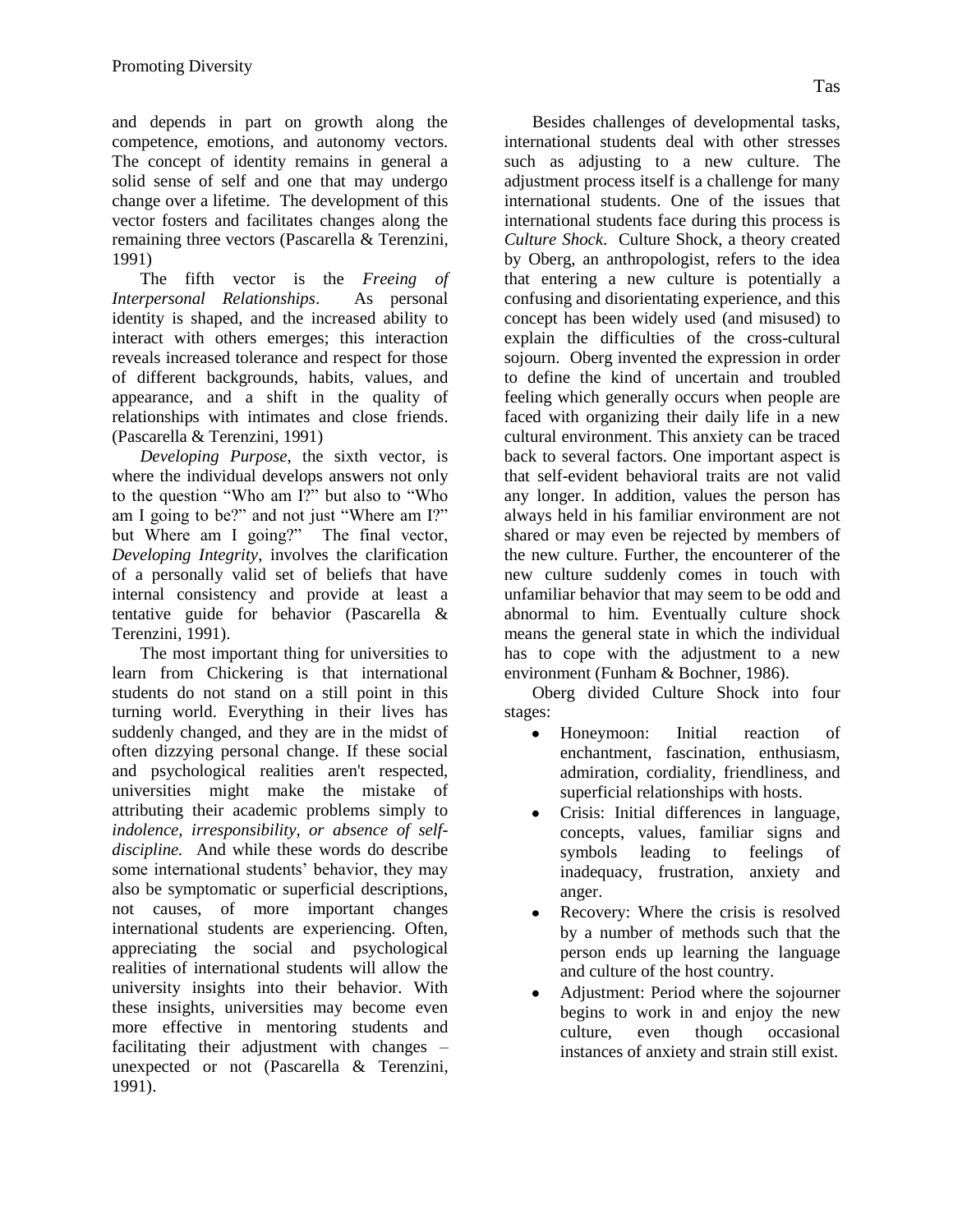During the 1970s and 1980s researchers developed a new idea of how to cope with culture shock. The resulting Culture Learning model (Furnham & Bochner, 1986) stressed that an individual only needs to learn and adapt to key features of the new society. Instead of adapting to a new culture, the individual learns how to operate in the new culture; he does not have to embrace all, or even most, aspects of the society. This is a significant change in thought. Under previous ideas, if one adjusted to the new culture, that culture would become a part of the individual; almost as if the person developed two cultures. Furnham and Bochner think that by learning and adapting to only key features, one can then discard those features upon return to one's native land (Milton, 1997).

In Culture Learning, one learns the salient features of a culture in order to effectively function in it. A person will still experience frustration, bewilderment, and other emotions, but by learning only key parts of the culture, one can work around the difficulties caused by culture shock. Information giving and cultural sensitization are to aid this endeavor. If people are made aware of the cultural differences as well as their values, and understand their own biases, then they are more able to adapt to a new culture (Milton, 1997).

Socio-cultural adaptation, earlier defined, refers to how well an acculturating individual is able to manage daily life in a new cultural context. Socio-cultural adaptation grew from a culture learning perspective. Changes in sociocultural adaptation are predictable; adaptation improves rapidly in the earliest stages of transition, reaches a plateau and then appears to stabilize. With the focus on the learning experience, the application is preparation, orientation, and acquisition of culturally relevant social skills (Furnham & Bochner, 1986). Socio-cultural adaptation is more strongly affected by variables as quantity and quality of relationships with host nationals, cultural distance, and length of residence in the host country.

Ward (1995) proposed that cultural contact is a major life event which leads to stress, demands cognitive appraisal of the situation, and cognitive, affective and behavioral responses for stress management, and requires learning

culture-specific skills, as well. Ward refers to the outcome as involving behavioral competence. This reflects the extent to which a newcomer fits into the new culture, and includes adaptation to social and cultural aspects of the host culture. Furthermore Searle and Ward (1990), and Ward and Kennedy (1992, 1993b) found that socio-cultural adaptation preceded and predicted the psychological adaptation.

# *Higher Education*

Within institutions of higher learning, organizational cultures and subcultures form based on beliefs, values, and artifacts and are influenced by size and location. Institutions of higher learning also reflect the multiple cultures of students, administration, and staff in meeting academic, career, and support needs. In meeting these needs, change will be necessary. Earlier organizational research "illustrated the impact of culture on many aspects of organizational life (Peterson & Spencer, 1991)" and how, as Berquist notes (as cited in Kezar and Eckel, 2002, p. 436) "university cultures will be related to the change process; specifically, change processes can be thwarted by violating cultural norms or enhanced by culturally sensitive strategies". Academe itself has strong cultural aspects that guide and shape the way the business of education is done. Faculty subculture and attitudes about diversity are important aspects when change is desired. (Cummins & Worley, 2001; Hofstede, 1997; Hofstede, 2001; Schein, 1992; Trower & Chait, 2002; Yukl, 2002).

In the United States, enrollment rates are increasing with more people attending college and more degrees being awarded. Enrollment in degree-granting postsecondary institutions increased by 9 percent between 1989 and 1999. Between 1999 and 2009, enrollment increased 38 percent, from 14.8 million to 20.4 million. Much of the growth between 1999 and 2009 was in full-time enrollment; the number of full-time students rose 45 percent, while the number of part-time students rose 28 percent. (U.S Department of Education, 2011).

Adding to this diversity, 723,277 international students attended U.S. institutions of higher learning during the 2009-2010 academic years. This provided a cultural,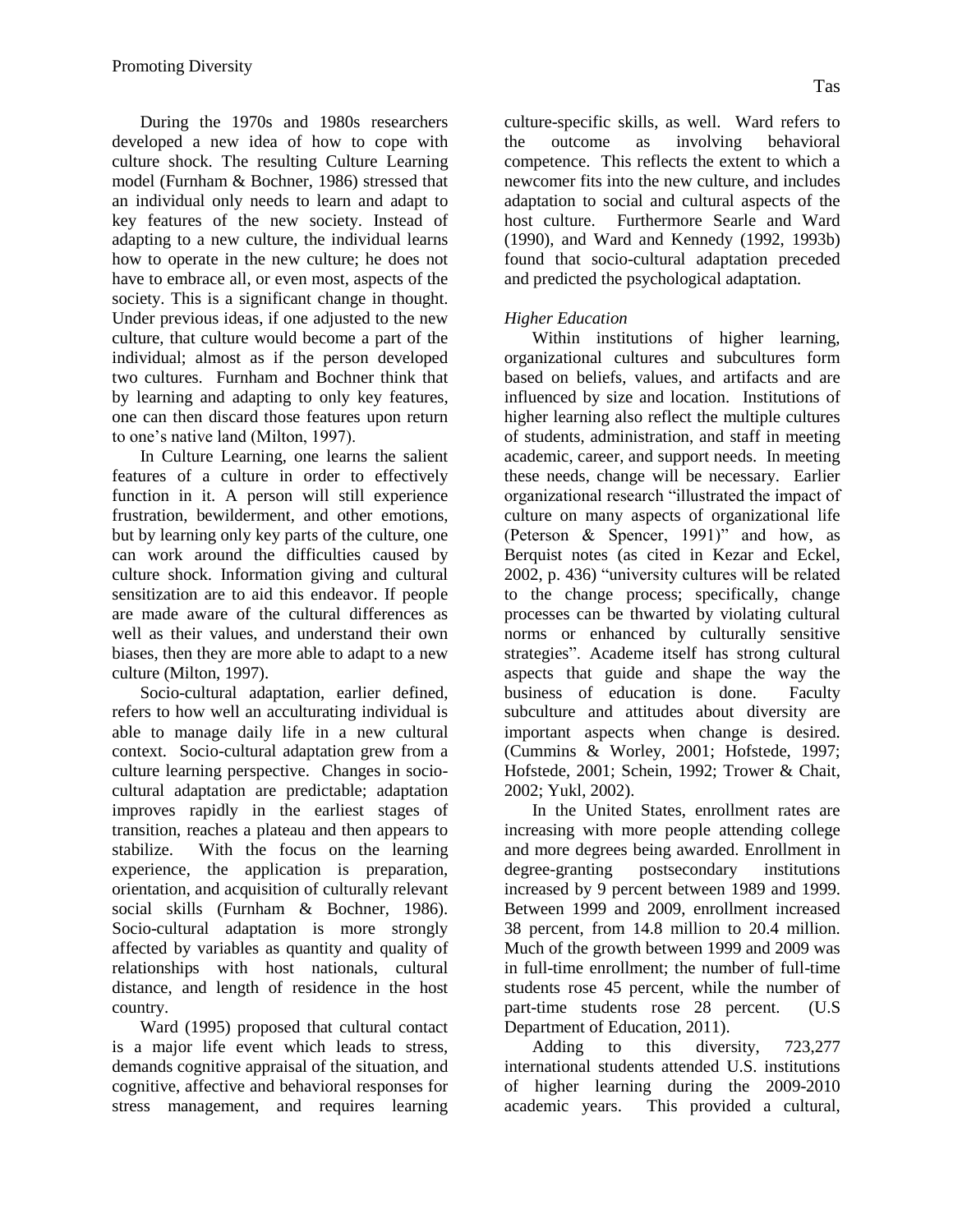educational, and economic resource for the U.S. and a cultural and educational resource for the countries of origin, as well as a world resource by engendering and promoting long-term goodwill between nations (Open Doors 2010).

Diversity is being addressed in the accreditation process of the six major accrediting agencies across the United States. Each agency has diversity elements in their standards along with National Council for Accreditation of Teacher Education and other accrediting organizations (Moss, 2000).

Johnson (2003) stresses the importance of diversity following September 11 when he states:

The residual affection and respect for the American people, as opposed to official America, are priceless assets for us. Where does that admiration come from? How is it sustained, even through times when people in other countries genuinely do hate our policies? It comes fundamentally from the sheer power of the American idea, which continues to inspire the world. And it is nurtured through exchanges, through programs that bring people into contact with America and Americans, including those that have brought millions of foreign students and scholars to this country. (p. B7)

Increases in diversity have led to changes in higher education. The English language has become a standard in science and scholarship.

Combined with the Internet, other technologies, and increased student mobility, higher education has become more global and is converging, rather than diverging. The experience of others has been perceived as beneficial in understanding, addressing, and resolving issues. Other issues such as the increasing demand for education, expanding graduate education, privatization, an academic profession in crisis, and accountability have been considered when comparing and analyzing include how the activities of education and work should feed one another (Altbach, 1999).

Internationalization, increasing worldwide integration (David, 1999), and shifting demographics (U.S. Census Bureau, 2000; Organization for Economic Cooperation and Development, 2001), have changed how organizations in general, and higher education specifically, respond in multi-cultural and more diverse environments. Understanding diversity and culture and their benefits, and how to implement effective programs promoting them, are integral in making and sustaining changes.

Understanding the degree of diversity within the international student population and how international student migration impacts higher education are necessary in identifying programs to meet their needs. In one of these studies, the Organization for Economic Cooperation and Development (2001) examined the comparative trends in international student migration and sources of students as portrayed in the following chart.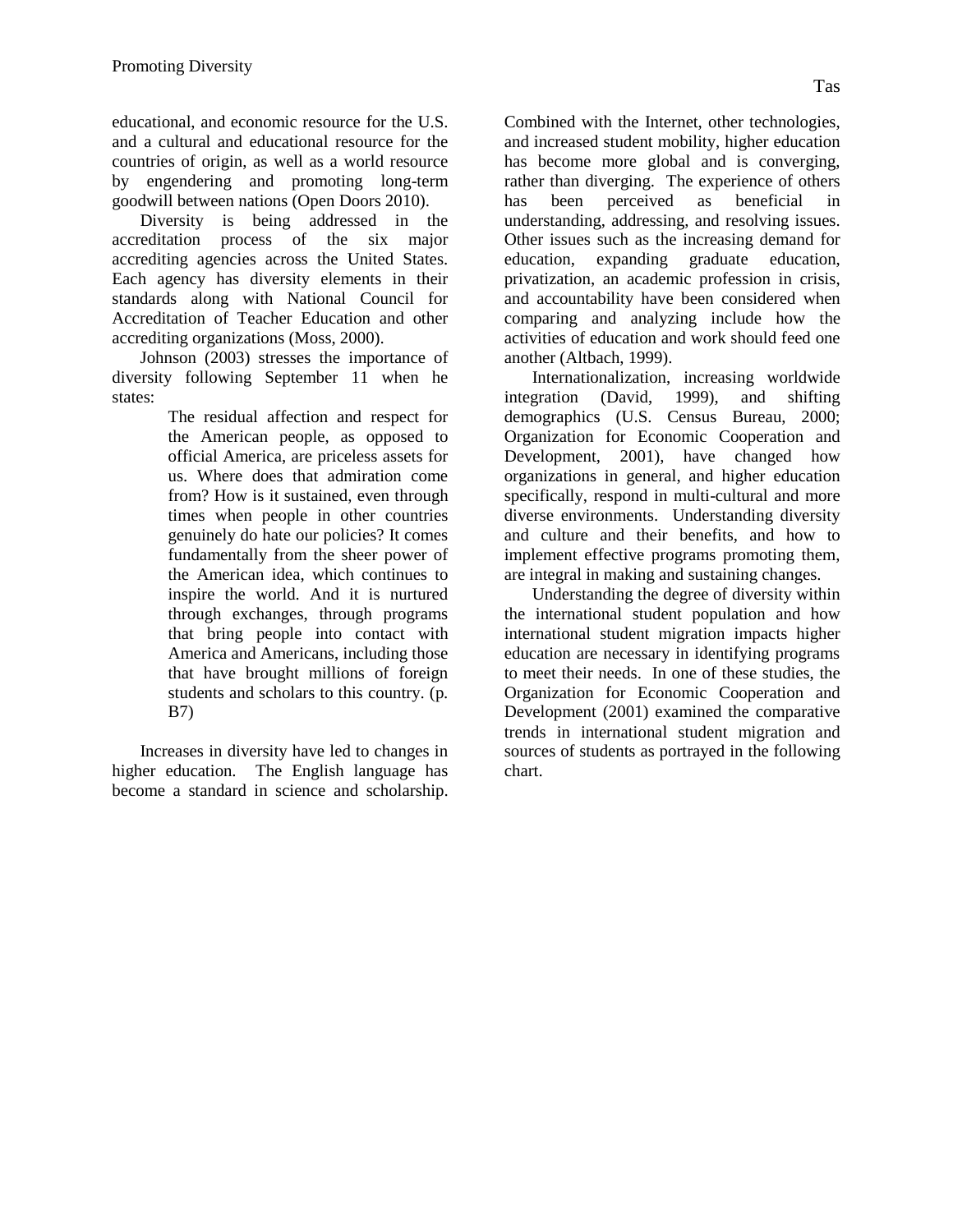

#### Chart II.3. Main receiving countries of foreign students, 1998 Percentages

Note: Only non-resident foreign students for the United States, Canada, Australia, the United Kingdom, Switzerland and Japan. Source: OECD database on Education.

Figure 1. Main Receiving Countries of Foreign Students (OECD)

In the 2009-10 academic year, average growth rate was 5 percent. The significant increase (China and Saudi Arabia) masks a serious decline in the number of students from other countries. Increases/decreases from 20 countries matriculating in the United States are shown in Figure 2 below (McMurtrie, 2011).

#### Table 1

*Top Places of Origin of Foreign Students In The U.S., 2009-10*

| Major Places Of Origin Of International Students In The U.S. |                  |  |  |  |
|--------------------------------------------------------------|------------------|--|--|--|
| $2009 - 2010$                                                |                  |  |  |  |
| 1-Year Decrease                                              | 1-Year Increase  |  |  |  |
| Japan $-15%$                                                 | China $+30\%$    |  |  |  |
| Mexico $-9\%$                                                | Saudi Arabia +25 |  |  |  |
| Indonesia $-8\%$                                             | Kenya $+11\%$    |  |  |  |
| Taiwan -5%                                                   | Hong Kong $+4\%$ |  |  |  |
| Canada -5%                                                   | Malaysia $+4\%$  |  |  |  |
| South Korea -4%                                              | France $+4\%$    |  |  |  |
| Germany $-3\%$                                               | Vietnam $+2\%$   |  |  |  |
| Thailand $-2\%$                                              | India $+2\%$     |  |  |  |
| Russia -2%                                                   | Turkey $+2\%$    |  |  |  |
| Pakistan -1%                                                 | $Brazil +1%$     |  |  |  |

Universities have become involved in international students' learning experiences inside and outside the classroom. This involvement has included many aspects of educational and organizational life such as foreign students' affairs, colleges' roles and rewards, culture, curriculum, university climate, faculty interaction, student recruitment, selection, orientation, mentorship, and retention. In addition, because students' learning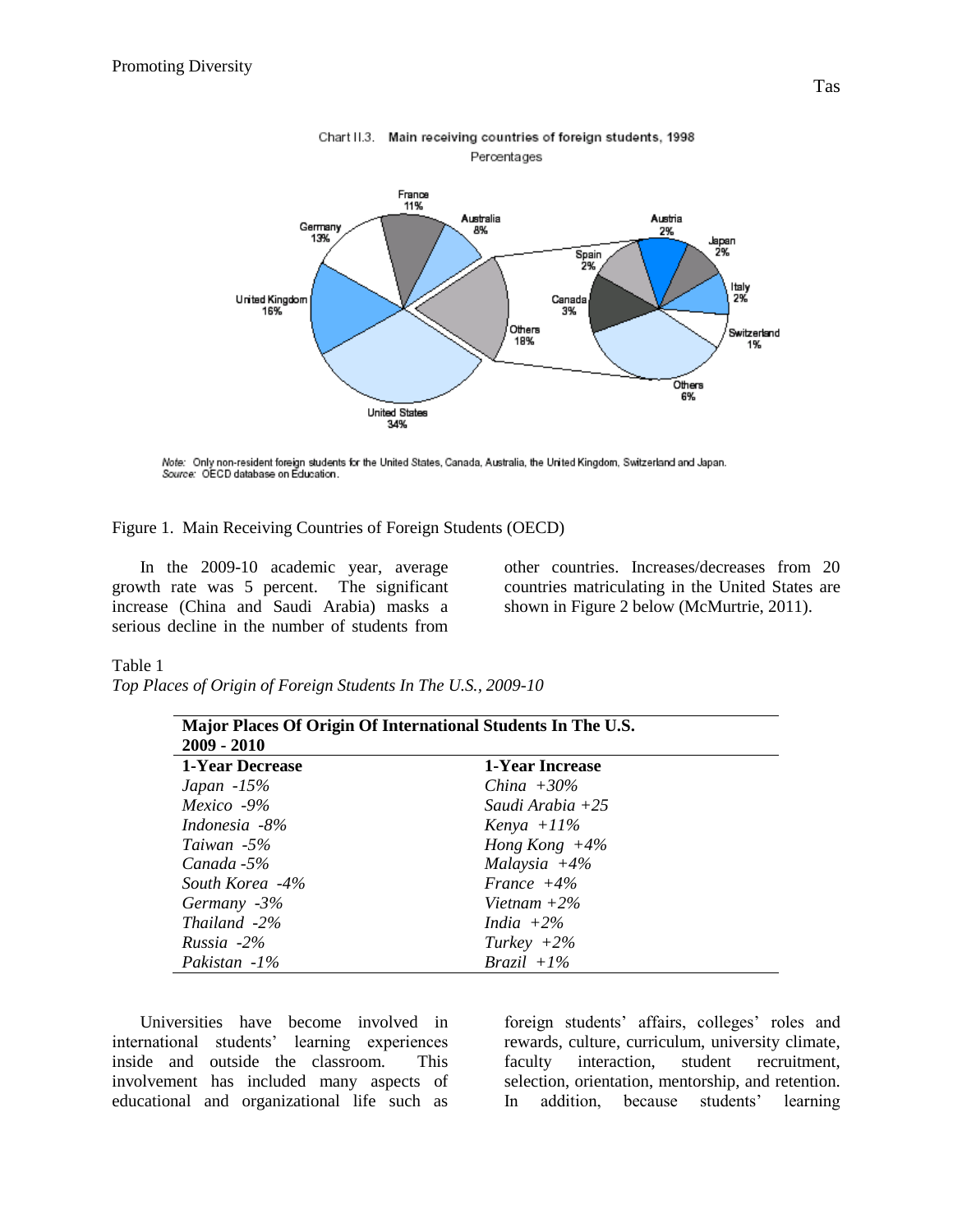experiences and faculty involvement occur within the context of the institution. organizational behavior and development have been accepted as providing an insight on the structures, support, and services that may either explain, enhance, or mitigate against these experiences and involvement. Creating a satisfying environment has become an essential goal in higher education.

Higher education's responsibility to educate students in a global perspective is greater than ever. The ability to live and work in a pluralistic society and in a polarized and frightening world is not an optional skill. As colleges expand their international reach, they can engage in entrepreneurial activities and foster students' global competence. But in the rush to globalize, college leaders must be clear about their purpose and keep their eyes on the educational needs of all their students (Green & Baer, 2001). International and intercultural education themes should be pervasive throughout the curriculum, in remedial and developmental courses, general education and area studies, and liberal arts and professional studies (Scott, 1994). By internationalizing the curriculum, universities can increase students' knowledge of history, culture, and languages from a global perspective. Through course work in all disciplines, this initiative strives to promote sensitivity to political, economic, environmental, and social issues within an international context.

# **Challenges of Adjustment to University Life In The U.S.**

Learning a new culture and learning in a new culture which may have different beliefs and values can be difficult. Even though international students are subject to the same stresses of academic and personal life as their U.S. counterparts, these stresses are compounded by being in an unfamiliar culture and surrounded by challenges of communication and language. Language is the most frequently reported barrier to adjusting to U.S. university life, followed by financial difficulties and problems adapting to the culture.

Female students, older students, students enrolled in scientific and technology courses, and students with limited exposure to foreign cultures are more likely to experience difficulties adjusting to university life in the U.S. (Dee & Henkin, 1999).

As the world is increasingly becoming to a multi-cultural, understanding the differences between cultures is becoming increasingly important. In this growing multi-cultural environment, members of this environment need to understand the strengths and weaknesses of their own culture in order to avoid their own blind spots. The work of Geert Hofstede (1997, 2001) helps us clearly see these differences. Hofstede's work suggested it is necessary to gain insights into other cultures so that organizations can be more effective when interacting with people in other countries. If understood and applied properly, this information should reduce people's level of frustration, anxiety, and concern. It is critical to understand other cultures in order to create a multi-cultural or globalize environment.

Hofstede (1997, 2001) conducted extensive research on cultures and found a total of five categories to be instrumental in defining, understanding, and bridging cultural barriers to achieve organizational success. The first category, Power Distance Index (PDI) focuses on the degree of equality, or inequality, between people in the country's society where a high index indicates that inequalities of power and wealth have developed as opposed to a low index where differences between power and wealth have been de-emphasized. The second, Individualism (IDV), is differentiating between individuality and individual rights versus a more collectivist nature, one where extended families and collectives take responsibility for their group. Masculinity (MAS) is the third category and is the degree of reinforcing a masculine work role, control, and power, high being where males dominate the society and power structure and low where males and females are treated equally.

Uncertainty Avoidance Index (UAI) as the fourth category is a level of tolerance for uncertainty and ambiguity within the society. High avoidance indicates a low tolerance where rules, laws, and other controls are used to reduce the uncertainty. Low avoidance allows a variety of opinions, less rules, more risk taking, and accepting change more readily. The last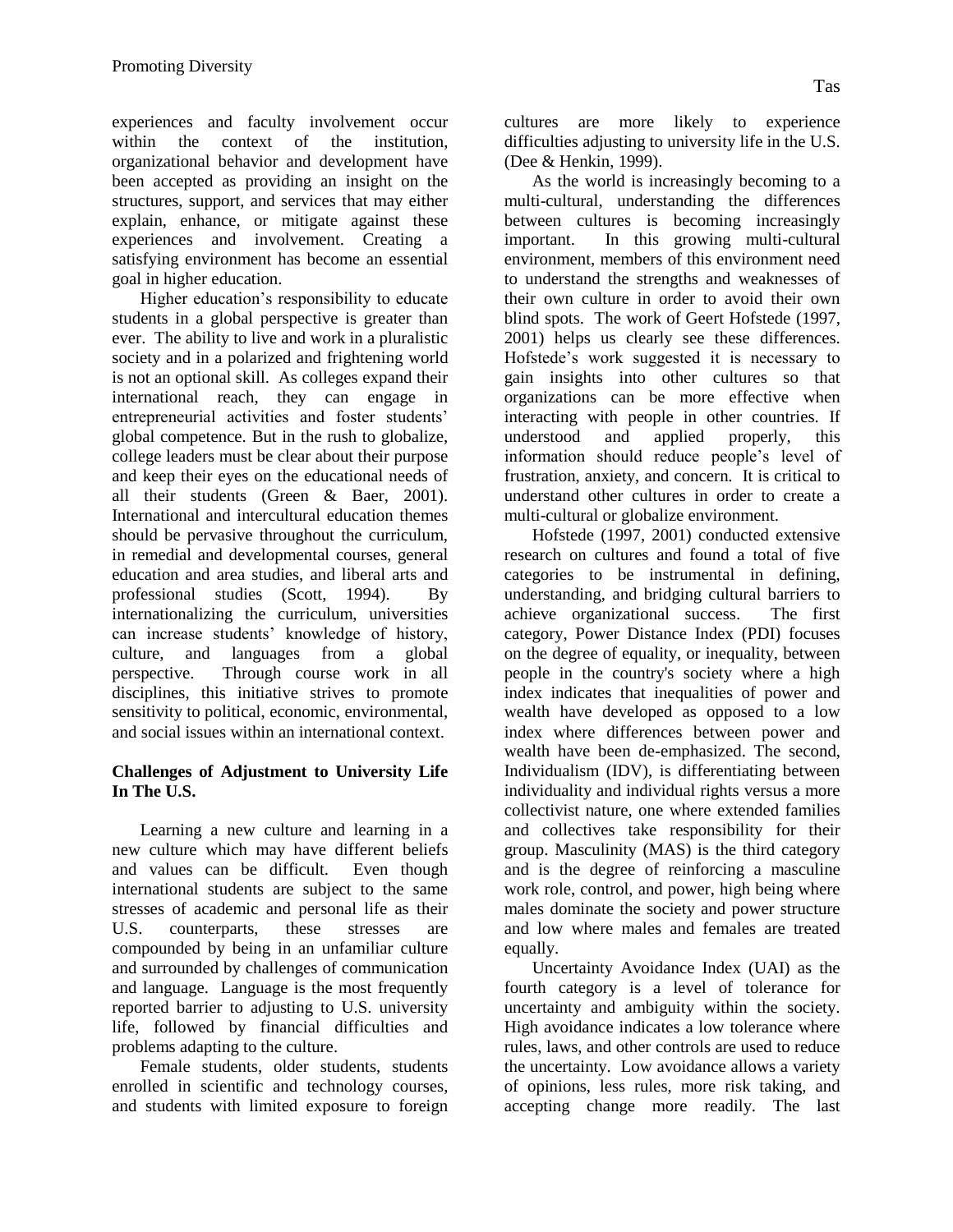category, Long-Term Orientation (LTO) is the degree or level that the society focuses on traditional and forward thinking values. A high orientation is a commitment to the long term and tradition. A low orientation is just the opposite; allowing more change or less impediments by

Table 2 - *Sampling of Hofstede's Dimensions*

| Dimensions            | <b>PDI</b> | IDV | UAI | <b>MAS</b> | <b>LTO</b> |
|-----------------------|------------|-----|-----|------------|------------|
| <b>Arab Countries</b> | 80         | 38  | 68  | 53         |            |
| <b>USA</b>            | 40         | 91  | 46  | 62         | 29         |
| Germany               | 35         | 67  | 65  | 66         | 31         |
| Mexico                | 81         | 30  | 82  | 69         |            |
| Philippines           | 94         | 32  | 44  | 64         | 19         |
| Taiwan                | 58         | 17  | 69  | 45         | 87         |
| China                 |            |     |     |            | 118        |
| Turkey                | 66         | 37  | 85  | 45         |            |
| South Korea           | 60         | 18  | 85  | 39         | 75         |
| Japan                 | 54         | 46  | 92  | 95         | 80         |
| <b>Brazil</b>         | 69         | 38  | 76  | 49         | 65         |

As an example, Germany's PDI of 35 is low, indicating that differences between power and wealth have been de-emphasized, as opposed to Arab Countries index of 80, which indicates that inequalities of power and wealth have developed. Likewise, an index of 91 for IDV in the United States differentiates it in reference to individuality and individual rights versus a more collectivist nature, like that in Taiwan with an index of 17.

Hofstede's continuing research has been instrumental in understanding how culture is related to developing, learning, and engaging at all levels within organizations.

Craven and Kimmel (2002) focused enculturation on multicultural interdisciplinary doctoral studies addressing globalization and new cultures in the learning discussion and observed similar cultural differences as those indicated by Hofstede (1997, 2001). These differences included

> group learning versus individual learning, uncertainty avoidance (the degree to which cultures tolerate ambiguity), masculinity (the degree to which the dominant cultural values focus on assertiveness, performance,

and material success), and time orientation (the degree to which cultures are either long- or short-term oriented). (p.60)

Like the frequent language barrier reported in Dee and Henkin (1999), Craven and Kimmel (2002), experienced this barrier first hand in using a constructivist approach and Feuerstein's (2001) mediated learning experience (MLE), a learning experience "based on the concept of cognitive modifiability" versus Piaget's (1975/1985) concept of cognitive development (p. 62).

Besides the language barrier, some of the challenges that international students face: sense of loss when they move into a new culture; stress of learning new skills, language, and other cultural impacts; stereotypes about international students' culture; low self-esteem; self-identity problems; gender differences; lack of social support; alienation from domestic students; culture shock; and a new educational system.

Unmet needs are the other challenges in the adjustment process. These needs of the international students are often non-academic in nature and result because their cultural backgrounds are different from those of the domestic students. Harold J. Adams made two

long term commitments and tradition to change. This last dimension emerged from a study with Chinese employees and managers.

A representative sample from Hofstede's Dimension of Cultural Scales. (2010) follows in Table 2.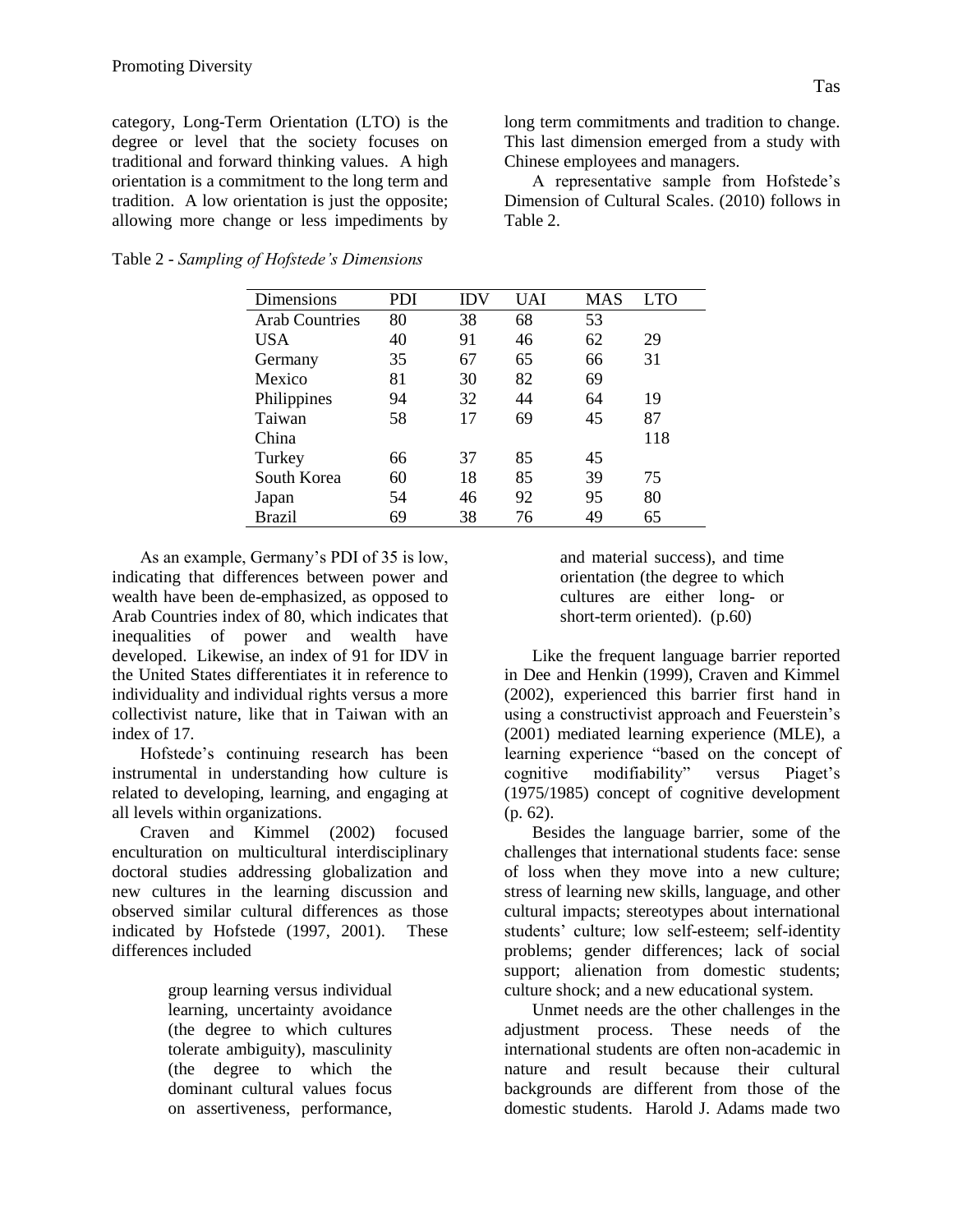relevant points pertaining to the matters of international students' needs: that unsatisfied needs tend to negatively affect the personality of some students, which results in feelings of inadequacies; and that failure to meet certain biological or psychological needs of some students often leads to reduced academic performance. Basically, not meeting certain needs tends to reduce a student's ability to concentrate on academically related tasks. (Obong, 1997)

Satisfying both academic (educational) and basic non-academic (support services) needs related to educational goals, living conditions, finances, social relations, and acculturation is essential for students enrolled in institutions of higher education. If these needs are neglected or unsatisfied, they may pose serious problems for the students and the institutions in which the students are enrolled.

## **Studies about International Students**

International students' problems and concerns have been examined in many studies. In one of these studies, Parr, Bradley, and Bing (1992) studied international students' adjustment patterns. Concerns and feelings of international university students attending a variety of colleges and universities throughout the United States were examined in the study. Findings from 163 international students revealed that they were most concerned about extended family, cultural differences, finances, and school. They found that international students are mostly happy and well adjusted, with more positive than negative feelings. Feelings are higher (more positive) in the first year of study.

Hart (1974) investigated international students' problems in selected public community colleges in Texas focusing on perceptions of international students and international student advisors. Two hundred and twenty international students and 30 international student advisors in 30 community colleges were administered Michigan International Student Perception Inventory. Results indicated that international student advisors and international students perceived the greatest problems in the areas of English language, financial aid, admissions and selection, and academic advising and records.

Moreover, female students showed significantly different perceptions in several areas when compared with male students.

Besides problems, needs of international students and their satisfaction were also commonly examined in international students' adaptation process. In one of these studies, Obong (1984) examined the impact of nonacademic needs of all college students. He compared 100 domestic and 100 international students. This study of non-academic services administered to international and noninternational college and university students had three purposes: exploration of differences that might exist between the non-academic social service needs of international and noninternational students; identification of a mean level of non-academic needs; and determination of the correlation between the non-academic needs of students and the student services provided. The study investigated student services, living conditions, student finances, social relations, and acculturation for a sample population of 100 international and 100 domestic students. The American College Testing Student Opinion Survey was used to collect data. Significant differences of opinions were found in the following areas: satisfaction with involvement in campus activities; involvement in religious activities; availability of instructors; opportunities for student employment; accuracy of pre-enrollment information; and flexibility to design a unique course of study. Both groups were satisfied with honors programs and dissatisfied with availability of courses desired.

Selvadurai (1991) examined the international students academic needs and satisfaction with the services provided on campus. One hundred and thirty seven international students were administered a 33 item questionnaire. Responses highlight academic needs for all 15 categories examined and inadequacies in all but 2 of 17 personal services. It was found that students were not satisfied even to minimum levels. Some areas that needed change were: improvements in English, counseling in curriculum programming, academic advising, rapport with faculty, availability of tutoring services, and orientation to the academic setting.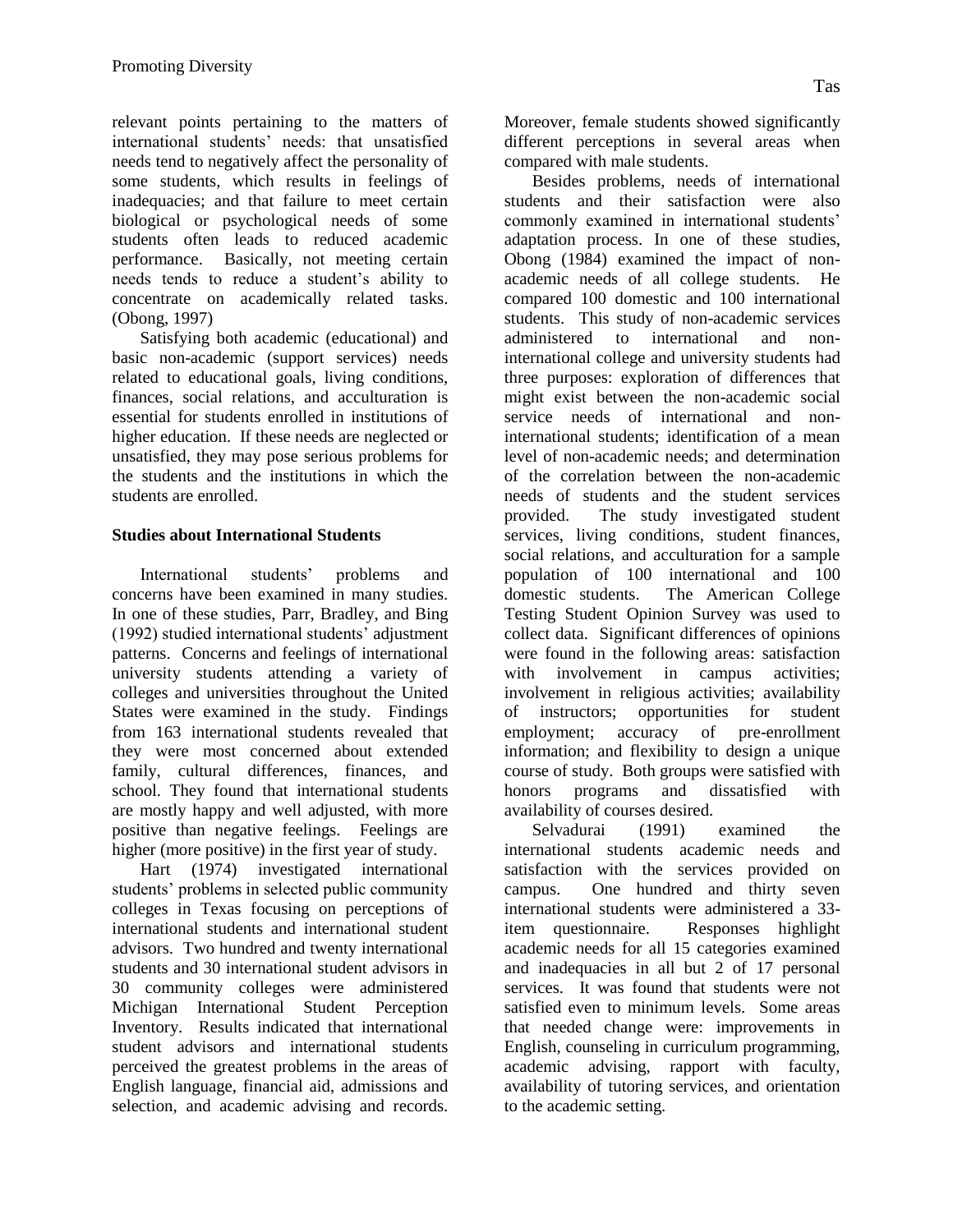Gomez (1987) reviewed the needs of international students in California's community colleges. Demographic characteristics of international students and their academic, social, and recreational needs were investigated. A questionnaire administered to determine the population of international students in California Community Colleges, the characteristics of these students, the effectiveness with which foreign students were being served; and the extent of social recreational programs available for international students. Major findings of this study showed that there were serious lack of administrative support for providing autonomous departments of international student affairs with only moderate support was given to the provision of appropriate levels of staffing; and less than half of the colleges currently seek or provide community support such as family housing, student clubs, or social functions for international students.

Tabdili (1984) examined the effectiveness of international student office services in meeting needs of international students in colleges and universities. Five hundred and six international students and twenty international student office officials near San Francisco Bay were sampled in the study. The main questions of the research addressed differences between student and advisor perceptions regarding the frequency use, importance, and effectiveness of the services provided by the international student advisors. Results indicated that international students were significantly more negative in most areas and perceived the services as significantly less effective.

As Lee, Abd-Ella, and Burks (1981) pointed out, universities need to examine international students' needs and construct programs accordingly. It is crucial to be aware of effective factors in order to improve international students' success and satisfaction with their academic experiences and for retention purposes.

As a common finding, academically related needs and achievements are very important for international students. Britton, Chamberlain, Davis, Easley, Grunden, and Williams (2003) noted several factors for international students to be more successful in academic settings. These are international student faculty interactions,

instructional methods, and the effectiveness of instructional tools. For this study, 19 undergraduate international business students at a highly competitive and prestigious business school in Midwest were contacted through email and classroom solicitation. The caring or approachable nature of faculty, use or lack of inclusive examples and illustration, preference for visual instructional tools, challenging and valuable group projects, and the students' assertiveness in the classroom were all factors in the results.

Molinar (1996) investigated the factors in student retention at Barry University, a private urban comprehensive university. Data were gathered from 3,000 students entering the university between Fall 1991 and Sring 1995. The students were surveyed on expectations during orientation classes, and again on satisfaction with college experience after six weeks of classes. The research showed that students' academic success was the dominating retention factor. Social and psychological outcomes, measured by satisfaction with social experiences and the on-campus social environment, were next in importance. Findings of this research clearly stated that institutional strategies to improve students' academic performance and speed progress toward a degree may help improve their motivation.

Zhao, Kuh, and Carini (2001) concluded in their research that international students were more engaged in educationally purposeful activities than domestic students. For this study, researchers examined levels of engagement in effective educational practices of 3,000 undergraduate international students and more than 67,000 domestic students at 317 universities. For this research, the College Student report was designed to measure the degree to which students participate in educational practices that prior research shows are linked to valued outcomes of college. This survey consists of 69 items which measured involvement in different types of in-class and out-of-class activities; amount of reading and writing; participation in selected educational programs, such as study abroad, internships and senior capstone courses; perception of the campus environment including the quality of students' relationships with peers, faculty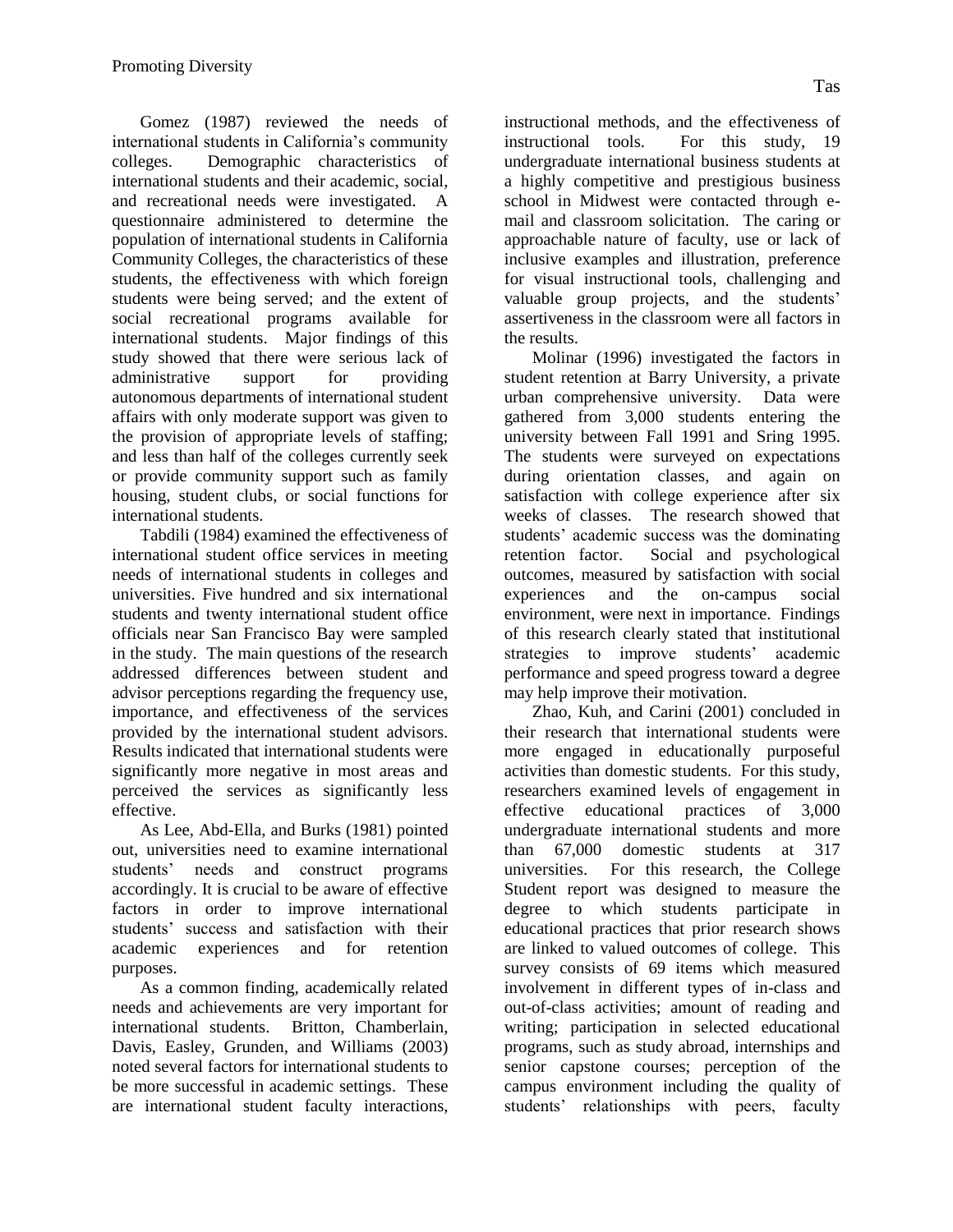members, and administrators; and student satisfaction with academic advising and their overall collegiate experience. The independent t-tests indicated that international first-year students scored higher than domestic students on level of academic challenge, active and collaborative learning, student-faculty interaction, and technology use. Results showed that first-year international students spent less time relaxing and socializing, and were less satisfied compared with American students. The findings from this study indicate that international students are more engaged in some areas than American students, particularly in the first year of college, and less engaged in others. First-year international students surpassed their American counterparts in level of academic challenge, and student-faculty interaction.

The research done by Liu and Liu (1999) found that characteristics of students and academic variables affect student attrition. This research study was conducted at a medium-size midwestern commuter campus with a sample of 14,476 students. To ensure diversity, the sample included subjects of various levels of scholastic achievement, different ethnicities, religions, both sexes, and transfer students, as well native freshmen. Throughout the study, it became increasingly apparent that student-faculty relationships were often crucial to student retention. Student-faculty relationships consist not just of formal interaction in the classroom, but also informal contact, such as discussions during office hours. Thus, student retention requires faculty to relate to the student body. Consequently, high student retention requires more racial diversity among the faculty. The same study proved that minority students, native students, and older adults had lower retention rates due to dissatisfaction with the environment they were in.

Providing social support to international students is essential. Results of Klineberg and Hull's (1979) study reported that social contact with those locals was a significant factor in the coping process. Also results of this research showed that feelings of alienation from university life have been significantly more severe for international students than for students from the United States. In this manner, counseling services and their possible effects

can be pointed out for smoother adaptations. Gilbert (1989) pointed out that providing special counseling and related services is vital to international student success. Academic progress may be overshadowed by students needing help with living arrangements, medical/health issues, or working with social agencies and immigration offices. Additionally, Gilbert felt that discussing the special needs of the less elite international student is vital.

Although counseling services are very important resources for international students, counseling services are not used frequently. As Boyer and Sedlacek (1988) reported in their study, only 13% of the international students use counseling center services, while 87% never attempted to use this service. Moreover gender difference is also a critical factor. A study done by Manes, Leong and Sedlacek (1984) indicated that females have a greater need to talk to a counselor than did males.

International counseling service was researched by Barrow, Cox, Sepich, and Spivak (1989) to find out how students would use counseling services. This study examined the degree to which surveyed student needs were indicative of counseling groups and workshops that students actually used over four-year period. Needs assessment was only modestly indicative of group and workshop services student used. Results support the contention that multiple sources of information should be used to assess student's needs and that needs should be assessed continually. Students were mostly satisfied but felt more specialized clubs were needed as well as assistance from a stand-alone international education office.

# **Student Retention**

While diversity and tolerance issues are often emphasized as a continuing concern of colleges and universities (Ballobin, 1993), retention is still a top priority in most cases (Tinto, 1993; Gerdes & Mallinckrodt, 1994).

The successful integration of students into the university environment is a crucial element in raising retention rates. Some common efforts at universities to achieve such integration are freshman seminars, mentoring programs involving faculty and staff (Nelson, 1993; Clark,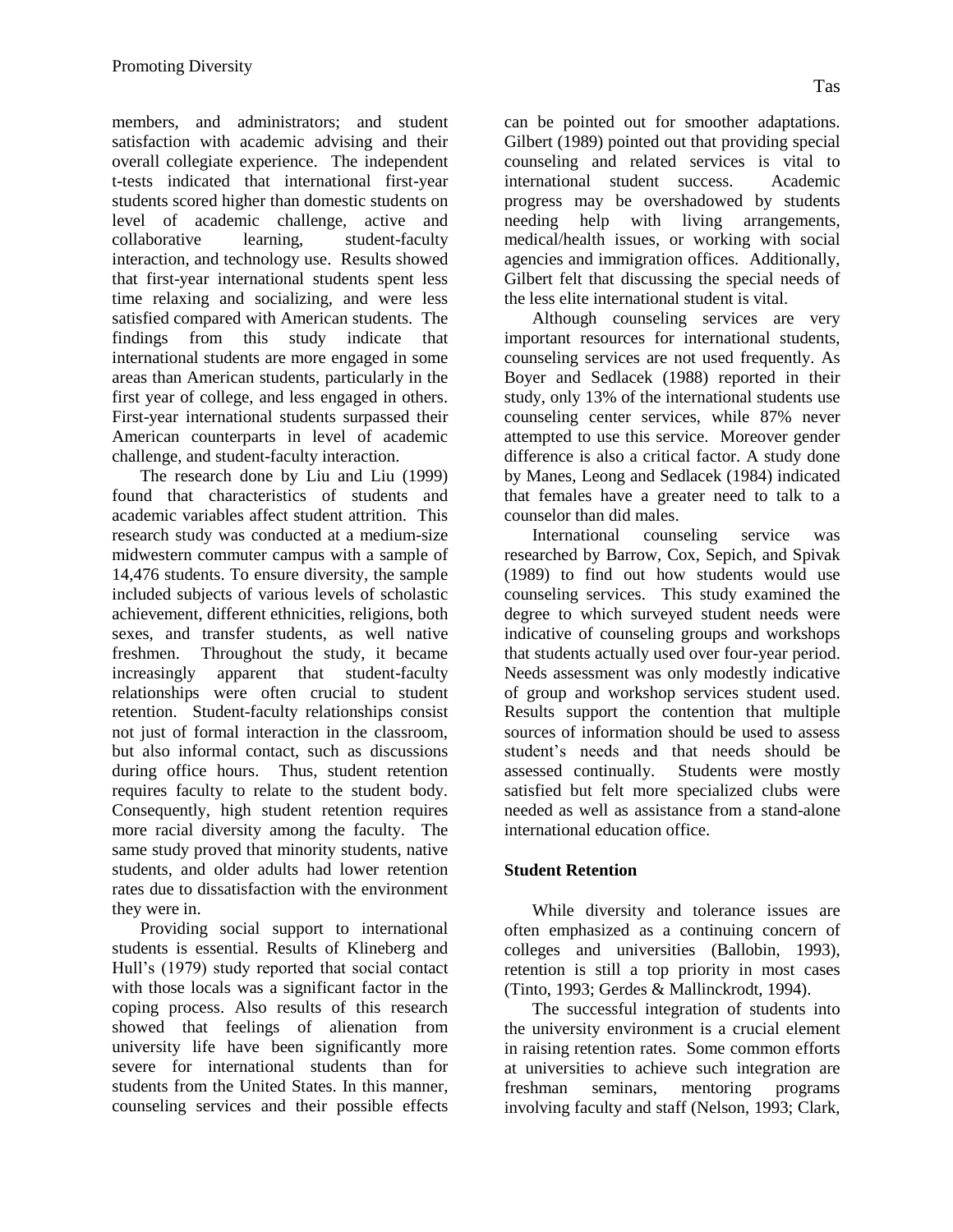1995), and strategies developed to create a supportive campus climate (Szelenyi, 2001). It is also important to meet needs of international students for retention purposes. Zhao, Kuh, and Carini (2002) looked specifically at international student needs and U.S. educational practices and discovered differences between international and domestic students related to the density of students on campus.

Orientation is one of the most significant elements of retention process. The importance of orientation programs for international students is critical, not only in welcoming and introducing them even prior to their actual arrival, but also in providing a continuous support infrastructure to fully integrate them both socially and academically. Meyer (2001) presents a comprehensive framework in designing and executing orientation programs, showing how meeting needs—academic and non-academic improves retention and the achievement of educational goals—not only for the student but for the university as well. These orientation programs are long term and integrated with other university programs. The framework utilizes four concepts: common needs, principles in design and execution, components, and approaches. Seven unique needs are articulated for international students:

- cross-cultural adjustment (read culture shock, understanding, and adaptation)
- adjusting to the American  $\bullet$ education system and achieving success
- enhancing English language proficiency
- establishing interpersonal  $\bullet$ relationships and social support networks
- $\bullet$ maintaining physical and psychological well-being
- managing finances  $\bullet$
- $\bullet$ knowing immigration regulations

Design and implementation principles, based on theories, research, and experiences include meeting international student needs

based on Maslow's hierarchy of needs, definite purpose (explicitly stated goals), theory guiding orientation practice where international student professionals use Maslow, Erikson (psychological development), and Wladkowski (adult motivation theory) and others, facilitating learning and helping students learn how to learn, promoting intercultural learning and crosscultural adjustment, cultural and language sensitivity, collaboration, and assessment. The above principles, when combined with the common needs of international students, provide a guideline and a base for determining the components, content and structure of comprehensive international student orientation programs. Unique in this research and framework is considering returning orientation for departing international students as they return to their home countries (Meyer, 2001).

The other important element is to encourage internationals students to use available support services in campus. Once problems do occur, students should be encouraged to use counseling services of practitioners trained in cross-cultural counseling. According to Surdam & Collins (1995) only 10% of international students seek personal counseling, and only 6% seek academic advisement, preferring instead to make contact with faculty and peers from the country of origin (Huntley, 1993).

International students need assistance in admissions and orientation, information about institutional facilities and services, and an understanding of laws regarding their international status. On-going security issues from September 11, 2001 are now addressed in the United States by a new Homeland Security Department and the Patriot Act and have resulted in more stringent immigration procedures.

International students are often unfamiliar with U.S. society and aspects of university life. An international student counselor can facilitate the student's adjustment considering social relationships, carrier counseling, and return adjustment as additional concerns. The job of a full time international student advisor is complicated by the different cultures and different needs – academic and non-academic of international students.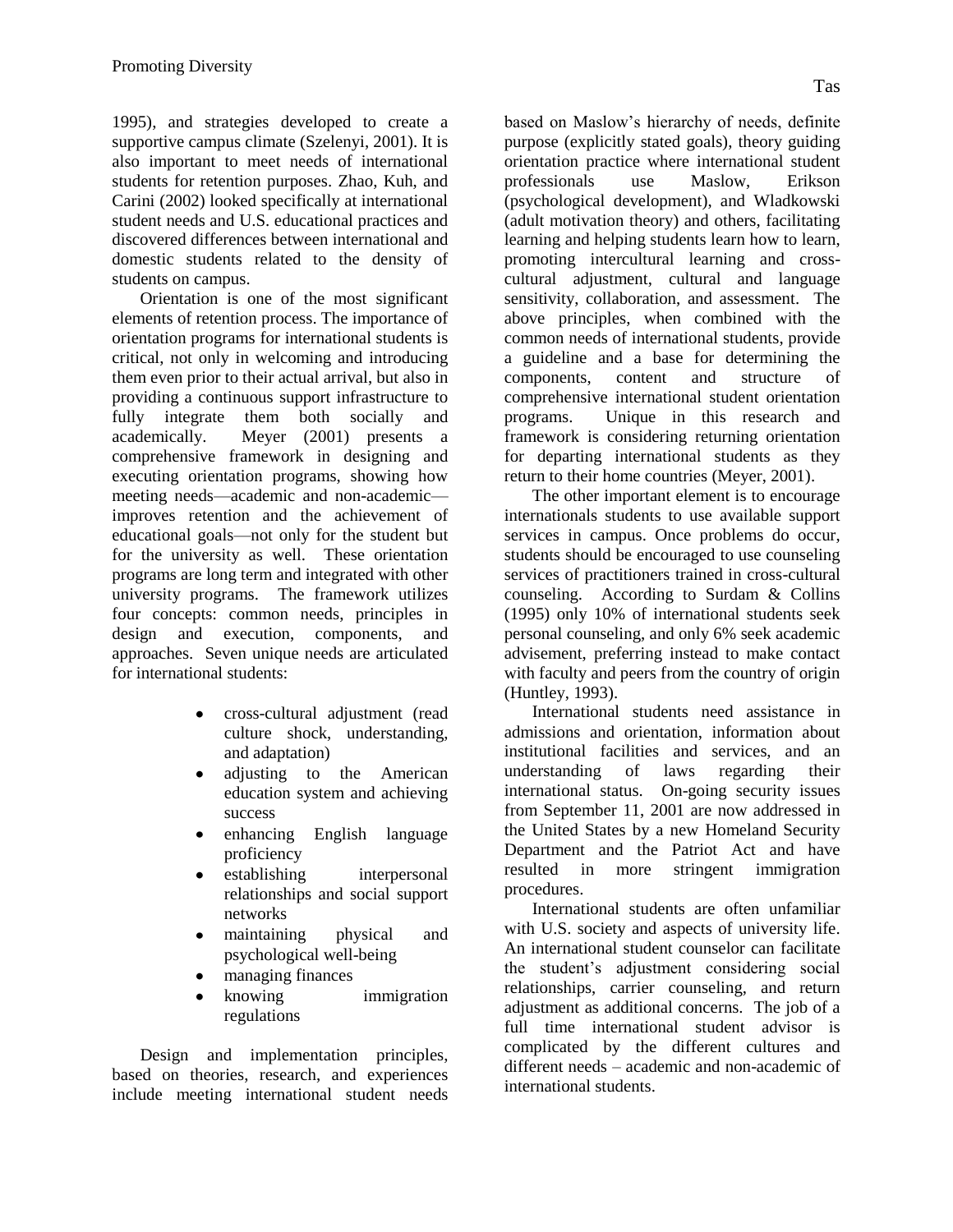By becoming aware of their home culture, different learning styles, and frustrations in adjusting to school life and in overcoming cultural shocks, educators and administrators can assist international students in adjusting and learning about the culture and U.S. educational system. To facilitate international and domestic student learning, the professor needs to be cognizant of cultural differences. International students tend to regard and revere the professor as very important, so caution is needed to prevent any student embarrassment (Cable, 1974).

Faculty members often emphasize the learning styles influenced by their own cultural background. However, these instructional practices may not be congruent with the educational preferences and learning styles of international students. In overcoming these obstacles, faculty should be aware of how their cultural framework shapes their teaching styles. Faculty participation in study groups and workshops addressing issues of racial identity is one way of facilitating conversations of the diverse needs of today's student populations. In addition, teachers should structure their instructional activities based on the diverse learning preferences represented in their classrooms (Szelenyi, 2001). To help ease international students into a new and unfamiliar educational environment English classes, cultural orientations, and peer support programs are also essential (Huntley, 1993).

# **Methodology**

Using the American College Testing Student (ACT) Opinion Survey, Obong (1984) studied and surveyed international and domestic students to determine if their non-academic needs were being satisfied, and found significant differences between student populations. Later, Obong (1997) found that not meeting nonacademic needs results in students not being able to fully satisfy their academic needs and goals. Zhao, Kuh, and Carini (2001) concentrated on academic needs and found international students more engaged than domestic students. Concentrating on meeting both non-academic and academic needs, this current research study concentrates on using a quantitative

methodology, verified by selected interviews, to understand and determine what challenges international and domestic students and institutions of higher learning face in meeting educational goals and retaining students.

# **Research Design**

A phased and sequential method was used to obtain the data in the present study. Creswell (2002) categorizes this method as explanatory where qualitative aspects are used to follow up (verify) the quantitative data. Comprised of three stages, the first two stages used a quantitative approach involving the collection and analysis of numerical data, testing the existence of relationships between variables, and making inferences about the samples. In the first stage, current students were administered a new edition of the ACT Survey of Student Opinion Questionnaire (Appendix A). Based on the results of the first stage, a new survey developed by the researcher was administered in the second stage to students who discontinued their studies.

Following the quantitative methodology, an interview process was used to verify and confirm what was learned in the first two stages. As Taylor and Bogdan (1984) define it, qualitative research is committed to understanding social phenomena from the actor's own perspective and characterized by five traits:

- natural setting is the direct source of data and research is the key instrument
- written results are descriptive
- focus is on process rather than simply on outcomes
- data are analyzed inductively,  $\bullet$ and
- intended meaning is of essential  $\bullet$ concern (Bogdan & Biklen, 1992; Creswell, 1994).

In the present study, qualitative research interviews and open-ended questions—allowed further exploration of the how faculty, staff, and international students are involved, in addition to the in-class and out-of-class learning experiences. Twelve students who participated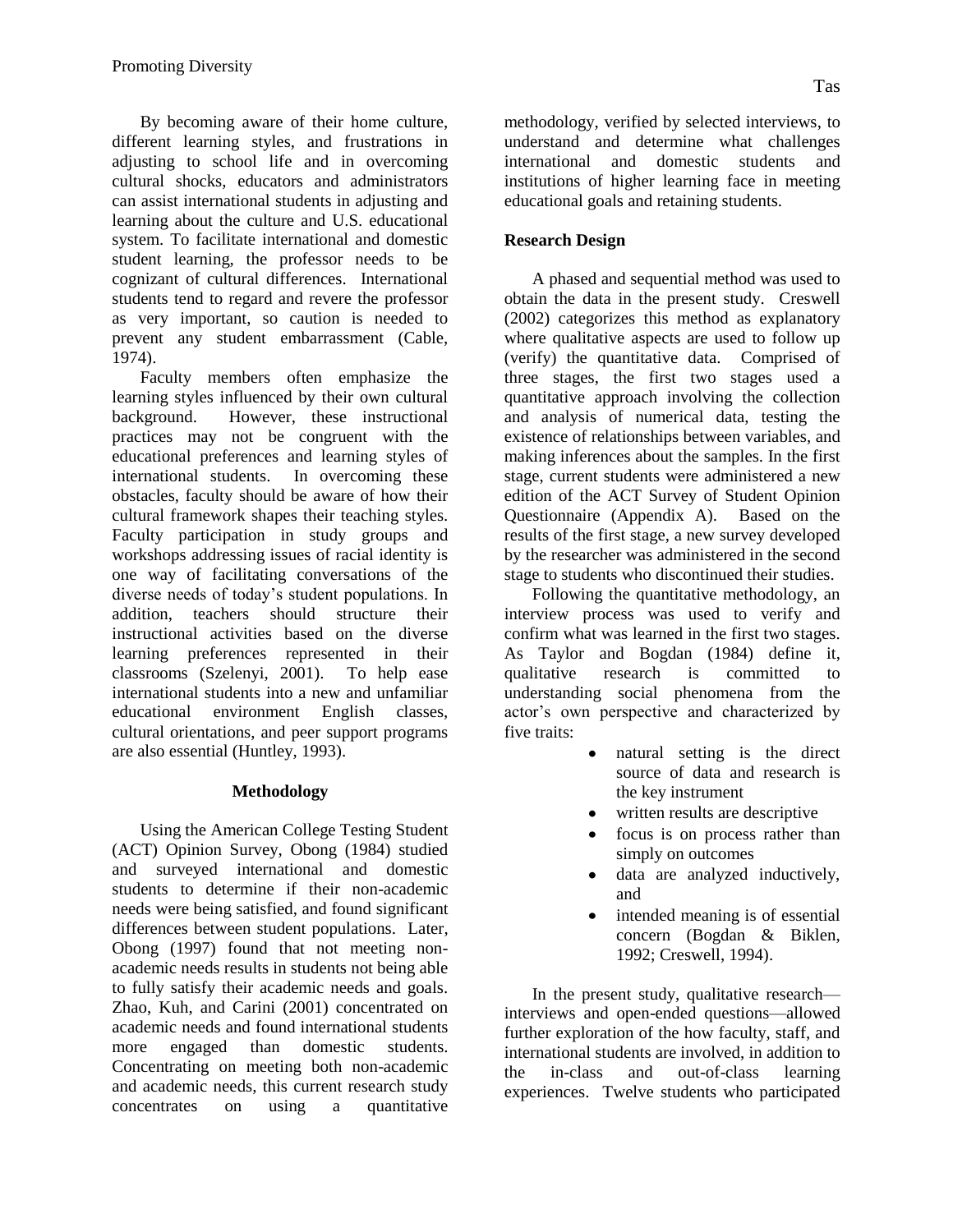in the second stage of the present study were interviewed by phone to more clearly identify and articulate the phenomenon at hand retention of international students and the campus climate.

Factors considered in this research included travel from the native country to the U.S., introduction and orientation, on and off-campus housing, testing and outcome assessment, placement (determination of which academic program to pursue), enrollment, degree program satisfaction, previous experiences in studying abroad, reasons for wanting to study abroad, and desire to return to their native country before completing the first regular semester.

Participants were purposefully selected, rather than randomly chosen from a large population. An action-based research was implemented in the study to better document the phenomena—context, process, and experiences.

The keys in the study are carefully identifying the samples, piloting (testing), modifying, collecting, and effectively using the data. Combined effects, regression and other validity threat as noted by Greene (1997) make the interpretation of results more difficult. The reliability studies in the first stage and the verification process used in the third stage helped to overcome these difficulties.

# **Procedure**

This study was comprised of three stages, the *first stage* involved administering a standardized questionnaire, ACT Survey of Student Opinion, (Appendix A) to 88 students currently enrolled at the university (45 international and 43 domestic) to determine where students demonstrated differences. The results of this survey were provided in a summary report (ACT Evaluation / Survey Service, 2003). Using SPSS 11.5 (2000), these

results were further analyzed and set the groundwork for the next stage. In the *second stage*, the researcher used the results of the first survey and by selecting the areas of the greatest dissatisfaction, developed a new survey. It was piloted, revised, and then e-mailed to 150 former domestic and 150 former international students who had departed the university without graduating. The *last stage* involved developing questions based on the second survey and interviewing six non-graduating former domestic and six non graduating former international students. These interviews served to verify, or "spot check" the researcher's interpretation of the previous results. **Sample**

A purposeful sampling strategy, defined as choosing particular subjects, and suggested by Bogdan and Biken (1992) was used to inform and achieve the purpose of the study.

# **First Stage Sample**

The Survey of Student Opinions ACT (Appendix A) was administered on campus to 88 (43 international, 45 domestic) current university students. The age range of the sample was 19 to 29. Of those participating in this survey, 46 were female and 41 male, with 40% working only occasional jobs. Of all the students, 26.1% of the parents held a bachelor's degree. Graduate students represented 35.2% of the sample and 92% of the students were fulltime.

Domestic and international student characteristics are portrayed in Figure 2: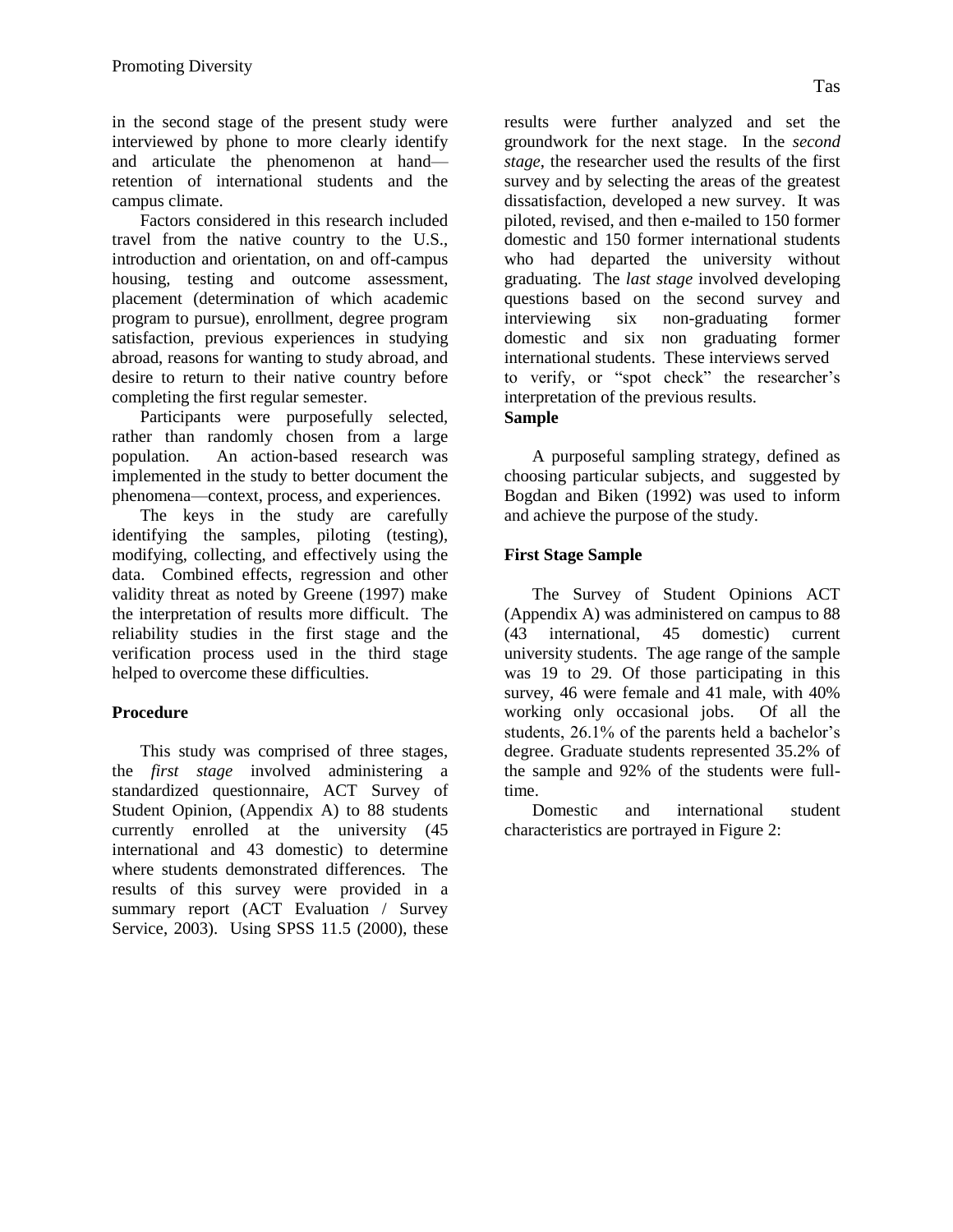

*Figure 2.* Characteristics of the Sample—Domestic and International

## *Domestic Student Characteristics*

- Majority of domestic students (81.3%) were between 18 and 25 years of age.
- Majority of students replying to this  $\bullet$ questionnaire were female (60.5%)
- Mothers (51.2%) had some college or above compared to fathers (58.1%) with some college or above experience.
- Undergraduate students represented  $\bullet$ 88.4% compared to 11.6% graduate or post graduate.
- Full time students amounted to 93%.  $\bullet$
- Only 27.9% of the domestic students  $\bullet$ reside on campus.
- Major source of education funding was  $\bullet$ either parents or relatives for 30.2%.
- $\bullet$ Other funding (69.8%) included scholarships, grants, loans, or from their personal savings for their education.

### *International Student Characteristics*

- Ages between 18 and 25 represented 50% with the other half being 26 or above.
- Unlike domestic students, the majority of the international students were male  $(54.5\%)$
- Fathers had some college experience or above (79.6%) and mothers of mothers had some college or above (70.5%).
- $\bullet$ Undergraduate students numbered 40.9% compared to 59.1% graduate and post graduate students.
- All of the international students were  $\bullet$ full-time.
- Those staying on campus comprised 40.9%.
- Majority (61.4%) said their major source for funding their higher education comes from either from their parents or relatives.

# **Second Stage Sample**

For the second stage, the researcher designed a customized survey by using the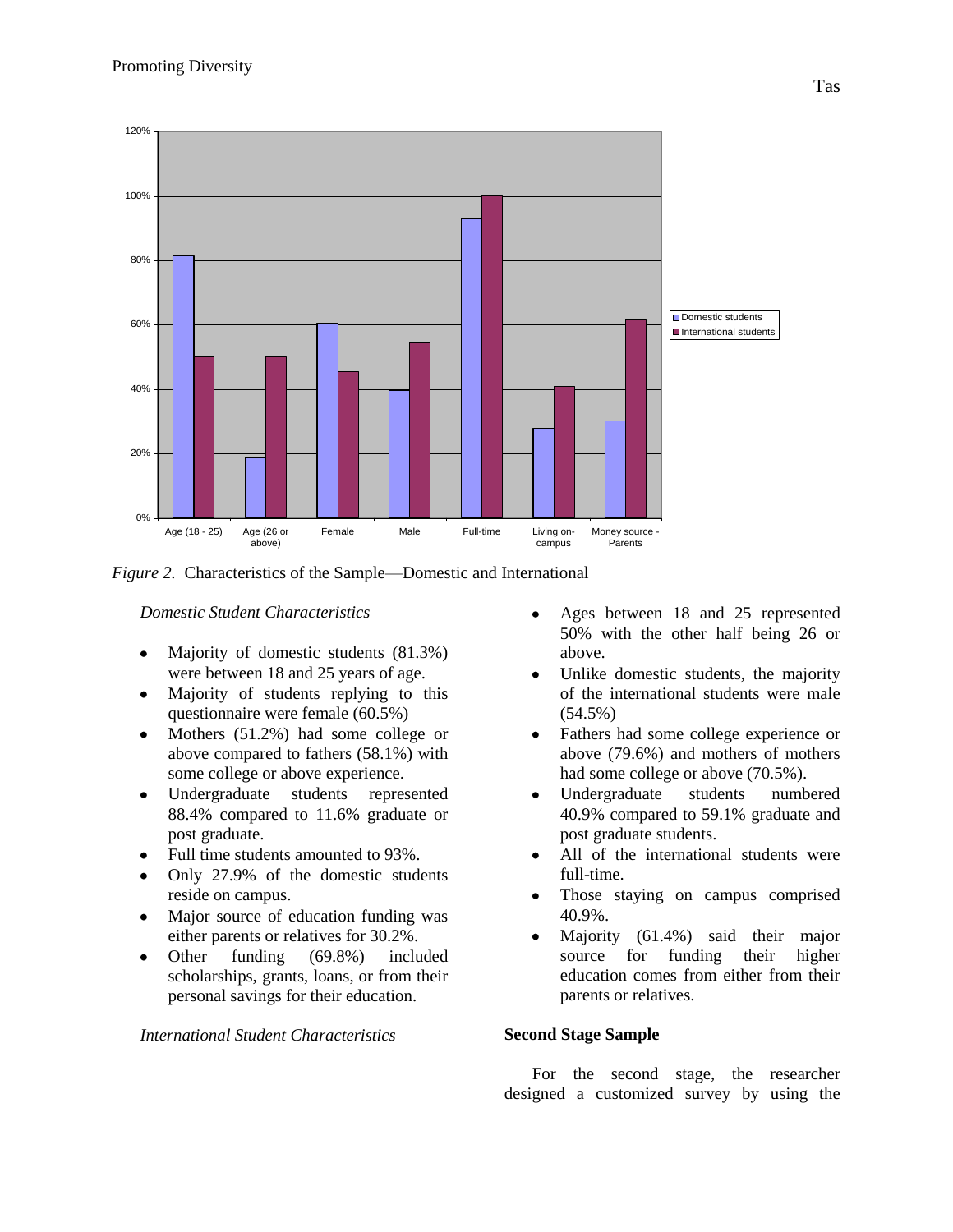results from the first survey. Results of the first survey were analyzed to find the problem areas and the second survey was developed based on those problem areas and piloted to 10 currently enrolled domestic and 10 currently enrolled international students as a validity study for this questionnaire. After piloting and analyzing the results, the survey was finalized, administered on a different set of 10 currently enrolled domestic and 10 currently enrolled international students, and found to be valid.

Domestic and international students, 150 each respectively, who had already left the

university, were sent this validated survey via email; however, 50% of these questionnaires immediately came back as undeliverable mail. Of 150 delivered mails, 40 former students (combination of domestic and international students) replied. Of 40 responding, there were 4 who had already graduated leaving 36 answered surveys (14 domestic and 22 international students).

### Table 3 *Respondents to Second Survey*

|                        | NUMBER OF STUDENTS REPLYING TO SECOND SURVEY |
|------------------------|----------------------------------------------|
| Domestic Students      | 14                                           |
| International Students | າາ                                           |
|                        |                                              |

## **Third Stage Sample**

During this final stage, 12 former international and domestic students who left the university before the completion of their studies were specifically selected and interviewed over the phone. The 12 candidates were chosen from 36 previous second stage participants who had provided telephone numbers and consented to a follow up.

## **Data Collection Instruments**

The survey research method and interview technique were used in the present study. Three surveys were used in the first two stages of the study: American College Testing (ACT) Survey of Student Opinions, an additional survey contained within the ACT survey (Section VI) using the Sociocultural Adaptation Scale (Ward & Kennedy, 1999), and a researcher developed survey. The interview technique was used in the third stage of the study based on a semistructured format and follow-up.

The Survey of Student Opinions, a national standardized instrument by American College Testing Program (ACT), was used to assess students' perceptions of the importance of, and satisfaction with, a full range of programs,

services, and environmental factors at the college they are attending. Also included were an extended set of background items and a set of items related to students' impressions of, and experiences at, the college. The survey consists of 6 sections. In Section I, background<br>information is assessed. In Section II, information is assessed. importance of and satisfaction with college services and programs were assessed with 21 items by using 5 point scales ranging from *1* no importance to *5* very great importance, and *1* very dissatisfied to *5* very satisfied. Three of the sample questions in this section asked participants about college-sponsored activities and programs, both orientation and cultural. In Section III, *importance of* and *satisfaction with* college environment were assessed with 43 items by using 5 point scales ranging from *1* no importance to *5* very great importance, and *1* very dissatisfied to *5* very satisfied. Two of the sample questions focused on out of class availability of one's instructor and flexibility to design one's own program of study.

In Section IV, college *impressions* were assessed by 4 different subsections. In the first subsection, 8 items (impressions) were measured using a 5 point scale ranging from *1 strongly disagree*; to *5 strongly agree*. One of the sample questions queried if this college had helped him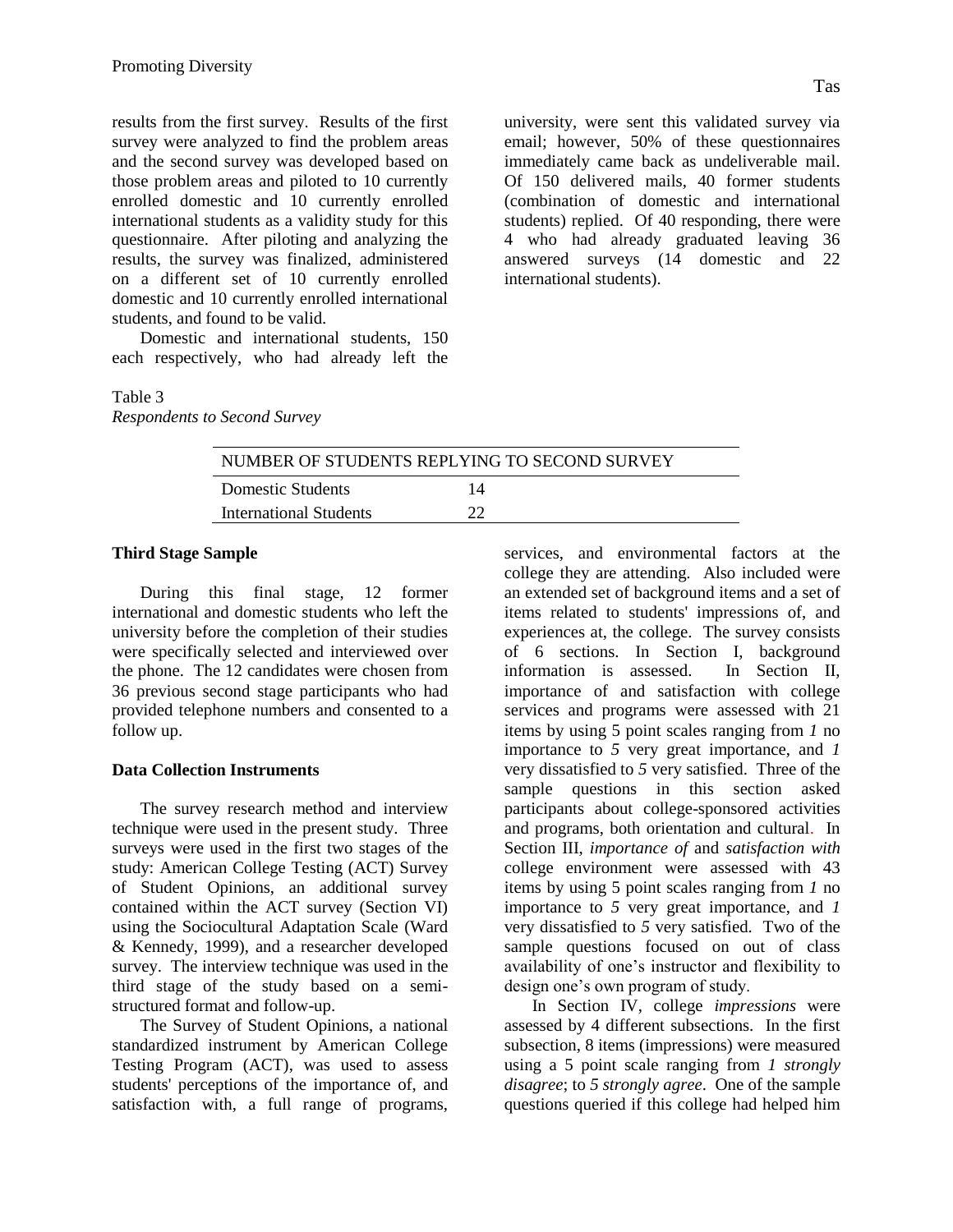or her meet the goals they came to achieve. The second subsection asked students' ratings (first, second, third, and fourth choices) of the college, the third subsections asked students if they would choose the same college again if they could, and the final section asked students' overall impression. In Section V, students' *experiences at the college* were assessed by 5 questions using a 5-point scale ranging from *1 none to 5 very great*. One of the sample questions asked about individual growth acquiring knowledge, skills, ideas, concepts, and analytical thinking.

One of the last sections, Section VI was utilized to insert and measure the Sociocultural Adaptation Scale (Ward & Kennedy, 1999). This scale measures intercultural competence with emphasis on behavioral domains and cognitive domains. It requires respondents to indicate the amount of difficulty experienced in 29 areas by using a five-point scale ranging from (*1*) *no difficulty* to (*5*) *extreme difficulty*. A high score indicates high difficulty. Some of the areas are making friends and understanding the U.S. perspective on the culture. The very last section, Section VII was available for comments and suggestions.

The researcher developed customized survey was comprised of two parts, the first part containing 18 Yes or No questions on cultural adaptation, services, academic programs, and understanding of the U.S. system of higher education and the second part asking what were the three most important reasons in leaving the university.

The interview technique, based on a semistructured format, focused on allowing the interviewee to express and articulate their reasons for deciding to leave the university and then asking follow-up questions based on their responses.

# **Data Analysis Process**

Prior to the analysis of the data, reliability studies were conducted on the first stage sample. Data were analyzed with item analysis and Cronbach's alpha to determine item function and reliability. Cronbach's alpha, the most common index of reliability, is associated with the variation accounted for by the true score of the

hypothetical variable that is being measured. Alpha coefficient ranges in value from 0 to 1 and may be used to describe the reliability of factors extracted from dichotomous (that is, questions with two possible answers) and/or multi-point formatted questionnaires or scales (i.e., rating scale:  $I = poor$ ,  $5 = excellent$ ). The higher the score, the more reliable the generated scale is (Reynaldo & Santos, 1999). Nunnaly (1978) has indicated 0.70 to be an acceptable reliability coefficient, but lower thresholds are sometimes used in the literature.

Data were then analyzed by using the *t*-test on the first stage sample to determine the difference between currently enrolled domestic and international students in terms of opinions regarding college services, environment, impressions, experiences, and differences in socio-cultural adaptation. Also *t*-tests and oneway analysis of variances (ANOVAs) were conducted to analyze current students' opinions regarding their experiences in college in terms of age, gender, educational level, and residency status. In the second stage, frequency distribution was used along with graphs to demonstrate significant differences between international and domestic students' dissatisfaction regarding university services. Statistically, if  $p \le 0.05$ , there is a significant difference.

In the third and final stage using the interview technique, each participant was queried based on a semi-structured format. Each interview was tape-recorded for the purpose of capturing all the data, questions, follow-up, and other comments. These data were transcribed and then analyzed ascertaining themes and verifying the overall direction of the research.

# **Data Analysis**

This chapter presents the data analyses of all three-study stages obtained by studying the samples—reliability studies, surveys, statistics, and interviews.

# *Reliability Studies—Survey of Student Opinions*

Internal Consistency coefficients of the sections of the Survey of Student Opinions were obtained by calculating the Cronbach alpha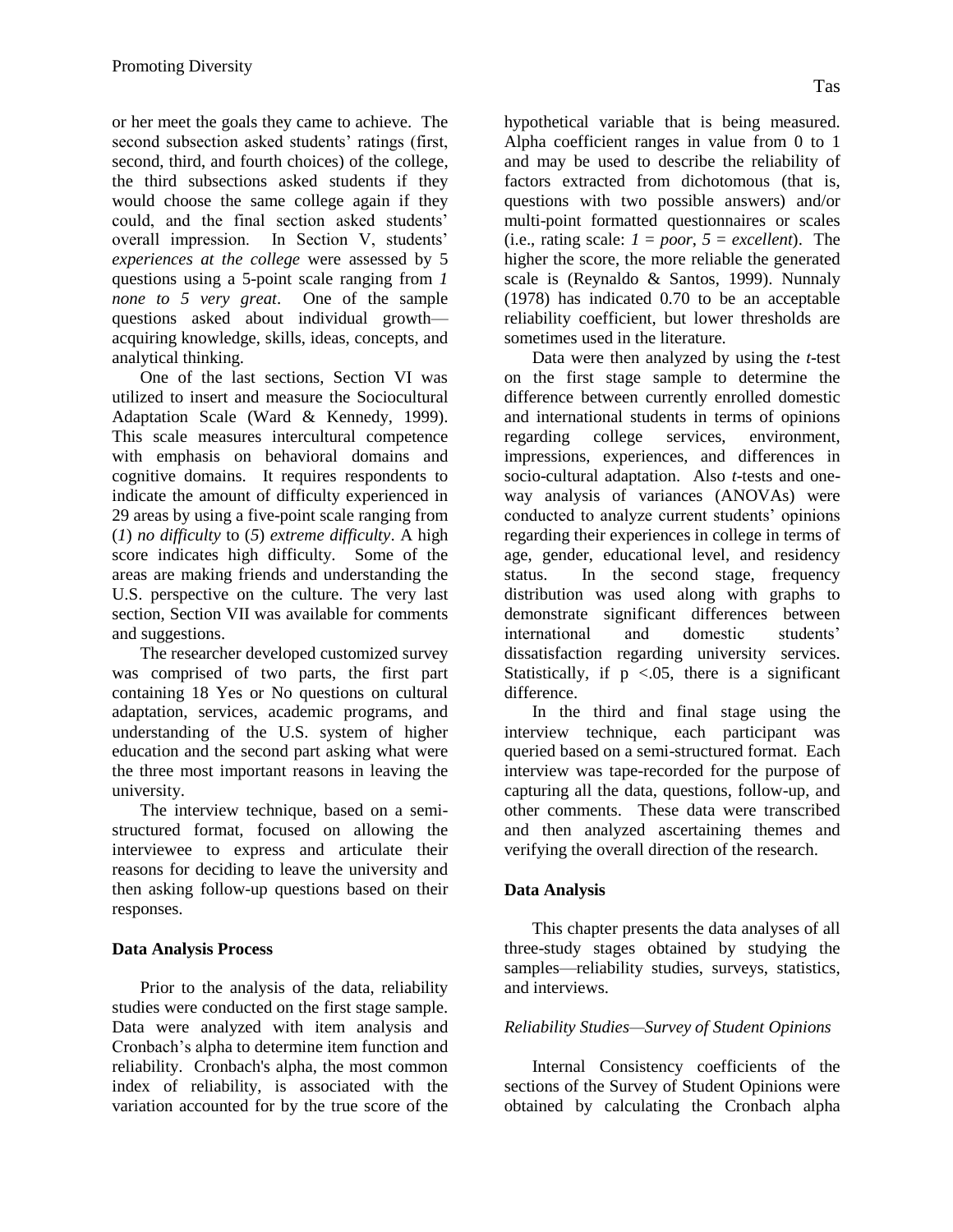### coefficients. The coefficients are presented in Table 4.

Table 4

| Sections                   |     |  |
|----------------------------|-----|--|
|                            |     |  |
| <b>College Services</b>    |     |  |
| Importance                 | .91 |  |
| Experience & Satisfaction  | .88 |  |
| College Environment        |     |  |
| Importance                 | .96 |  |
| Experience & Satisfaction  | .92 |  |
| College Impressions-Part A | .92 |  |
| Experience at the College  | .88 |  |

*Internal Consistency Coefficients of Sections of Survey of Student Opinions*

As can be seen in Table 4, the Cronbach alpha coefficients of sections ranged between .88 and .96 and indicate acceptable reliability beyond .70.

*Reliability Studies of Social Adaptation Scale*

Item-total correlation coefficients, Cronbach alpha coefficients, and factor structures were examined. As seen in Table 5, the item-total correlations of Sociocultural Adaptation Scale ranged between .40 and .84.

#### Table 5

| Item-Correlations of Sociocultural Adaptation Scale items |  |  |  |  |
|-----------------------------------------------------------|--|--|--|--|
|                                                           |  |  |  |  |

| Items        | Item-total<br>correlations | Items | Item-total<br>correlations |
|--------------|----------------------------|-------|----------------------------|
| $\mathbf{1}$ | .55                        | 16    | .61                        |
| 2            | .40                        | 17    | .65                        |
| 3            | .77                        | 18    | .70                        |
| 4            | .75                        | 19    | .54                        |
| 5            | .78                        | 20    | .75                        |
| 6            | .52                        | 21    | .60                        |
| 7            | .59                        | 22    | .75                        |
| 8            | .70                        | 23    | .78                        |
| 9            | .84                        | 24    | .69                        |
| 10           | .76                        | 25    | .65                        |
| 11           | .62                        | 26    | .71                        |
| 12           | .58                        | 27    | .73                        |
| 13           | .67                        | 28    | .73                        |
| 14           | .72                        | 29    | .63                        |
| 15           | .71                        |       |                            |

**Internal Consistency Reliability of the Sociocultural Adaptation Scale**

Cronbach's alpha reliability coefficient for this scale was reported as .89. In the present study and sample, reliability of the scale was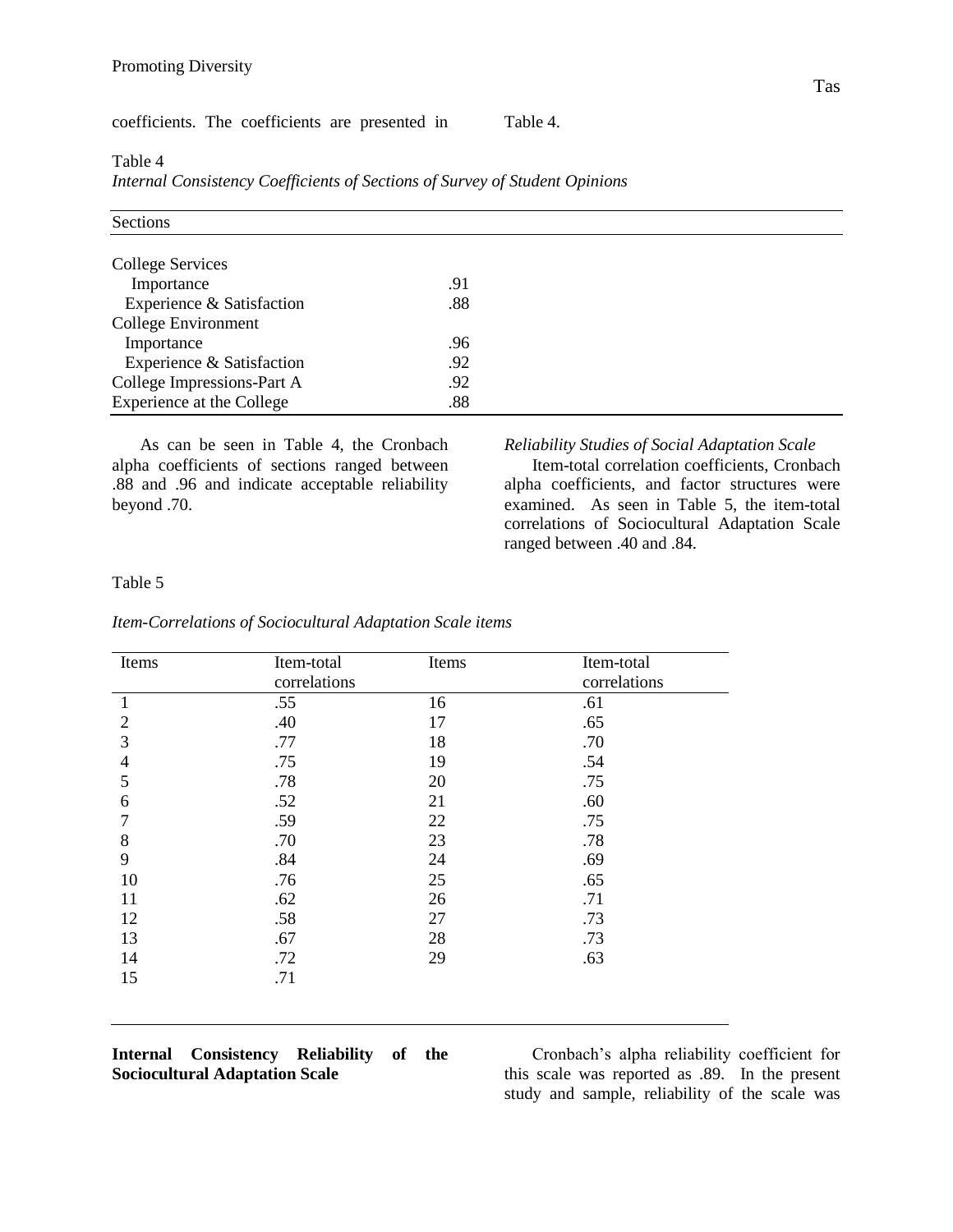tested and the Cronbach's alpha coefficient was found as .96 using SPSS 11.5 (2000).

## *Factor Analysis*

*Item Loadings of Sociocultural Adaptation Scale*

Item loadings were examined by analyzing 29 items of Sociocultural Adaptation Scale through

### Table 6

Items Item-loadings Communalities 1 2 3 4 5 6 7 8 9 10 11 12 13 14 15 16 17 18 19 20 21 22 23 24 25 26 27 28 29 .64 .83 .46 .53 .50 .68 .73 .63 .63 .58 .80 .60 .64 .53 .69 .50 .63 .66 .58 .64 .72 .72 .63 .71 .70 .64 .72 .70 .66 .67 .75 .75 .74 .75 .60 .71 .83 .79 .76 .75 .79 .67 .72 .72 .60 .74 .70 .74 .78 .63 .79 .80 .78 .68 .73 .73 .81 .67

principal component with varimax rotation, a technique that simplifies factors by maximizing the variance of the loadings within factors in order to interpret factors easily. An eigenvalue of 1.00 was set as the criterion. The item loadings of the items are presented in Table 6.

*Item Loadings of Sociocultural Adaptation Scale and their Communalities*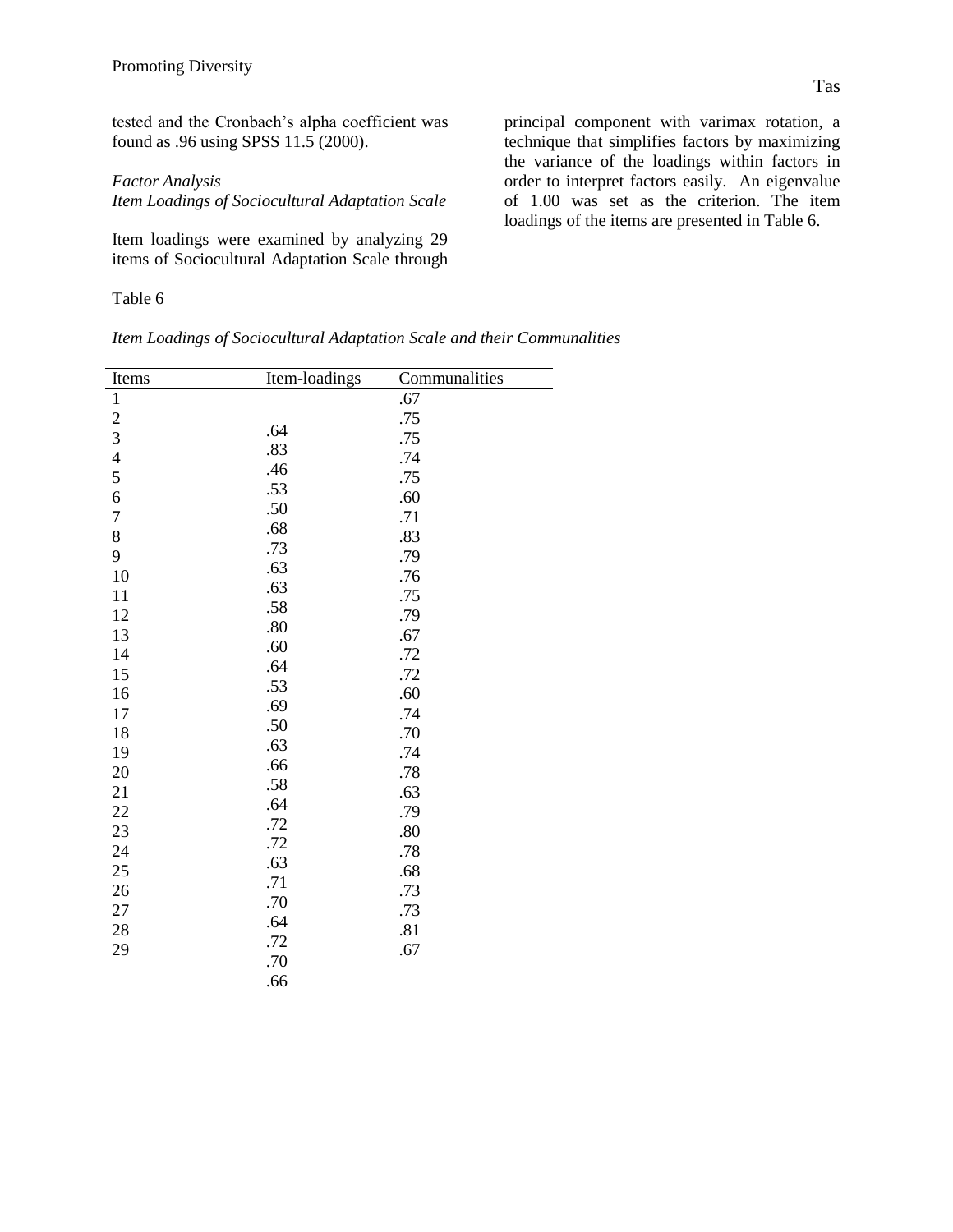As seen in Table 6, the values of factor loadings of the items changed between .46 and .83. It can be seen that item loadings are high.

# *Factor Loadings of the Scale*

Results from principal component analysis and the varimax rotation method yielded a 6 factor solution to the Sociocultural Adaptation Scale. The first factor accounted for 49.61 % of the total variance, and factor 2 accounted for 6.64 % of the variance, factor 3 accounted for 4.87%of the variance, factor 4 accounted for 4.56% of the variance, factor 5 accounted for 4.01% of the variance, and factor 6 accounted for 3.62% of the variance. A total of 79.39% of the variance was accounted for by six factors. The eigenvalues associated with Factors 1-6 were, respectively, 14.38, 1.93, 1.41, 1.32, 1.19 and 1.05.

According to the factor compositions, factor 1 consisted of 7 items, factor 2 consisted of 6 items, factor 3 consisted of 4 items, factor 4 consisted of 5 items, factor 5 consisted of 5 items, and factor 6 consisted of 2 items.

# *Analysis Results—First Stage*

All the current students' opinions regarding their college and social adaptation were initially examined. The purpose was to provide a broader picture of current students' opinions by examining certain variables, namely *age, gender, educational level and residency status*, and form a base for further comparison studies between international and domestic students. These same categories are addressed at the last part of this first stage analysis in terms of importance of and satisfaction with without age, gender, educational level, and residency status.

## *Student's Opinions about College Services and College Environment*

Students' opinions about importance of college services were investigated in the present study. According to the results, the *most important* services ranked by the students on the campus were:

1. Computer Support and Services

- 2. Academic Advising Services
- 3. Library Facilities and Services
- 4. Financial Aid Services and
- 5. Parking Facilities and Services.

Students also ranked the *most satisfying* college services on the campus as:

- 1. Library Facilities and Services
- 2. Student Health/Wellness Services
- 3. Academic Advising Services
- 4. Personal Counseling Services
- 5. Student Employment Services

Parking facilities and services were found to be the least satisfying services on the campus; however, they were also shown to be the least important.

When students ranked the *importance of the college environment*, the results were as follows:

- 1. quality of instruction in the major field
- 2. course content in the major field
- 3. value of the information provided by the advisor
- 4. attitude of the faculty towards student
- 5. availability of the courses at the times that can be taken

Students ranked the *most satisfying college environment factors* in the campus as:

- 1. class size relative to the type of course
- 2. personal security/safety at the college
- 3. attitude of the faculty towards students
- 4. classroom facilities
- 5. out-of-class availability of instructors.

# *Differences in Students' Opinions*

The differences in importance of and satisfaction with college impression. experiences, services, and environment along with social adaptation were analyzed using *t*tests in terms of gender, age, educational level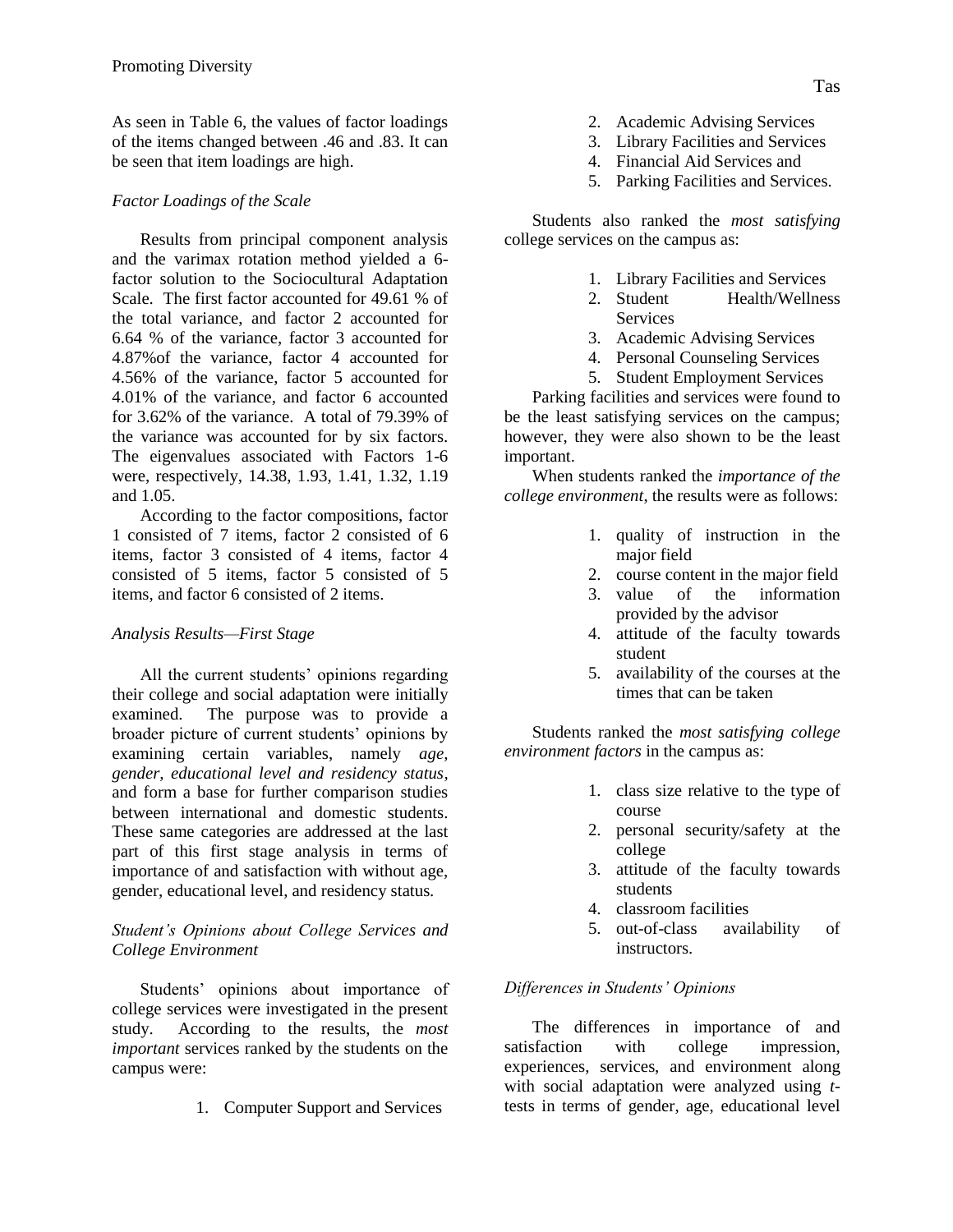and residency status of the 88 currently enrolled students.

### *College Impression*

The difference in students' opinions regarding college impression as defined in Section IV of the ACT survey was examined. Means and standard deviations are presented in Table 7.

## Table 7

*Means and Standard deviations of scores indicating college impressions in terms of gender, educational level and residency status*

| Variables         |               | N  |       |       |         |
|-------------------|---------------|----|-------|-------|---------|
|                   | Categories    |    | Mean  | SD    | t       |
|                   |               |    |       |       |         |
| Gender            | Female        | 48 | 76.54 | 12.84 | .04     |
|                   | Male          | 40 | 76.66 | 16.27 |         |
|                   |               |    |       |       |         |
| Educational level | Undergraduate | 51 | 75.08 | 12.37 | $-1.37$ |
|                   | Graduate      | 33 | 79.47 | 16.93 |         |
|                   |               |    |       |       |         |
| Residency status  | On campus     | 31 | 79.82 | 12.57 | 1.56    |
|                   |               |    |       |       |         |
|                   | Off campus    | 57 | 74.84 | 15.14 |         |

A significant difference was found in terms of educational level and age; however, there were no significant differences in terms of gender and residency status. Results indicated that the means for educational level of students differed significantly,  $p = .033$ ,  $p < .05$ . According to the results, undergraduates (M=31.86) were more satisfactorily impressed with the college than graduate students (M=28.66). To examine whether college impression changed by age, a one –way Analysis of Variance (ANOVA) was conducted. There was a significant effect for age F (3, 84)  $=2.49$ ,  $p<01$ . A Tukey procedure showed

Table 8

significant differences between students aged 19 to 22, and 23 to 25. Students aged 19 to 22 (M=31.69) were more impressed with the college than students aged 23 to 25 (M=27.14).

## *College Experiences*

The difference in students' opinions regarding college experiences as defined in Section V of the ACT Survey was examined. Means and standard deviations for the scores of college experiences in terms gender, educational level and residency status of are presented in Table 8.

| Variables         | Categories                | N        | Mean           | SD           | t       |
|-------------------|---------------------------|----------|----------------|--------------|---------|
| Gender            | Female<br>Male            | 48<br>40 | 18.13<br>19.69 | 3.86<br>3.53 | $-1.98$ |
| Educational level | Undergraduate<br>Graduate | 51<br>33 | 19.65<br>18.12 | 3.47<br>4.15 | 1.82    |
| Residency status  | On campus<br>Off campus   | 31<br>57 | 18.74<br>19.11 | 3.93<br>3.66 | -.44    |

*Means and Standard deviations of scores indicating college experiences in terms of gender, educational level and residency status*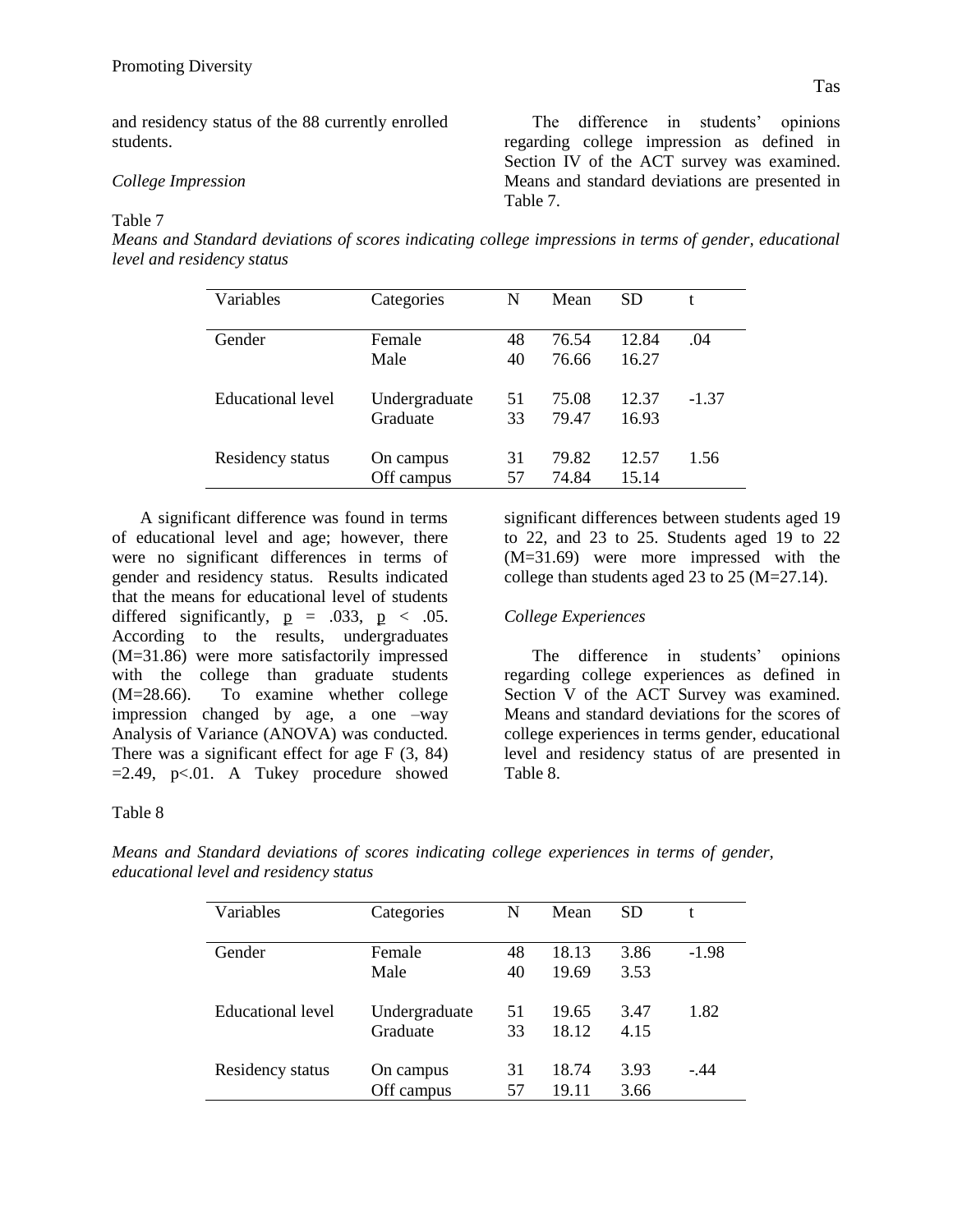Results indicated that there were significant differences in terms of gender and educational level; however, there were no significant differences in terms of age and residency status. For gender, the means differed significantly  $p=$ .051,  $p < .01$ . According to the results, female students (M=19.69) reported better college experiences than male student  $(M=18.13)$ . For<br>educational level, the means differed educational level, the means differed significantly,  $p= .07$ ,  $p< .01$ . Undergraduates (M= 19.65) reported better college experiences than graduate students (M=18.12). To examine whether college experience changed by age, a one –way ANOVA was conducted. No significant effect for age F  $(3, 84) = 1.34$  was found.

### *College Services and Environment*

The differences in importance of and satisfaction with college services and college environment were examined. Means and standard deviations for the scores of importance of and satisfaction with college services and college environment are presented in Table 9 .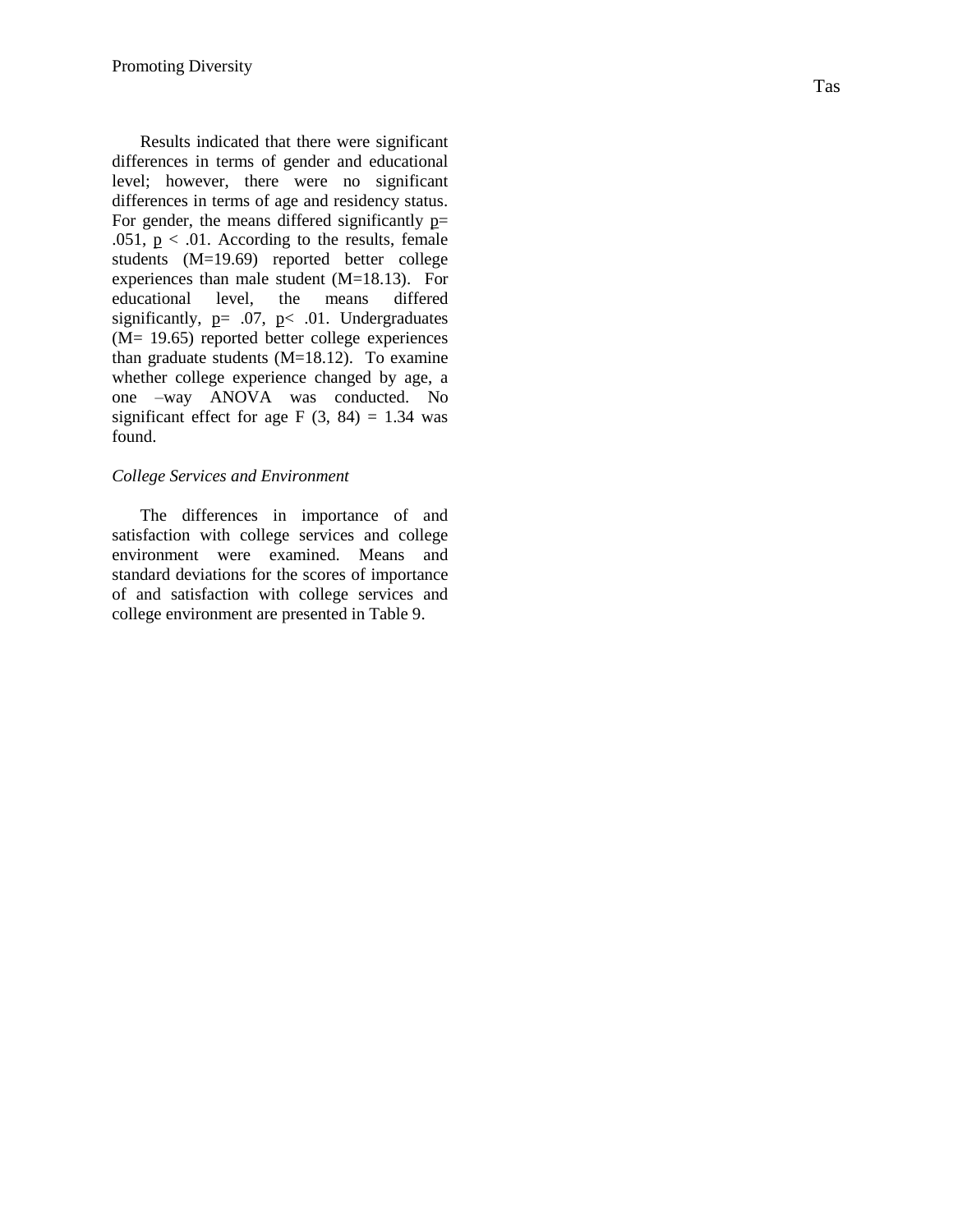|                                          | Variables                | Categories    | $\mathbf N$ | Mean   | ${\rm SD}$ | t       |
|------------------------------------------|--------------------------|---------------|-------------|--------|------------|---------|
|                                          | Gender                   | Female        | 48          | 76.54  | 12.84      | .04     |
|                                          |                          | Male          | 40          | 76.66  | 16.27      |         |
| <b>Importance of College Services</b>    | <b>Educational level</b> | Undergraduate | 51          | 75.08  | 12.37      | $-1.37$ |
|                                          |                          | Graduate      | 33          | 79.47  | 16.93      |         |
|                                          | Residency status         | On campus     | 31          | 79.82  | 12.57      | 1.56    |
|                                          |                          | Off campus    | 57          | 74.84  | 15.14      |         |
|                                          | Gender                   | Male          | 48          | 54.67  | 18.91      | .69     |
|                                          |                          | Female        | 40          | 51.96  | 17.48      |         |
| Satisfaction with College Services       | <b>Educational level</b> | Undergraduate | 51          | 51.05  | 17.29      | $-1.30$ |
|                                          |                          | Graduate      | 33          | 56.35  | 19.52      |         |
|                                          | Residency status         | On campus     | 31          | 55.30  | 16.72      | .81     |
|                                          |                          | Off campus    | 57          | 52.04  | 18.84      |         |
|                                          | Gender                   | Male          | 40          | 164.65 | 29.54      | $-.83$  |
| <b>Importance of College Environment</b> |                          | Female        | 48          | 169.52 | 25.51      |         |
|                                          | <b>Educational level</b> | Undergraduate | 51          | 169.05 | 26.69      | .46     |
|                                          |                          | Graduate      | 33          | 166.20 | 29.27      |         |
|                                          | Residency status         | On campus     | 31          | 172.83 | 25.87      | 1.41    |
|                                          |                          | Off campus    | 57          | 164.30 | 27.90      |         |
|                                          | Gender                   | Male          | 40          | 137.73 | 28.20      | .01     |
|                                          |                          | Female        | 48          | 137.67 | 26.47      |         |
| Satisfaction with College Environment    | <b>Educational level</b> | Undergraduate | 51          | 138.96 | 22.61      | .42     |
|                                          |                          | Graduate      | 33          | 136.41 | 33.72      |         |
|                                          | Residency status         | On campus     | 31          | 145.52 | 25.69      | 2.03    |
|                                          |                          | Off campus    | 57          | 133.44 | 27.13      |         |

Table 9. *Means and standard deviations for the scores of importance of and satisfaction with college services and college environment in terms gender, educational level and residency status*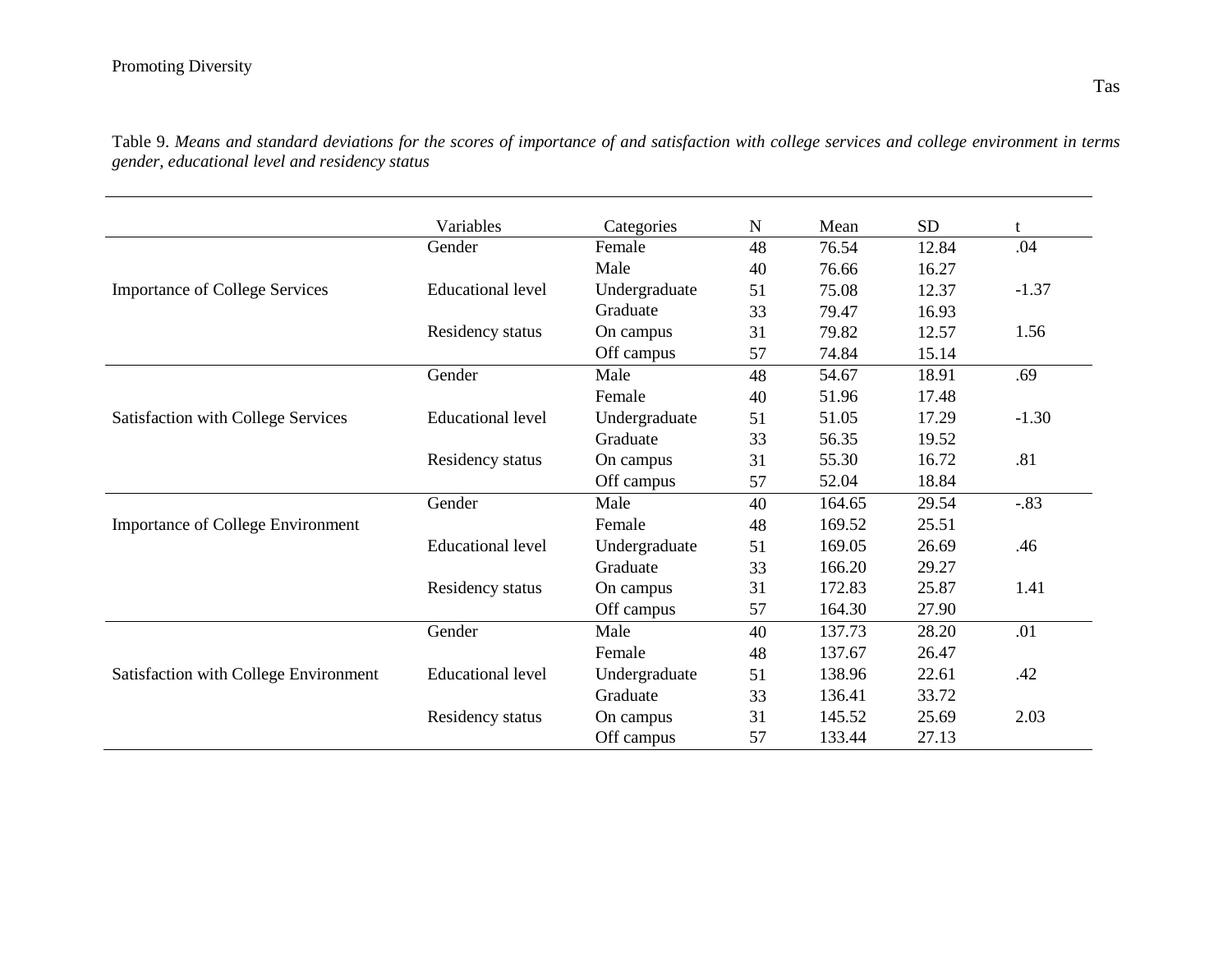Regarding *satisfaction* with *college environment*, there was a significant difference in terms of residency status. The means differed significantly  $p = .04$ ,  $p < .05$ . According to the results students who were living on campus (M=145.52) were more satisfied with the college environment than the students who live off campus (M=133.44). On the other hand, in the present study no significant difference was found in *importance of* and *satisfaction with* college services, and the importance, not

satisfaction, of *college environment* in terms of gender, age, educational level and residency status.

#### *Social Adaptation*

The difference in students' social adaptation levels was examined using *t*-tests. Means and standard deviations of social adaptation scores are presented in Table 10.

# Table 10

| Variables         | Categories                | N        | Mean           | <b>SD</b>      | t       |
|-------------------|---------------------------|----------|----------------|----------------|---------|
| Gender            | Female<br>Male            | 48<br>40 | 59.74<br>48.27 | 24.39<br>17.30 | 2.39    |
| Educational level | Undergraduate<br>Graduate | 51<br>33 | 46.50<br>60.70 | 18.65<br>21.78 | $-2.91$ |
| Residency status  | On campus<br>Off campus   | 31<br>57 | 59.34<br>49.02 | 20.97<br>20.49 | 2.11    |

*Means and Standard deviations of scores indicating social adaptation in terms of gender, educational level and residency status*

Results indicated that there were significant differences in students' social adaptation scores. A significant difference was found in terms of gender. The mean of scores indicating social satisfaction of female students is 48.27 with the standard deviation of 17.30. The mean of male students is 59.74 with the standard deviation of 24.39. The means differed significantly  $p = .02$ , p< .05. According to the results, male students  $(M = 59.74)$  had more difficulty in social adaptation than female student  $(M = 48.27)$ .

A significant difference was found in terms of education level. The mean of scores for social satisfaction of undergraduate students is 46.50 with a standard deviation of 18.65. The mean of graduate students is 60.70 with a standard deviation of 21.78. As results indicated the means differed significantly,  $p=.005$  p < .05. Graduate students (M= 60.70) had more difficulty in social adaptation than undergraduate students (M= 46.50).

According to the results, a significant difference in residency status of social adaptation was found with the means differing significantly,  $p = .04$  p < .05. The mean score of students' social adaptation who stay on campus is 59.34 with the standard deviation of 20.97. The mean score of students who stay off campus is 49.02 with the standard deviation of 20.49. Students who were living on campus  $(M= 59.34)$ had more difficulty in social adaptation than students who were living off campus (M= 49.02). To examine whether college experience changed by age, one –way ANOVA was conducted. No significant effect for F (3, 84)  $=1.95$  was found.

Differences Between International And Domestic Students **(***Without Consideration to Age, Gender, Educational Level, And Residency Status*)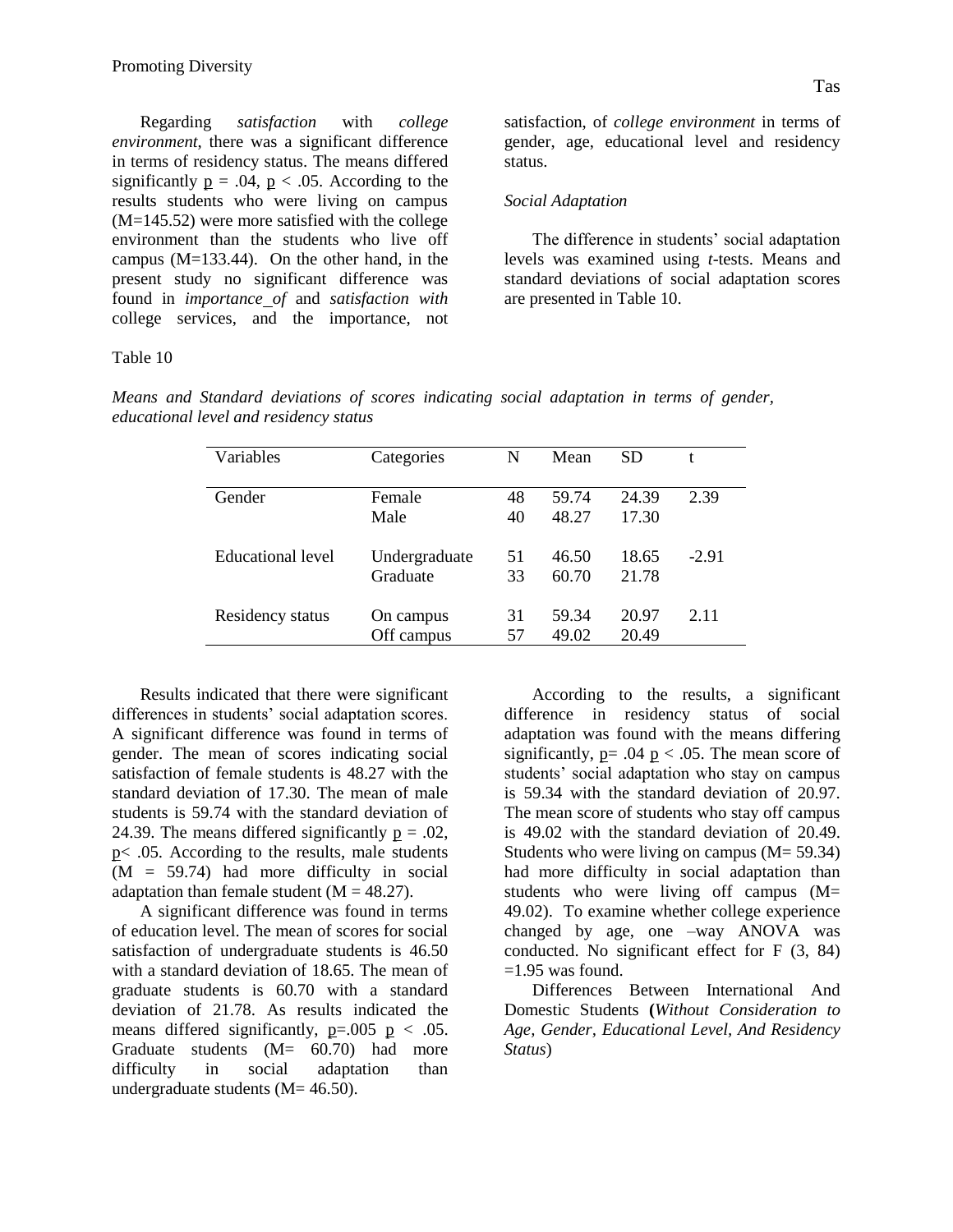The difference between international and domestic students in terms of satisfaction scores with college environment was investigated by using *t*-tests. Means and standard deviations for the satisfaction scores with college environment are presented in Table 11.

Table 11

*Means and Standard deviations of satisfaction scores with college environment of international and domestic students*

| Group                | N  | Mean            | SD.   | t.       |
|----------------------|----|-----------------|-------|----------|
| <b>International</b> |    | 43 131.34 28.16 |       | $-2.198$ |
| <b>Domestic</b>      | 45 | 143.77          | 24.87 |          |

The means differed significantly at the p<.05 level ( $p = .03$ ). The mean of satisfaction scores with college environment of international students is 131.34 with the standard deviation of 28.16. The mean of domestic students is 143.77 with the standard deviation of 24.87. Results indicated that domestics students ( $M=143.77$ ) were more satisfied than international students ( $M = 131.34$ ) in terms of the college environment.

### *College Impression (International vs Domestic Students)*

The difference between international and domestic students in terms of college impressions was investigated by using *t*-tests. Means and standard deviations for the satisfaction scores of college services are presented in Table 12.

#### Table 12

*Means and Standard deviations of college impressions of international and domestic students*

| Group                | N  | <b>Mean</b> | <b>SD</b> | t.      |
|----------------------|----|-------------|-----------|---------|
| <b>International</b> | 43 | 28.93       | 6.98      | $-2.21$ |
| <b>Domestic</b>      | 45 | 32.00       | 6.03      |         |

The means differed significantly at the p<.05 level ( $p = .03$ ). The mean of college impressions of international students is 28.93 with the standard deviation of 6.98. The mean of

domestic students is 32 with the standard deviation of 6.03. Results indicated that domestic students  $(M = 32)$  had better college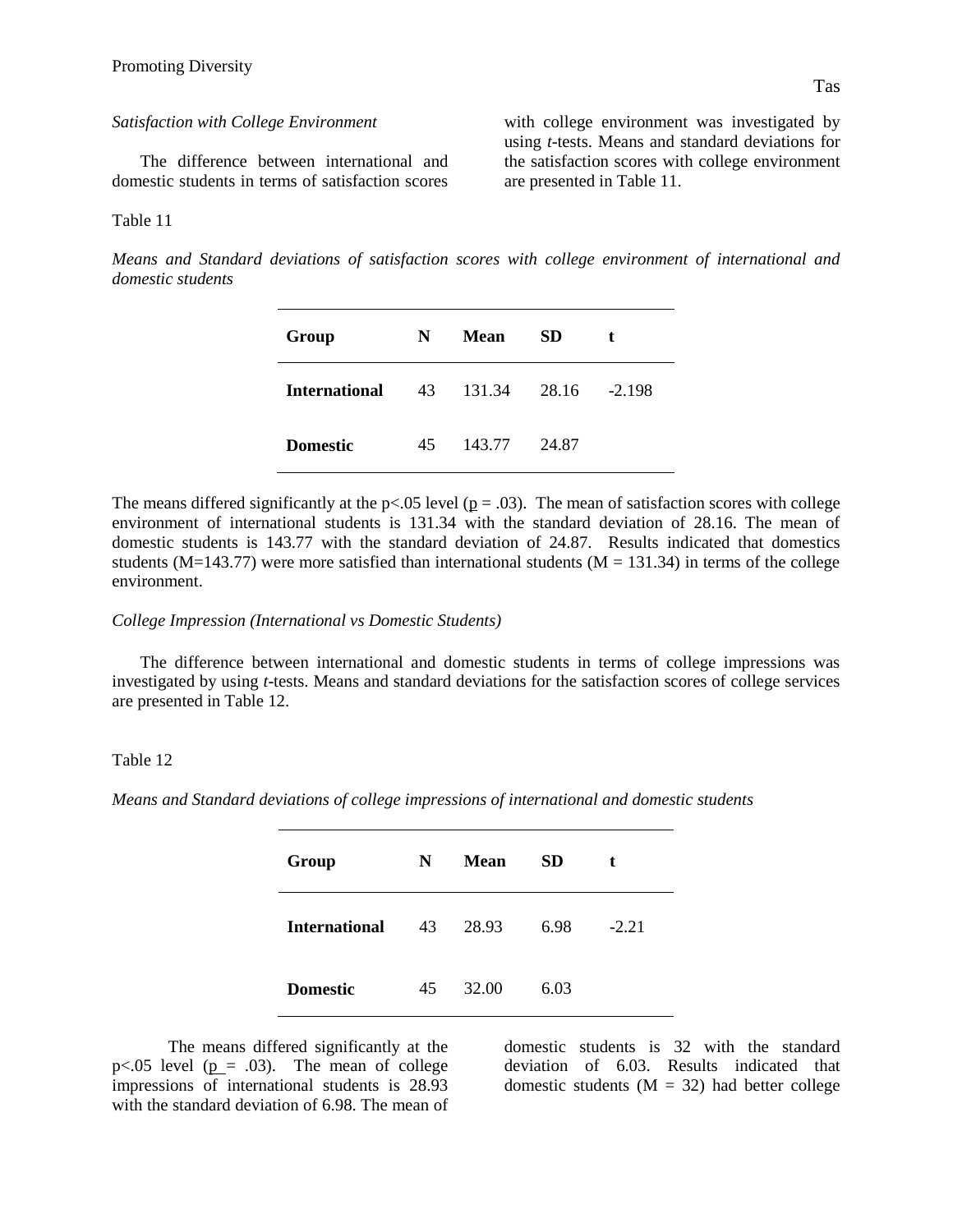impressions than international students  $(M =$ 28.93).

*College Experiences*

Table 13

*Means and Standard deviations of college experiences of international and domestic students*

| Group                | N  | Mean  | <b>SD</b> | t.      |
|----------------------|----|-------|-----------|---------|
| <b>International</b> | 43 | 17.63 | 4.21      | $-3.52$ |
| <b>Domestic</b>      | 45 | 20.27 | 2.69      |         |

The means differed significantly at the  $p <$ .05 level  $(p = .01)$ . The mean of college experiences of international students is 17.63 with the standard deviation of 4.21. The mean of domestic students is 20.27 with the standard deviation of 2.69. Results indicated that domestic students  $(M = 20.27)$  had better college experiences than international students  $(M =$ 17.69).

#### *Importance of College Services*

The difference between international and domestic students in terms of scores indicating importance given to college services was investigated by using *t*-tests. Regarding importance of college services, no significant difference at the  $p < .05$  level ( $p = .76$ ) was found.

#### *Satisfaction with College Services*

The difference between international and domestic students in terms of scores indicating satisfaction with college services was investigated using *t*-tests with the results indicating that the means did not differ significantly at the  $p < .05$  level ( $p = .77$ ).

#### *Importance of College Environment*

The difference between international and domestic students in terms of scores indicating importance given to college environment was investigated with the *t-*test results indicating that there was not a significant mean difference ( $p =$ 11,  $p < .05$ ).

#### *Social Adaptation*

The difference between international and domestic students in terms of social adaptation scores was investigated by using *t*-tests. Means and standard deviations for the scores of social adaptation are presented in Table14.

The difference between international and domestic students in terms college experiences was investigated using t-tests. Means and standard deviations for the satisfaction scores of college services are presented in Table 13.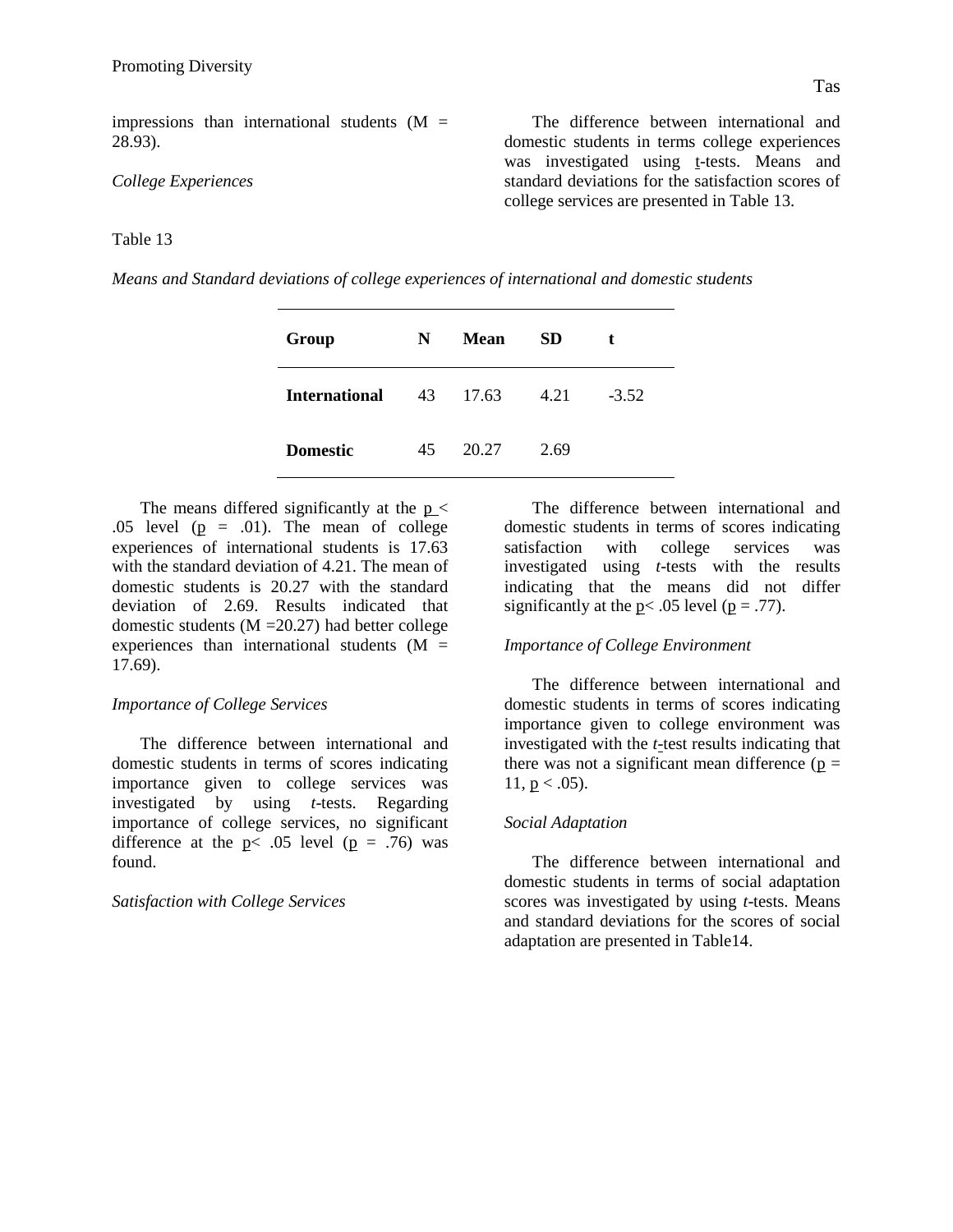#### Table 14

*Means and Standard deviations of social adaptation scores of international and domestic students*

| Group                | N  | Mean  | <b>SD</b> | t.    |
|----------------------|----|-------|-----------|-------|
| <b>International</b> | 38 | 64.14 | 19.66     | 5.088 |
| <b>Domestic</b>      | 37 | 43.37 | 15.37     |       |

The means differed significantly at the  $p <$ .05 level  $(p = .00)$ . The mean of social adaptation scores of international students is 64.14 with the standard deviation of 19.66. The mean of domestic students is 43.37 with the standard deviation of 15.37. According to the results, international students  $(M = 64.14)$  had more difficulty in social adaptation than domestic students  $(M = 43.37)$ .

*Analysis Results—Second Stage*

Questionnaires were sent to 300 randomly selected former students by e-mail. About 50% of these questionnaires came back as undeliverable mail. Out of second 150 questionnaires, 40 former students replied. Analysis was only done on 36 students because the remaining 4 had already graduated or were exchange students who were on campus for only a short period of time.

As seen in Figure 3, over 70 percent of domestic students who left the university were female as compared to over 60 percent the international students who were predominantly male.



*Figure 3*. Gender of Domestic and International Students

On the first question, students were asked if they were welcomed and comfortable at the university. All of the domestic students stated they felt welcomed and were comfortable. Of the international students who responded, 71

percent felt welcomed while 28.5 percent did not.

On the second question, students were asked if financial reasons contributed to their early departure. As seen in Figure 4, over 50 percent of the responding domestic students left the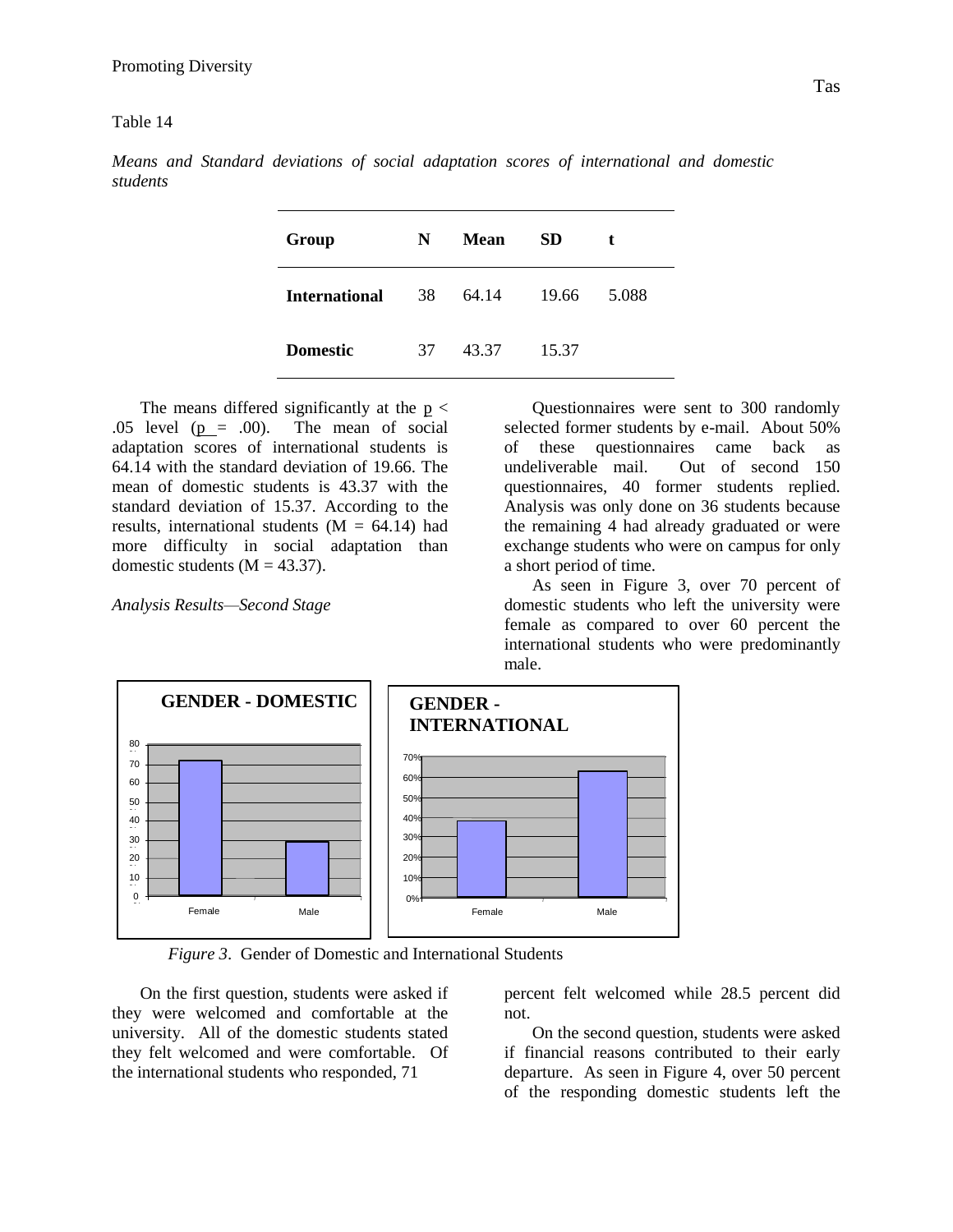university because of financial reasons; on the other hand, over 60 percent of the responding international students indicated that financial

reasons were not the main factor for international students leaving the university.



*Figure 4.* Financial Reasons for Departing

On the third question, students were asked if the social and cultural activities were adequate for their needs. As shown in Figure 5, domestic students were satisfied with cultural

and social activities within the university. However, international students clearly stated that they were not satisfied with the social and cultural activities within the university.



*Figure 5*. Cultural and Social Activities

Next, students were asked if the university courses offered were available and flexible enough to fit their needs. As shown in Figure 6, international students found that courses were not available and flexible enough to fit their needs compared to domestic students who reported no problems in that area.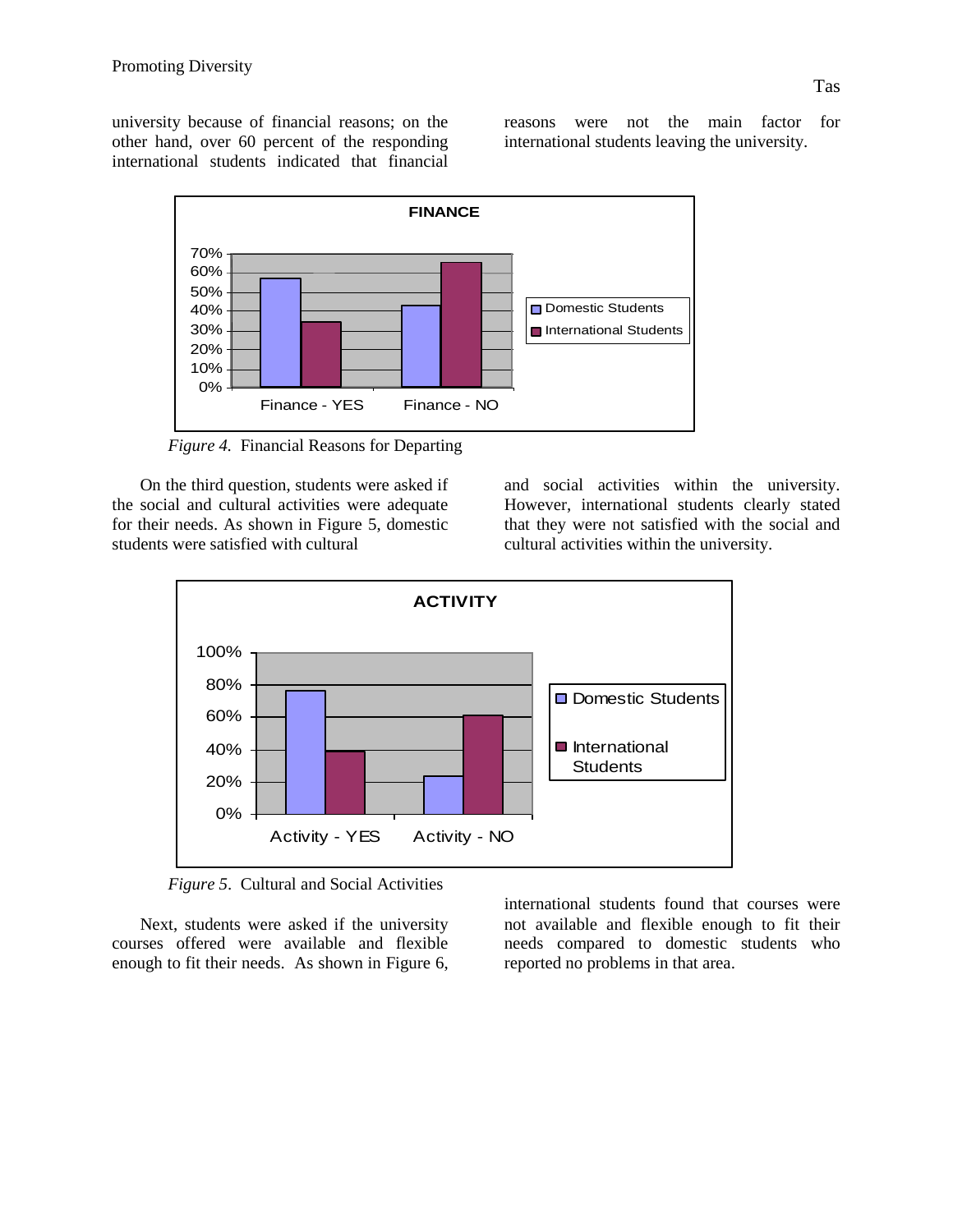

*Figure 6*. Flexibility and Availability of Courses

The fifth question involved the degree of voice at the university in terms of policies and student government. There was a difference

between domestic and international students on this question as shown in Figure 7.



*Figure 7*. Degree of Voice

The next question asked if the campus provided adequate health and wellness services. Of the respondents, 67 percent of the domestic students replied yes and 8 percent replied no. Of international students, 57 percent replied yes and 42 percent replied no.

Question number seven asked students if they felt they had an adequate variety of food available for them at a reasonable cost. As shown in Figure 8, neither group was happy with the food service at the university.

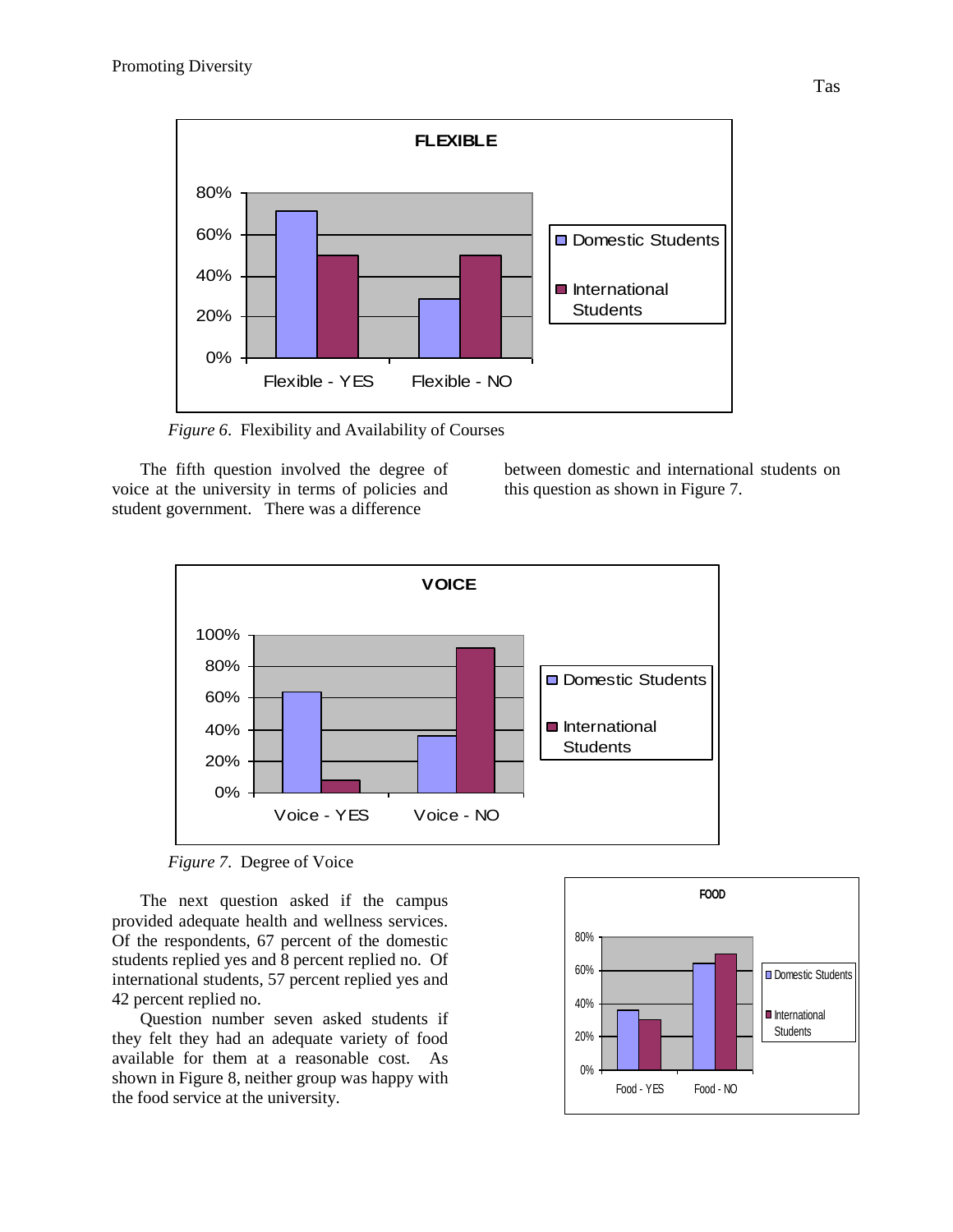*Figure 8.* Food Services

Next, students were asked if they had been given enough information during the orientation program. As shown in Figure 9,

there was a difference between the two groups. International students were not satisfied with the orientation process compared to domestic students.



*Figure 9*. Orientation Satisfaction

Question number nine asked if the learning resources were adequate and available to meet the students' needs. Of the domestic students, 72 percent agreed that resources were adequate. Of the international students, 71

percent agreed. As seen in Figure 10, there was a difference in satisfaction with the university's dormitory between the two groups. The international dissatisfaction rate was 20 percent higher than the domestic dissatisfaction.



*Figure 10.* Dormitory Satisfaction

Next, students were asked if they were able to practice their religious beliefs both on and off the campus. Sixty-nine percent of the domestic students answered yes, and 75 percent of the international students answered yes.

Both domestic and international students were asked if they understood the value system of the U.S. higher education. Seventy percent of

the domestic students responded yes while 62 percent of the international students responded yes.

Question number 13 asked students if they felt the offices of Personal Counseling, Career Planning, Job Placement, and Academic Advising were available and helpful to them. There was a difference in the degree of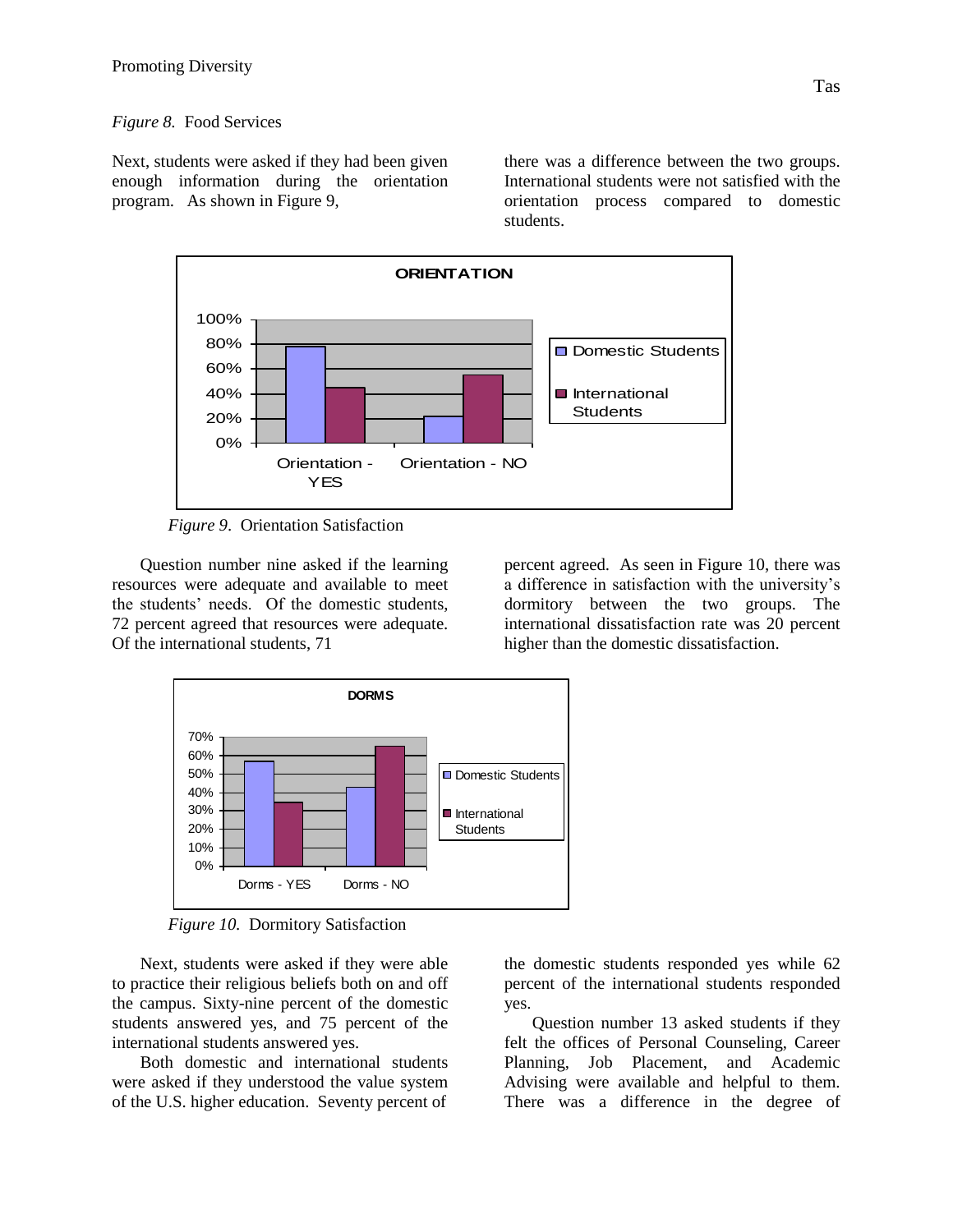satisfaction with services offered from different offices within the university. International students stated they were not getting enough

help from these offices whereas domestic students were satisfied with them.



*Figure 11.* Satisfaction of Services Offered

The following question asked students if they were comfortable dealing with bureaucracy and people in authority at the university. There was a difference between the domestic and

international students with very few domestic students responding "no" as compared to almost 50 percent of international students responding " $no$ ".



*Figure 12.* Authority

The next question involved the accuracy and realism of the information they received before enrolling. Of domestic students responding, 64 percent felt the information was accurate while 57 percent of the international students also felt the same.

Question number 16 asked if they were able to make themselves understood at the university in terms of their culture and language. Of domestic students responding, 73 percent said they were able to, while 76 percent of the international students were able to.

The last question asked if the city of San Antonio was a good setting for their university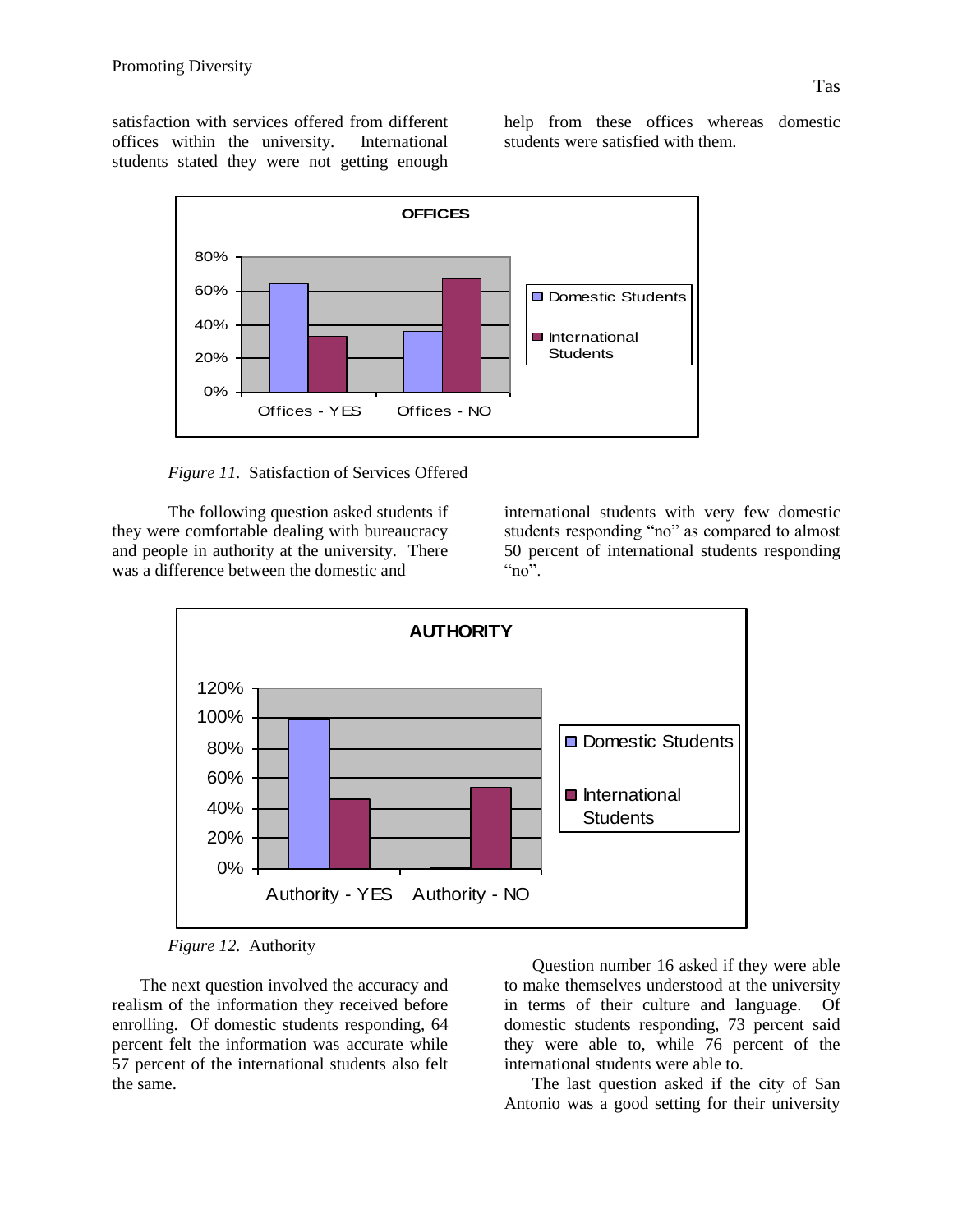experience. The domestic students agreed with this statement 72 percent of the time while the international students agreed 81 percent of the time.

Students were asked to provide additional comments about their experiences on campus. For international students, four significant factors were identified: (a) Students feeling alone or homesick on campus in terms of missing their family and not having friends, (b) meeting needs in academic terms of receiving assistance and avoiding bureaucracy, (c) meeting non-academic needs in terms of utilizing the International Student Office and other services, and (d) having some control (voice and participation) in terms of influencing and understanding their environment. For domestic students, the main concern focused on finances in terms of rising tuition costs, losing company educational benefits when terminated or layed off, and not being able to afford the overall costs of the educational program being pursued.

# *Analysis Results—Third Stage*

The third stage was intended to validate or verify the accuracy of the data gathered in all previous stages based on the researcher's interpretation of those surveys and the interviews. Out of 150 previously enrolled students, 6 domestic and 6 international students were randomly chosen and contacted by phone. All interviews were recorded and transcribed. *Transcript Analysis*

Step 1: The transcripts were reviewed a minimum of three times in order to obtain all relevant themes and improve comprehension of the interviewee's responses.

Step 2: By identifying common meanings, themes were comprised into two groups—international and domestic.

Step 3: Themes were derived by comparing and contrasting the interviewee's responses with the most common theme labeled as the majority. This theme was analyzed further and developed into one concept and/or experience.

Step 4: The concept and/or experience was titled and placed in the text. The theme was

described and supported by the interviewee's statements.

Step 5: The final stage was to articulate the importance of the themes with the content of the replies.

*Thematic Analysis for Leaving—Domestic and International* 

## *Domestic student themes were:*

 $\bullet$ Quality and challenge

Quality expectations were not met in terms of the instructional team, the value placed on graduates by employers, and the variety of academic and non-academic programs. Most of the participants stated that they loved the university; however, they decided to leave because their expectations were not being met because they wanted something more challenging and more contemporary. For example, participant # 8 left the university because she did not think the university had an international quality. She said, "You know, I didn't, I didn't leave it because I didn't think it was a good school or because I have had any problems there. It's not, it's not national quality. You know, it's not really an international quality university. You know? It's just a small, religious school."

Participant # 9 stated that she wanted to go to a more liberal university that had organizations that were interesting to her and is currently attending a university that meets those needs. She continued saying that she never really heard anything about clubs at her former university. She found the San Antonio to be very conservative in a lot of ways, and that's not for her. She wanted to move somewhere that had political outlets, other activities and interest groups.

Name reputation and more challenging schools are dreams of most of the domestic students. Nearly every domestic student wants to graduate from a university that will be recognized by many others, including employers. Also having a good teaching team established by devoted instructors who make the educational environment more challenging is also the dream of many American students.

Some of the students stated that this university was a small religious school and did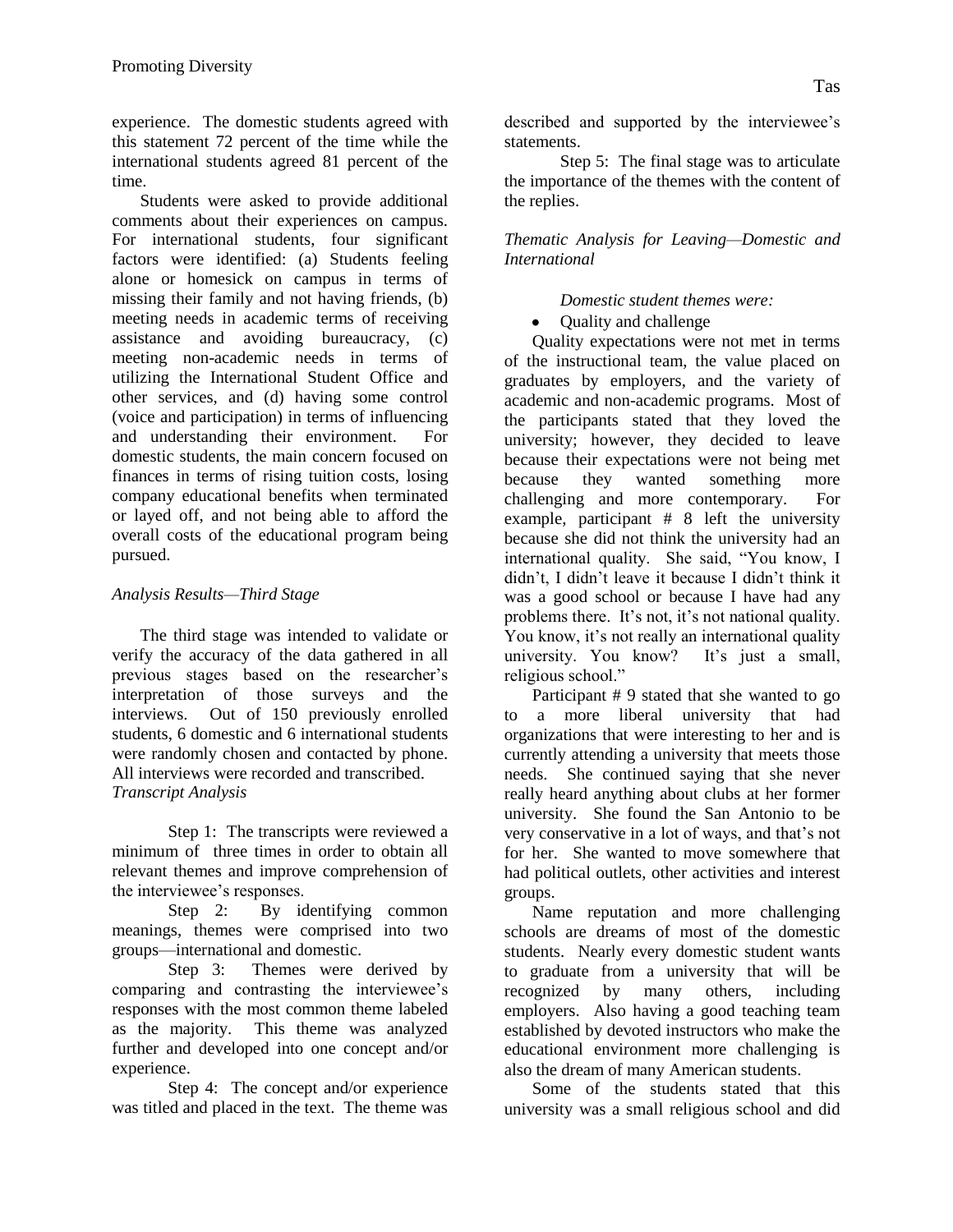not have enough diversity in the degree programs.

• Finances

Finance was the second concern among domestic students, which led them to leave the university without completing their degree programs. Participant # 12 transferred to a public university because the individual could no longer afford the private university tuition and said, "I just left. So it was just because I was going to transferring out anyway because of the expenses. It was too expensive." Participant #7 also left the university because of financial reasons. This person's tuition had been supported by his former employer but as he said "…that company was paying my tuition and I am no longer with the company, so I don't, do not, um, have the same support that I used to."

Besides wanting more challenging or affordable institutions, domestic students' reasons included: not being ready for college; moving to some other city because of military; not knowing how to manage their time, being dissatisfied with the food quality; institution not of international quality; small religious school, not enough degree and social programs; too conservative, or the amount and variety of activities.

Overall, all the domestic participants agreed on one point, stating that they loved this university, but they had to leave because of reasons not related to dissatisfaction with this university. For example, Participant #10 said "I don't have anything bad to say about [this university], it's a wonderful school, and I hope my kids go there."

# *International student themes were*

Making friends and interacting with domestic students

International students had difficulty in making domestic friends—they felt that domestic students discriminated against them and as a result international students made friends with other international students. This feeling of discrimination made it more difficult to belong or at least feel a sense of belonging. The social and language barriers were significant in this theme.

Participant #1 stated that domestic students looked at them like they were aliens from Mars;

therefore, they kept to themselves or in their own groups of international students.

Participant # 2 said most of his friends were other international students. He also said "Actually my trouble was, when I first came here my English was not good and I had that accent. And then I am doing my presentations and some of them started laughing and…." [SIC]

Food

Dining and the quality of the food on the campus were the second big issues for international students and were precipitating factors in their leaving the university. More expensive, less diverse, and not as tasty as compared to food off campus was a recurring concern. Also recurring was a lack of sensitivity to religious restrictions and traditions. Compounding this situation was the mandatory meal card plan required for all students, especially international students, living on campus and the hours of operation. Participant number 2 stated that he was bored eating the same thing everyday. Participant number 3 found prices were more expensive on campus than off campus and it was less diverse. Participant number 4 found food less tasty on campus.

• International Student Office

"I think my reason to leave the University was the lack of assistance with the International Students' Office" (participant #4). This lack of assistance, at times, translated into a feeling of discrimination, similar to the discrimination felt by international students toward domestic students. Furthermore, it resulted in international students avoiding or having minimal contact with this office.

Academic Assistance

The perception of a lack of dedicated and approachable advisors and administrative staff who could facilitate the attainment of academic needs was strongly expressed in the third stage. Participant #2 stated that he did have an advisor but could never find him. Participant number 4 elaborated about academic assistance by making the following statement, "I needed more academic assistance, I believe. For international students the new environment is very exhausting, because the international student has to adjust to a new environment, to a new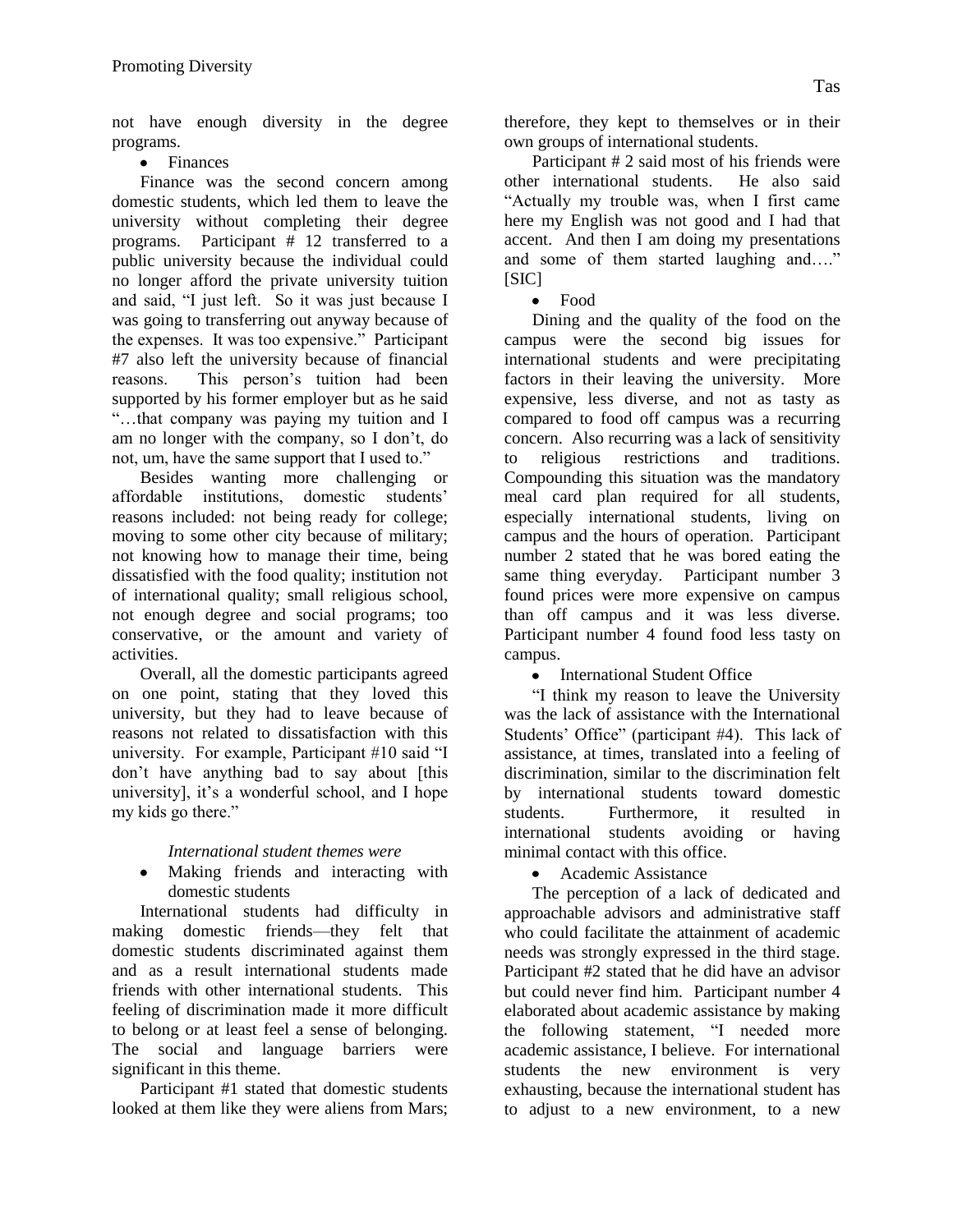language, to a new country, and a new educational system. And it's really hard for an international student to adjust all this in a small amount of time. And, actually, we need more assistance than domestic students." He continued saying, "Actually domestic students have problems with their degree program, so it's very normal that international students could have more problems. And I believe that for international students they actually need [a] specific person assigned to these students so that anytime these students have any kind of problem, this person can help them. So I think there is a problem with the assistance in academic." [sic] An even more interesting comment came from participant #5 who said, "What is an academic advisor?"

Cultural & Social Activities  $\bullet$ 

An inadequate network was indicated, the lack of which caused some international students to become even more isolated. All the international students indicated that they lacked the network of social support that existed for them in their home country, including immediate and extended family, friends, and colleagues. Some international students withdraw into isolation and others group together with fellow nationals. Some choose the company of other international students where acceptance and understanding may be more easily found than among students of the students of the host country.

• Housing

"Uh, well housing was not the best …. At the end I finished renting an apartment" (participant #1) stated. Too many restrictions caused dissatisfaction with the housing process. Also frequent and short notice relocations by the housing staff exacerbated the discontent with housing.

 $\bullet$ Incorrect information prior to arrival

Incomplete or inaccurate information caused a lack of trust in the recruitment and orientation process.

Availability of Courses and Flexibility in Scheduling Within Degree Plans

Following the initial orientation, international students found that when registering, the courses were not available and little or no flexibility in the scheduling process was evident. Students from the previous semester had registered earlier and courses were not available. Students expected more, especially from a private university.

• Other Reasons

Social and academic adaptation within a new environment was predominant along with the availability of resources and research opportunities—graduate and undergraduate.

# *Verification and Informing the Study*

In the first stage, identifying differences among the international and domestic student populations in statistical terms, a better understanding was gained about the sample and issues related to retention were discovered. Some issues, like the quality of college services and social adaptation in meeting both academic and non-academic needs provided direction through the second stage where adaptation issues became even more focused on orientation, participation, and integration of both international and domestic students. Academic issues (availability, flexibility, advisory, and other services) along with non-academic issues (finance, campus life, housing/food, orientation, and bureaucracy/authority) became more evident. In the third stage, issues of students receiving the same quality and level of services in their pursuit of challenging higher educational goals were more clearly defined and understood. Also, issues of campus infrastructure and its integration in providing overall services to students evolved.

# *Summary—Data and Themes*

First stage results clearly showed there is a significant difference between current domestic and international students in the areas of importance and degree of satisfaction with the university in general. The second stage was intended to identify perceptual difference between former domestic and international students who did not complete their studies. After preliminary analysis and piloting, the second stage survey identified reasons why domestic and international students discontinued their studies prematurely. The third stage verified earlier results, thereby confirming the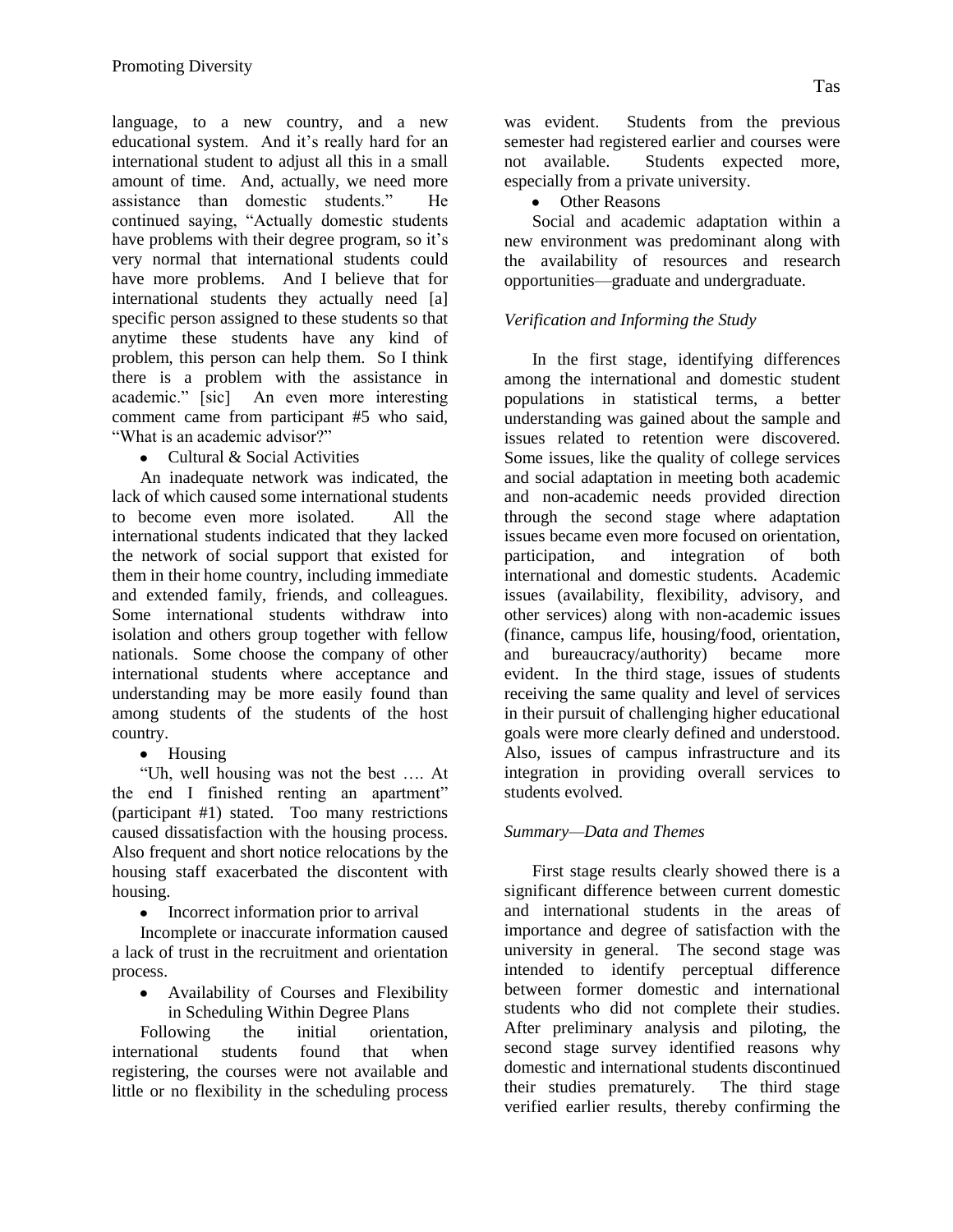direction of the study, refining issues, and indicating how former domestic and international students differ on various identified themes.

## **Discussion, Implications, And Recommendations**

This discussion is organized by the three broad areas identified in the purpose of the study: (a) whether there are differences among domestic and international students in terms of academic (educational) and non-academic (support) needs, (b) how international students acclimate and succeed in satisfying those needs, and (c) why international students are not being retained. Following the discussion, recommendations are made in specific areas and also for further research.

# *Discussion*

The first stage explored the differences between international and domestic students in terms of their opinions about the importance of, and satisfaction with college—services, environment, impression, experiences, and social adaptation. Effects of gender, age, educational level, and residency status were also studied.

In terms of services provided on campus, the most important service was found to be computer support followed by academic advising, library facilities, financial aid, and parking facilities respectively. In regard to *satisfaction* with the services, the most satisfying college service in the campus was found to be the library facilities and, followed by student health/wellness, academic advising, personal counseling, and student employment. By comparison, parking facilities were found to be the least satisfying service on the campus. According to the results, students were satisfied with the academic advising services and library services which were reported as the most important services in campus. Moreover, students were found to be satisfied with the main support services in campus as personal counseling, student health and wellness services and student employment services. However, a few problematic areas were also found.

Although computer services were found to be the most important services in campus, students were not satisfied with this service at all. In addition, parking was found to be a significant problem for the majority of the students.

Regarding campus environment, the most important college factor in the campus was found to be the quality of instruction in the major field. The other important factors were course content in the major field, value of the information provided by the advisor, attitude of the faculty towards student, and availability of the courses at the times that can be taken, respectively. In contrast to the expressed dissatisfaction with some advisor and administrative staff, the respondents express satisfaction with the quality of the instruction. In terms of satisfaction with the campus environment factors, the most satisfying campus environment factor was found to be the class size relative to the type of course, followed by the personal security/safety at the college, attitude of the faculty towards students, classroom facilities, and out-of-class availability of instructors. Academic factors were found to be the most important and the most satisfying college environment factors in the study. In addition, there was a consistency between the importance of college environment factors and satisfaction.

Significant effects of gender, age, educational level, and residency status on students' opinions were found in the study. Regarding satisfaction with college environment, a significant difference was found between students who were living on campus and those living off campus. According to the results students who were living on campus were more satisfied with the college environment than the students who live off campus. In terms of college experience, female students and undergraduate students were found to have better college experiences. As to college impression, students aged 19 to 22 were found to be more impressed about the college than students aged 23 to 25. Moreover, consistent with the previous finding, undergraduates were found to be more impressed about the college than graduate students.

Moreover, results indicated that there were significant differences in students' social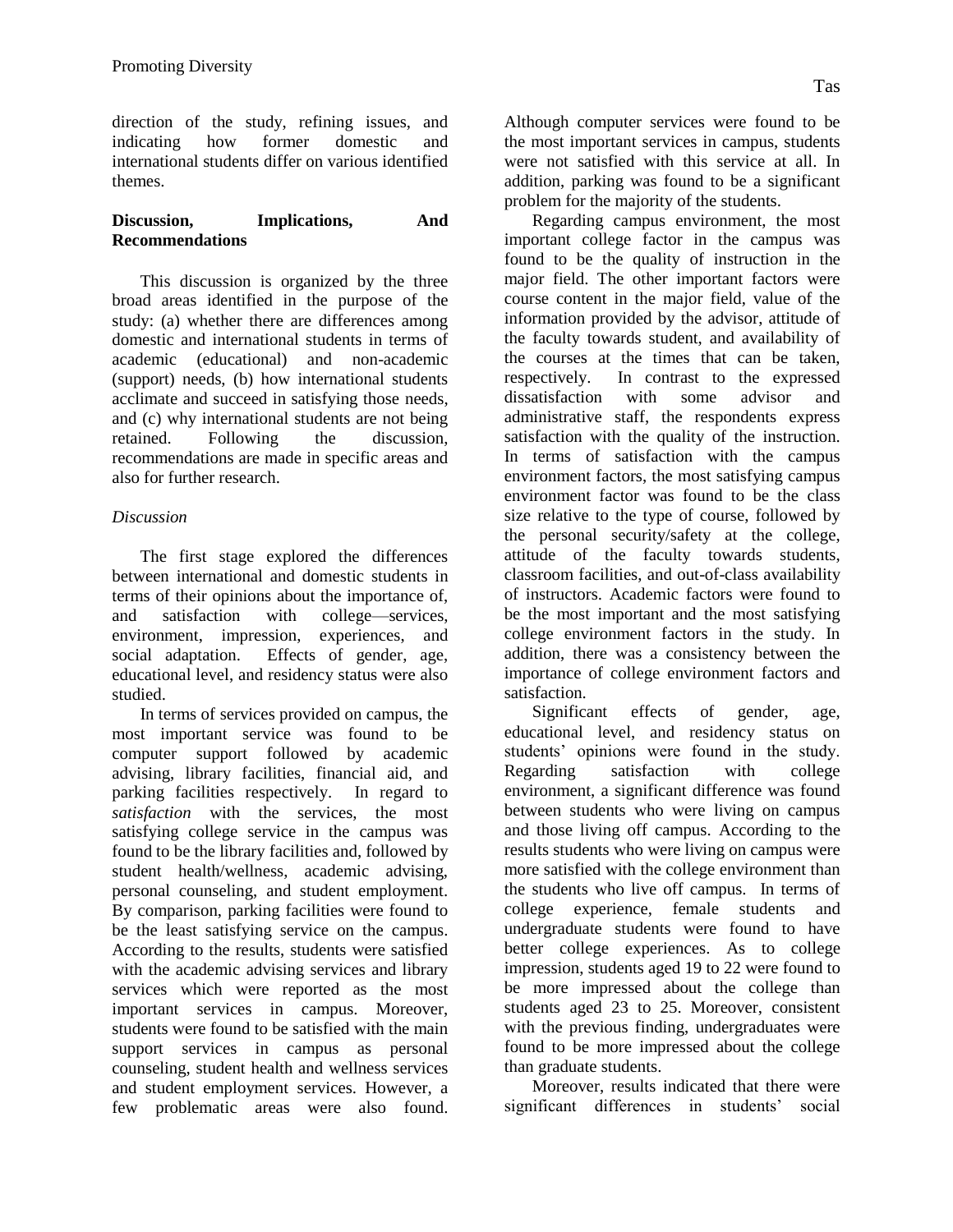adaptation scores in terms of gender, residency status and educational level. According to the results, male students, graduate students and students who were living on campus were found to have social adaptation difficulties

The study pointed out significant differences between currently enrolled international and domestic students in terms of their opinions about the college experience. Domestic students were found to be more satisfied with the college environment, and have better college experiences and impressions than international students. Moreover, international students were found to have more difficulty in social adaptation than domestic students. The researcher, also an international student, recognizes some obvious issues for such students. Education in a foreign country is exciting but also can be a stressful and overwhelming experience. Being educated in a different language, trying to adjust to a new culture and environment, and trying to adapt to the social life in the new environment are challenging for many international students. The professional literature referred to earlier states the importance of understanding the adaptation process for international students. As seen in the results, international students experience difficulties regarding college environment, and problems regarding social adaptation. As a result their college experience is not as satisfactory as domestic students. These findings provide important data on what further actions or interventions could be considered to remedy the number of international students discontinuing their studies.

In the second stage of the study**,** comparison in terms of opinions and adaptation between domestic and international students who left college were found. The differences included the importance of finance, the opportunity to not only participate but be heard in campus activities, and whether needs were being met.

Financial and personal concerns were the main reason for *domestic* students to leave the university, but not for *international* students. Financial concerns, looking for a better or more challenging university, or looking for a less conservative city were found to be significant reason for domestic students to drop out. For a majority of the international students, the main factor in leaving the university was related to adaptation problems. Students perceived the interaction between students and university to be very weak. Moreover, academic reasons were also influential in international students' decisions to leave.

Validation of the previous findings was accomplished in the last stage using techniques of interviewing and thematic analysis of the students' reasons for leaving the college. Having some form of recognition, being able to express (having voice), and / or participating in the campus environment where this recognition and participation could result in change was a significant retention finding for international students. Research indicated that international students wanted to be part of the university but did not feel their voice was heard or considered important in campus climate.

Both domestic and international students had concerns over food service. They thought it was expensive, lacking variety, and appeal. They did not feel they get what they deserve for the money they paid, especially, in this case since many more economical restaurants and food establishments exist nearby. For that reason, students expressed they are being cheated because they could get the food they want at half the price.

# *Implications for Retention*

The results of the study pointed out significantly similarity between the opinions of currently enrolled international students and those international students who dropped out before graduation. Current international students were found to be less satisfied with their experiences in college, and less impressed about the college than domestic students. Moreover, international students were found to have more social adaptation difficulties than domestic students. Also significant was the finding that the university was less appealing and less satisfying to graduate students than undergraduate students. These findings taken together could serve to alert the university faculty and staff in advance of possible drop out behavior for future international students. The findings also are similar to those of Obong (1997) and Zhou, Kuh, and Carini (2001) who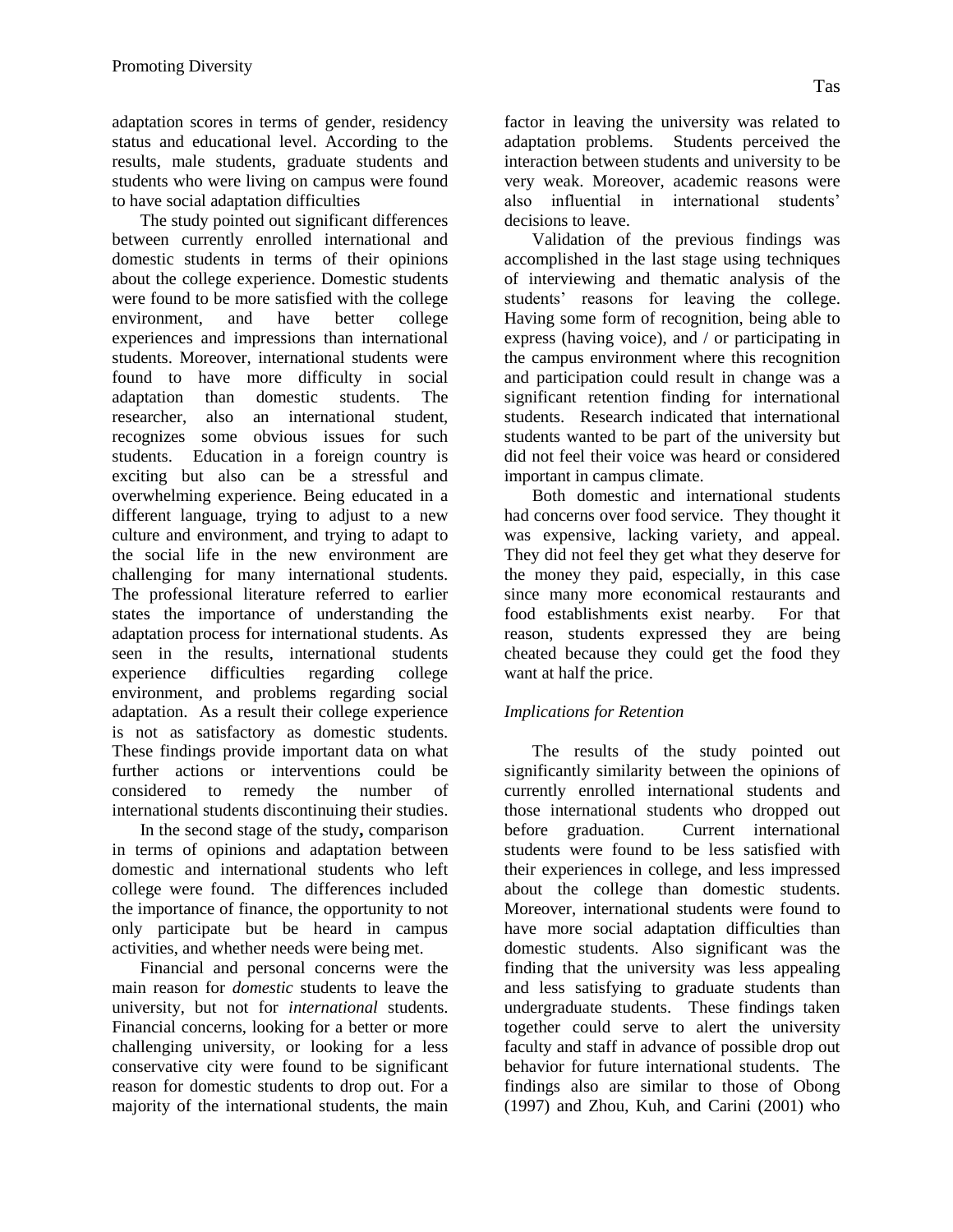studied the meeting of academic and nonacademic needs of international students and their engagement.

In order to prevent drop out behavior, and improve retention some precautions are crucial. The primary step is the acknowledgement of challenges, especially first time college students face, and the differences between the demands and needs of domestic and international students.

First-year students may need special assistance in adjusting to the demands of the university. Whether they come from high school, community college, or other universities, students encounter new demands and difficulties in academic performance and social adjustment. Students who are new to the United States face additional challenges. When international students come to the United States, they have to deal with many things such as language, accents, food, friends, and so forth. Being an international student can be considered as just like being a new born baby growing up. The whole process of acculturation is just like growing up. Therefore, being in a new culture without guidance can be a very difficult and sometimes very discouraging situation for international students.

# *Specific Recommendations*

This researcher provides the following recommendation in order to make the best use of the data gathered. Some of the recommendations reflect the researchers international status, which provides an additional insight with the analyzed data.

- Fully integrate the International Student Office (ISO) both functionally and geographically into all aspects of campus and off campus life.
- Integrate international and domestic students using comprehensive orientation programs developed and implemented by the ISO and Campus Life.

When international students arrive to their main destinations in the U.S., international student office is the first place they go on

campus as a source of support and guidance. And usually the head of international student office is the first person they meet and interact. The international student office's job is to protect and help international students throughout their educational life in the university. This office is the first port of call for most international students, with or without problems, and should be an office that every international student feels at home and welcome in despite any concerns or difficulties. This office should also be the focal point for international student activities, academic or nonacademic, and actively coordinate with other offices to facilitate and/or resolve problems. Therefore, integrating the International Student Office into campus life is essential. Orientation programs incorporating both international and domestic students should originate from here and expand into international student fellowships, clubs, and other cross-cultural experiences.

International student orientation is crucial to international students' transition and is a significant part of a multi-faceted approach to their retention. A comprehensive international student orientation program strives to integrate the university's mission and the personal growth of entering international students and in addition, help international students adjust to the academic and social environment. International orientation should not only orient students but also prepare students against the issues they may face later on their study life. Orientation should be reiterative—before, during, and after—and include both international and domestic students to facilitate adaptation and meeting nonacademic needs.

Developing and implanting an overall orientation program that begins prior to the students' arrival and continues until earning the specified degree should focus on some key issues. First, the International Student Office needs to be co-located more centrally, both administratively and geographically, to the Registrar, Admission, and Student Life.

Facilitate and insure each student has and retains an academic advisor throughout his/her academic program.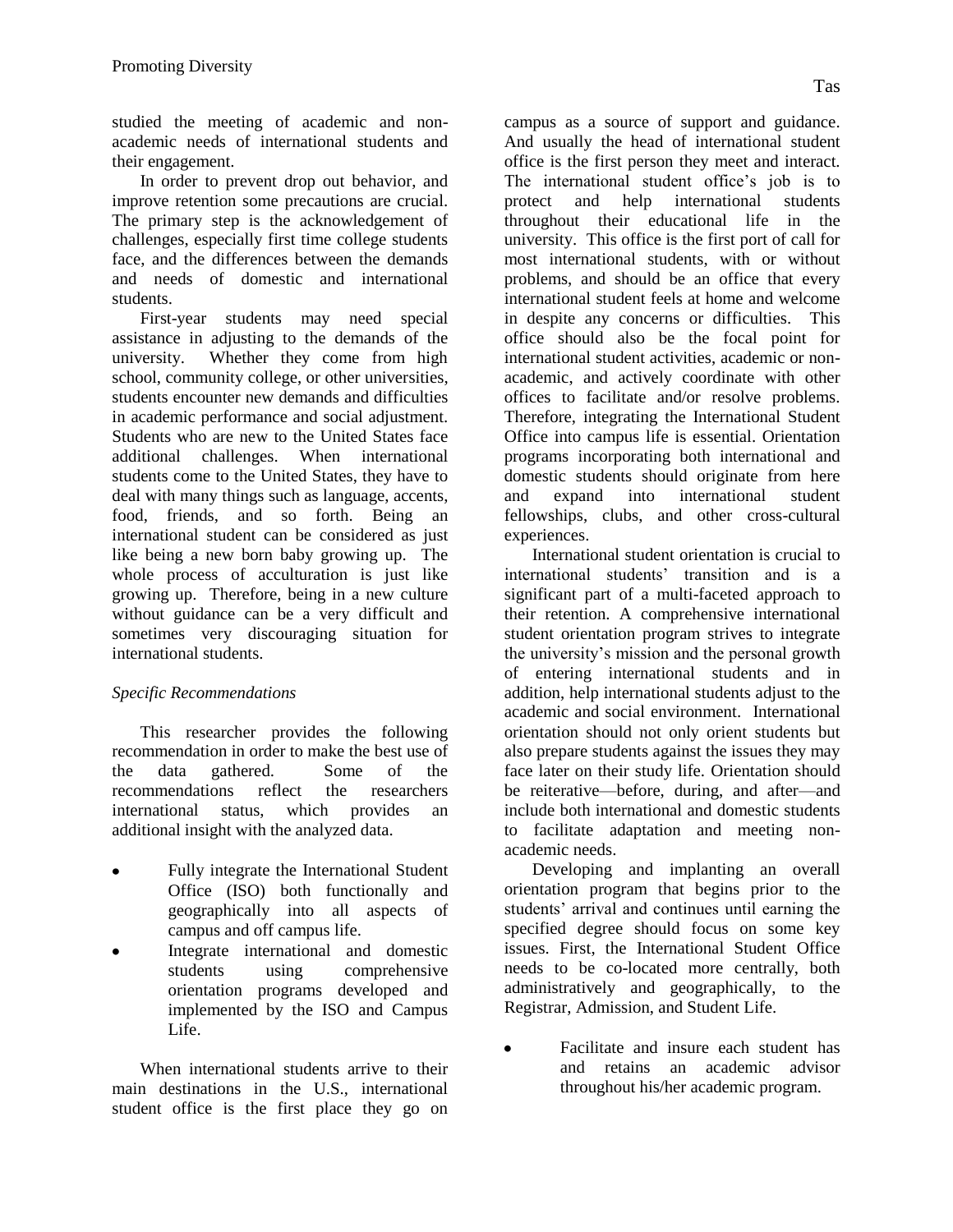It is essential to assign and keep academic advisors / mentors throughout the students' programs to facilitate and insure the availability of required program courses to meet academic needs, including mandatory meetings and documented records for performance and other concerns. It is also crucial to develop and implement a strong and viable sponsor program where assigned sponsors can provide the personalized attention students need in dealing with the everyday problems they encounter in the college environment.

Establish and maintain a process whereby international students are recognized in the student government and on campus.

International students are a growing contingent, just entering double digits, but are not represented in the student government. Their concerns differ from domestic students, so by including and allowing international students to participate in student government will make sure that international students have a voice on all student life and academic issues. Student government would then better represent the students at the university, not particular nationalities. Besides, allowing international students to become a part of student government, the international student office can take a more active role in terms of voicing international concerns and issues. This voice, even if it is small, will facilitate and engender integration while still allowing identity of culture.

By appointing at least one international student to the Student Government Association, a sense of belonging for international students could be promoted and possibly increase the degree of satisfaction, especially in terms of overall services, the second largest issue that trouble international students when it comes to the value received for the amount of money they pay. Developing and articulating appropriate and fair policies where international students are either required or allowed to live on or off campus may benefit and promote cross cultural understanding.

Provide campus housing and food services that reflect the university's

commitment to students—international and domestic.

After moving to a new country, experiencing different languages and food, and beginning their academic studies, international students need a place they can call home, one where they can relax, and call their homes. After learning about their new environments and surroundings, international students did not develop a sense of home. The size and services provided at the dormitories were insufficient to promote this sense of home. Students did not have their own bathroom and felt restricted in their own space, compounded by the unfriendliness of staff and support services, resulting in international students wanting to be elsewhere, but not having a choice.

Moreover, basic services as cafeteria and dormitories should appropriately accommodate students' needs. In this regard, adapting living standards that are more amenable to different cultures while still maintaining cleanliness and customer service may aid in further acclimating international students. In addition, it is essential to improve and tailor menus and availability of food services to acclimate international students into the college environment as well as providing some similar national foods intermittently. Insuring standards met in both cleanliness and customer services may allow the international student to more readily claim the dormitory as a place he or she can call home and possibly reduce feeling homesick or alienated.

Therefore, university once again needs to act as a salesman and compete with surrounding restaurants, especially when a meal plan is mandatory. If the university improves the quality of food with more selection, students will be more satisfied with the university's food service.

Provide and incorporate user-friendly  $\bullet$ counseling services—support and social adaptation.

It is essential to incorporate academic and non-academic needs to expand cultural and social activities facilitating student adjustment and sociocultural adaptation. Moreover, as a support system, counseling services should be readily obtainable and available from student life and counseling offices to resolve differences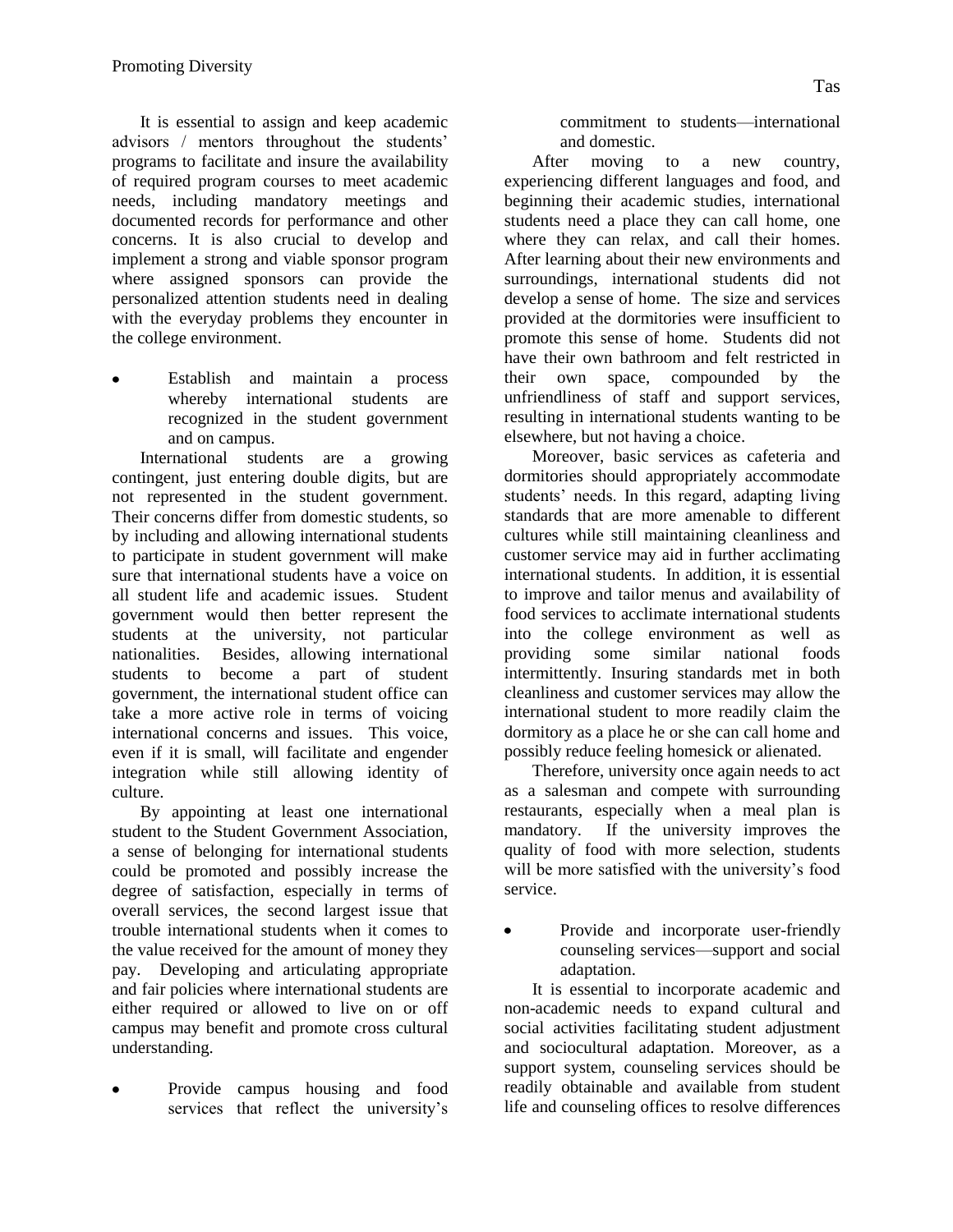in cultural values that students might have, maintaining contact throughout the academic programs to identify and divert potential problems, and recommend trained cross-cultural practitioners. Most students go through a process of adaptation when they move into a new culture. Many things make this adaptation process very difficult. These difficulties can lead to confusion as well as to other uncomfortable feelings. Along with stress caused by being in a new culture, adjustments to university life can be difficult for all students. Therefore, the university must have a counseling center which will be available to help students as they face such challenges and the university should emphasize on counseling which is very important for the newcomer students.

Incorporate diversity training—faculty, staff, and students—that promotes the understanding of needs (academic and non-academic), effective curriculum development and implementation, and the long term accomplishment of strategic goals.

With increasing student diversity, the faculty may find themselves limited in serving and educating and promoting higher education in general. The collective identity of the faculty, defined by Aguirre (2000) as a sub-culture (values, professional goals, and collegiality) may be challenged on what actions should be taken. Diversity does not just happen and planned change must occur to meet diversity challenges and opportunities. Organizational and individual commitments are part of the mix. These commitments involve participation and leadership at all levels. The expressed readiness to change needs to translate into collaborative actions (Alger, 2000).

Communicating more effectively with international students may help faculty or staff to understand some of the underlying causes of miscommunication with international students and then to develop techniques and skills to improve communication. Universities must have cross cultural communication workshops which may make sure participants to experience the feelings and reactions they might encounter when traveling in another country or interacting with people from other cultures. An interactive

faculty workshop to look at issues of cross cultural communication and cultural differences in the multi cultural classroom can be effective and help instructors identify potential problem areas, develop strategies for preventing those problems, and create a more cohesive classroom environment.

Diversity training is one of the most effective tools for effecting attitudinal and behavioral change (Springer, 1995; Wentling & Palma-Rivas, 1997); however, diversity training is not isolated to large corporations and profit margins; it is about how people are affected. "A commitment to diversity is a commitment to all employees," states R. Roosevelt Thomas in Beyond Race and Gender (1991, p. 170). Diversity and tolerance programs focus on helping faculty and staffs become allies to students who need extra support, such as international students. Integrating recurring diversity training and cross-cultural workshops for both faculty and staff is essential to understanding cultural differences and diverse learning preferences, and in developing, and implementing curriculums that benefit both international and domestic students. These programs may also develop a capacity to identify and respond to international student concerns and how to further integrate lessons learned into teaching and learning.

In a more general sense, the above recommendations need to be analyzed for incorporation to the overall strategic enrollment plan of the university (Rowley, Lujan, & Dolence, 1997) and the organizational culture of the university should be used to transition to a more international culture on the campus, one that can be experienced by both international and domestics students (Kezar & Eckel, 2000).

In conclusion, the study provided valuable information in terms of differences between international and domestic students' drop out behaviors. Determining similarities and significant differences between enrolled international and domestic students was crucial in the first stage of the present study. Using this understanding and following up in both the second and third stages with students who discontinued their studies, determined more definitive relationships and differences between why the students left the university. As a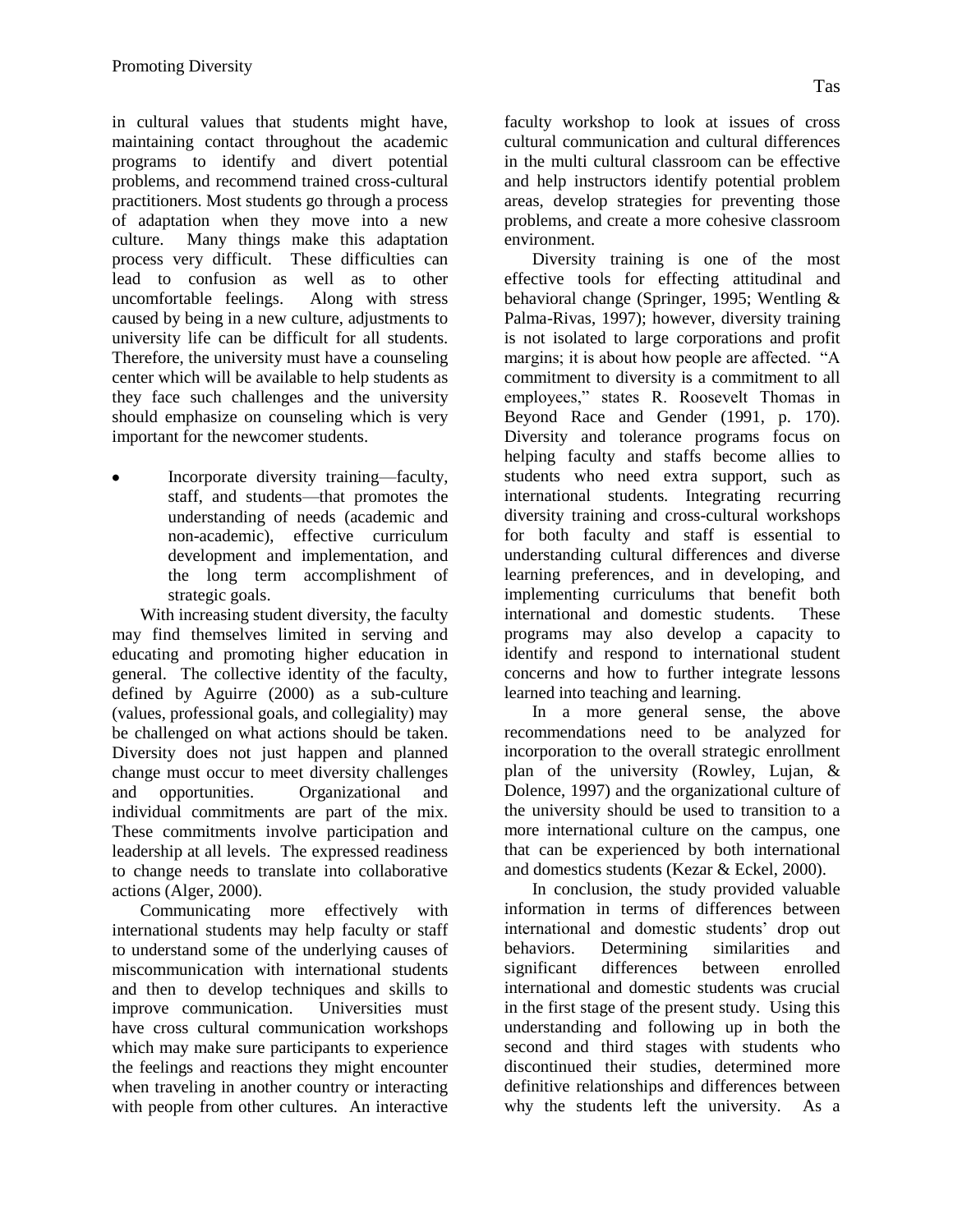significant finding, domestic students' reasons were found to centered on financial and personal educational goals, whereas international students' reasons centered on having the ability to become a more vital and recognized entity on the campus, including participating or being represented in the student government.

The United States of America is called a melting pot, which is established by melting many cultures together, and has evolved in a society accommodating many cultures; however, it can be improved upon. International students bring a mix of diverse culture to U.S. universities that increase the overall quality of life in the universities and promote international education.

Universities desiring to internationalize their institutions are actively seeking international students, directly through enrollment, sister university agreements, and the establishment of other campuses in addition to the main campus. Retaining international students is critical to this objective. As universities in the United States plan and execute strategies to recruit more international students, diversity, revenue, and other global education issues must be considered and planned for to retain them along with domestic students.

Also critical to this objective is recognizing the differences and learning how these differences can promote diversity and future benefits. Differences do not mean different treatment between domestic and international students in meeting and exceeding non -academic and academic needs. Equal treatment and the inclusion of international students on the campus and community environment will increase retention and make education a universal and international language.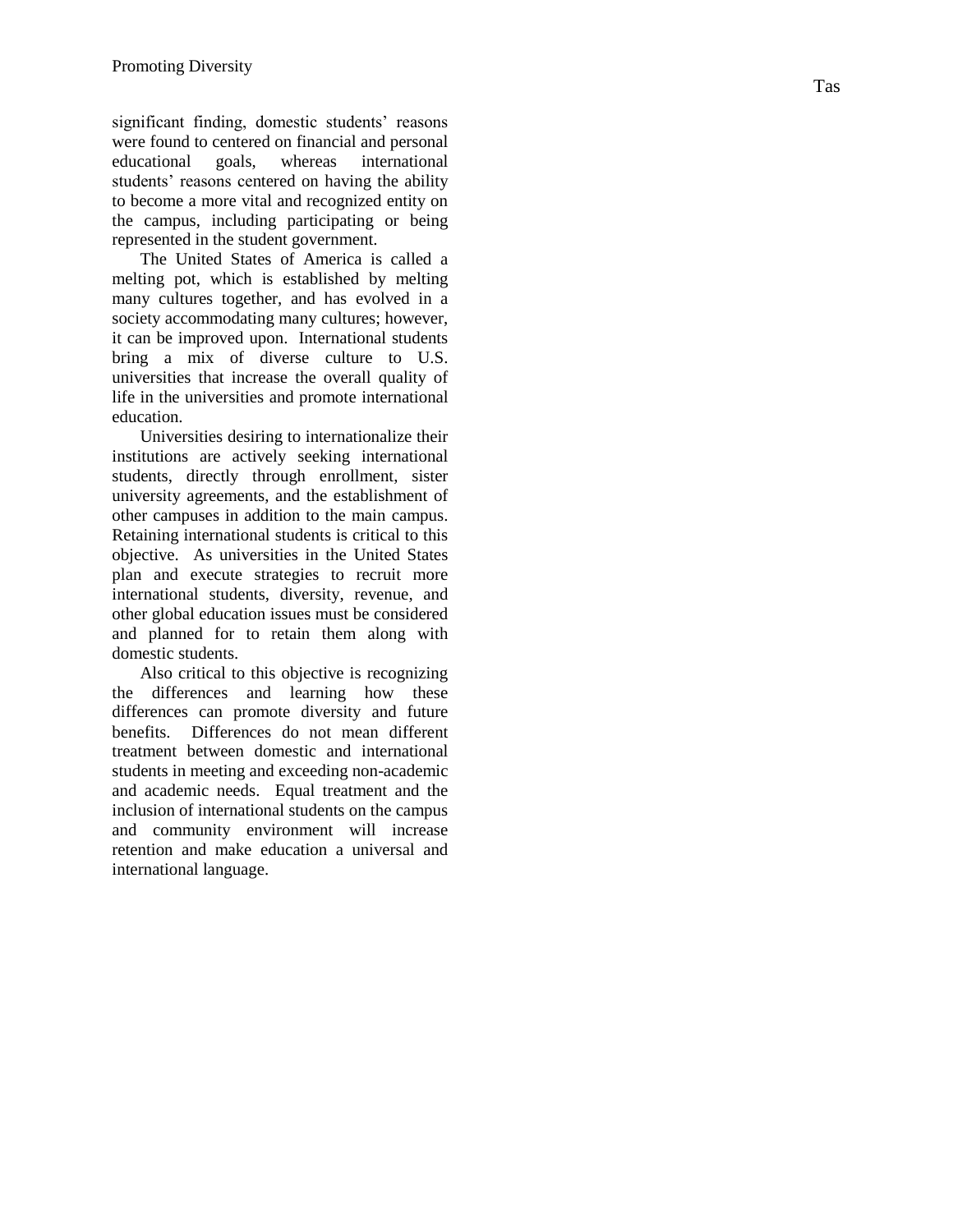## **References**

- Aguirre, A. (2000a). *Women and minority faculty in the academic workplace: Recruitment, retention, and academic culture*. San Francisco, CA: Jossey-Bass.
- Alger, J. R. (2002*). Coloring between the (legal) lines: Faculty diversity and the law*. Plenary Papers, April 21-23, 2002. Symposium, Minneapolis, MN: University of Minnesota Office of Multicultural and Academic Affairs. Retrieved October 15, 2002 from http://www.oma.umn.edu/kof/proceedin gs.html
- Alger, J. R. et al. (2000). *Does diversity make a difference? Three research studies on diversity in college classrooms*. Washington, D. C.: American Council on Education and American Association of University Professors.
- Altbach, P. & Peterson, P. (Eds.). (1999). *Higher education in the 21st century: Global challenge and national response*. Annapolis Junction, MD: Institute of International Education and Boston College Center for International Higher Education, IIE Research Report Number Twenty-nine.
- Argyris, C., & Schon, D. A. (1996). *Organizational learning II: Theory, method, and practice.* Reading, MA: Addison-Wesley Publishing.
- Arnone, M. (2004). Security at home creates insecurity abroad. *The Chronicle for Higher Education* (50), 27, p. 21. Retrieved March 12, 2004 from: http://chronicle.com/prm/weekly/v50/i2 7/27a02101.htm
- Ballobin, K. (1993). *A cultural diversity plan* (Abstract). (ERIC Document Reproduction Service No. ED356021.
- Barrow, J., Cox, P., Sepick, R. & Spivak, R. (1989). Student needs assessment survey: Do they predict student use of services? *Journal of College Student Development, 30* (1), 77-82.
- Bogdan, R. C., & Biklen, S. K. (1992). *Qualitative research for education: An introduction to theory and methods*. (2nd ed.). Boston: Allyn and Bacon.
- Boyer, S. P. & Sedlacek, W. E. (1986). *Attitudes and perceptions of incoming international students.* Counseling Center: University of Maryland.
- Britton, S., Chamberlain, T., Davis, C., Easley, D. Grunden, C. & Williams, J. (2003). *Assessing International Student Perceptions*. Indiana University. Retrieved March 21, 2004 from: http://www.indiana.edu/~iuspa/Journal/ 2003/Assessing%20Internation%20Stud ents.pdf.
- Cable, John. (1974) Foreign students in the United States. *Improving College and University Teaching* 20, no.1 (Winter, 1974): 40-41.
- Center for the Study of College Student Retention. (2004). Retrieved February 29, 2004 from: [http://www.cscsr.org/retention\\_issues.ht](http://www.cscsr.org/retention_issues.htm) [m](http://www.cscsr.org/retention_issues.htm)
- Clark, K. (1995). *SELECT: Achieving and rewarding excellence in faculty advising.* (Abstract). (ERIC Document Reproduction Service No. ED382264)
- Consortium for Student Retention Data Exchange. 2002. First-year Retention Rates. Retrieved October 24, 2003 from:
	- [www.occe.ou.edu/CSRDE/retnrate2.htm](http://www.occe.ou.edu/CSRDE/retnrate2.htm)
- Craven, A. & Kimmel, J. (2002). Experiential analysis of a multicultural learning: adventure in a Hispanic-serving institution. *Journal of Hispanic Higher Education*, *1* (1), 59-68.
- Creswell, J. W. (1994). Research *design: Qualitative & quantitative approaches*. Thousand Oaks, CA: Sage.
- Creswell, J. W. (2002). *Educational Research: Planning, conducting, and evaluating quantitative and qualitative research*. Upper Saddle River, NJ: Merrill Prentice Hall. Available at: <http://www.prenhall.com/creswell>
- Cummins, T. G., & Worley, C. G. (2001). *Organizational development and change*. (7th ed.). Cincinnati, OH: South-Western Publishing.
- David, F. R. (1999). *Strategic management: Concepts and cases*. (7th ed.). Upper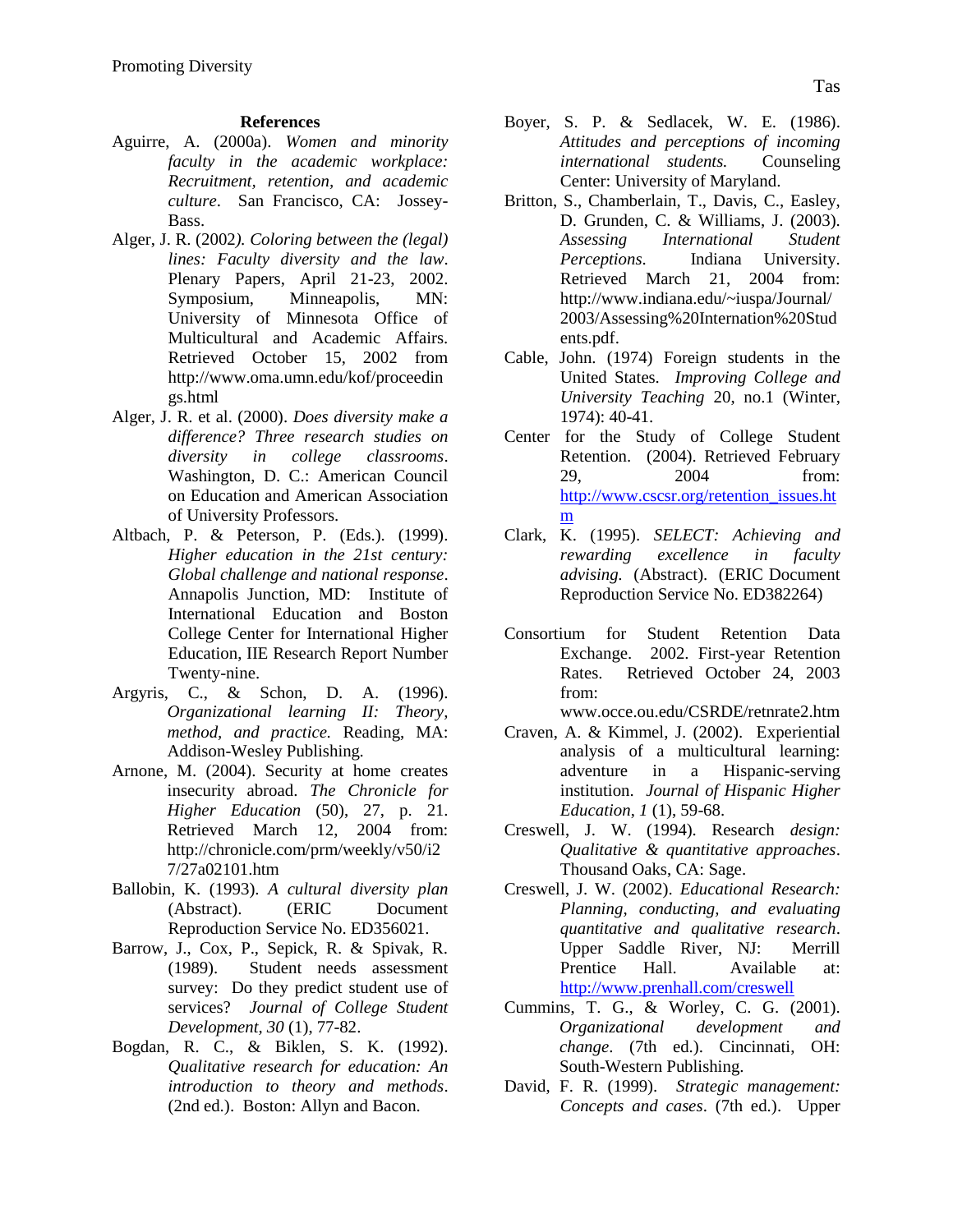Saddle River, NJ: Prentice Hall.

- Dee, J. R.; & Henkin, A. B. (1999). Challenges to adjustment to college life in the United States: experiences of Korean students. *Journal of International Education*. *29*(1) Fall 1999, p. 54-70.
- Economic Benefits of International Education to the United States of America—A Statistical Analysis. (2003). Retrieved March 20, 2004 from: http://www.nafsa.org/content/PublicPoli cy/DataonInternationalEducation/econB enefits.htm
- Ellison, A., & Simon, B. (1973). Does college make a person healthy and wise? In L. Solmon & P. Taubman (Eds.), *Does college matter?* New York: Academic Press.
- Feuerstein, R. (2001). *The International Center for the Enhancement of Learning Potentia*l. Retrieved February 29, 2004 from [http://www.icelp.org/asp/main.asp](http://www.icelp.org/asp/main.aspF)
- Furnham, A. & Bochner, S. (1986). *Culture Shock: Psychological reactions to unfamiliar environments.* New York: Routledge.
- Gerdes, H., & Mallinckrodt, B. (1994). Emotional, social, and academic adjustment of college students: A longitudinal study of retention. *Journal of Counseling and Development*, 72, 281-288.
- Gilbert, Stan. (1989). Addressing the needs of English as a second language students. *AACJC Journal*, 22-25.
- Gomez, L. S. (1987). *International students in California community colleges: A study of populations, programs, and possibilities*. Unpublished doctoral dissertation, University of Southern California.
- Green, M. & Baer, M. (2001). Global Learning in a New Age. *The Chronicle of Higher Education.* Section: The Chronicle Review Page: B24 Retrieved March 17, 2004 from: http://chronicle.com/prm/weekly/v48/i1 1/11b02401.htm
- Hart, R. H. (1974). *Problems of international students enrolled in Texas public community colleges as perceived by*

*international students and international student advisors*. (ERIC Document Reproduction Service No. ED096599)

- Hofstede, G. (1997). *Cultures and organizations: Software of the mind*. New York: McGraw-Hill.
- Hofstede, G. (2001). *Cultures and consequences: Comparing values, behaviors, institutions, and organizations across nations*. (2nd ed.). Thousand Oaks, CA: Sage Publications
- Hofstede's Dimension of Cultural Scales. (2004). Retrieved February 29, 2004 from [http://spectrum.troyst.edu/~vorism/hofst](http://spectrum.troyst.edu/~vorism/hofstede.htm)

[ede.htm](http://spectrum.troyst.edu/~vorism/hofstede.htm)

- Huntley, H. S. (1993). Adult International Students: Problems of Adjustment (Abstract). (ERIC Document Reproduction Service No. ED355886)
- Jacobson, J. (2003). Foreign student-enrollment stagnates. *The Chronicle for Higher Education.* Page A1 Retrieved March 21, 2004 from: [http://chronicle.com/prm/weekly/v50/i1](http://chronicle.com/prm/weekly/v50/i11/11a00101.htm) [1/11a00101.htm](http://chronicle.com/prm/weekly/v50/i11/11a00101.htm)
- Johnson, V. (2003). The perils of homeland security. *The Chronicle for Higher Education.* Retrieved April1, 2004 from: http://chronicle.com/prm/weekly/v49/i3 1/31b00701.htm
- Kezar, A., & Eckel, P. (2002). The effect of institutional culture on change strategies in higher education. *The Journal of Higher Education 73*(4), 435-60.
- Kezar, A., & Eckel, P. (Eds.). (2000). *Moving beyond the gap between research and practice in higher education.* San Francisco: Jossey-Bass
- Klineberg, O. & Hull, F. W. (1979). *At a Foreign University: An International Study of Adaptation and Coping*. (Abstract). (ERIC Document Reproduction Service No. ED212196)
- Kottak, C. P. (2002). *Anthropology: The Exploration of Human Diversity*. New York: McGraw-Hill.
- Lee, M. Y., Abd-Ella, M. & Burks, L.A. (1981). Needs of foreign students from developing nations at U.S. Colleges and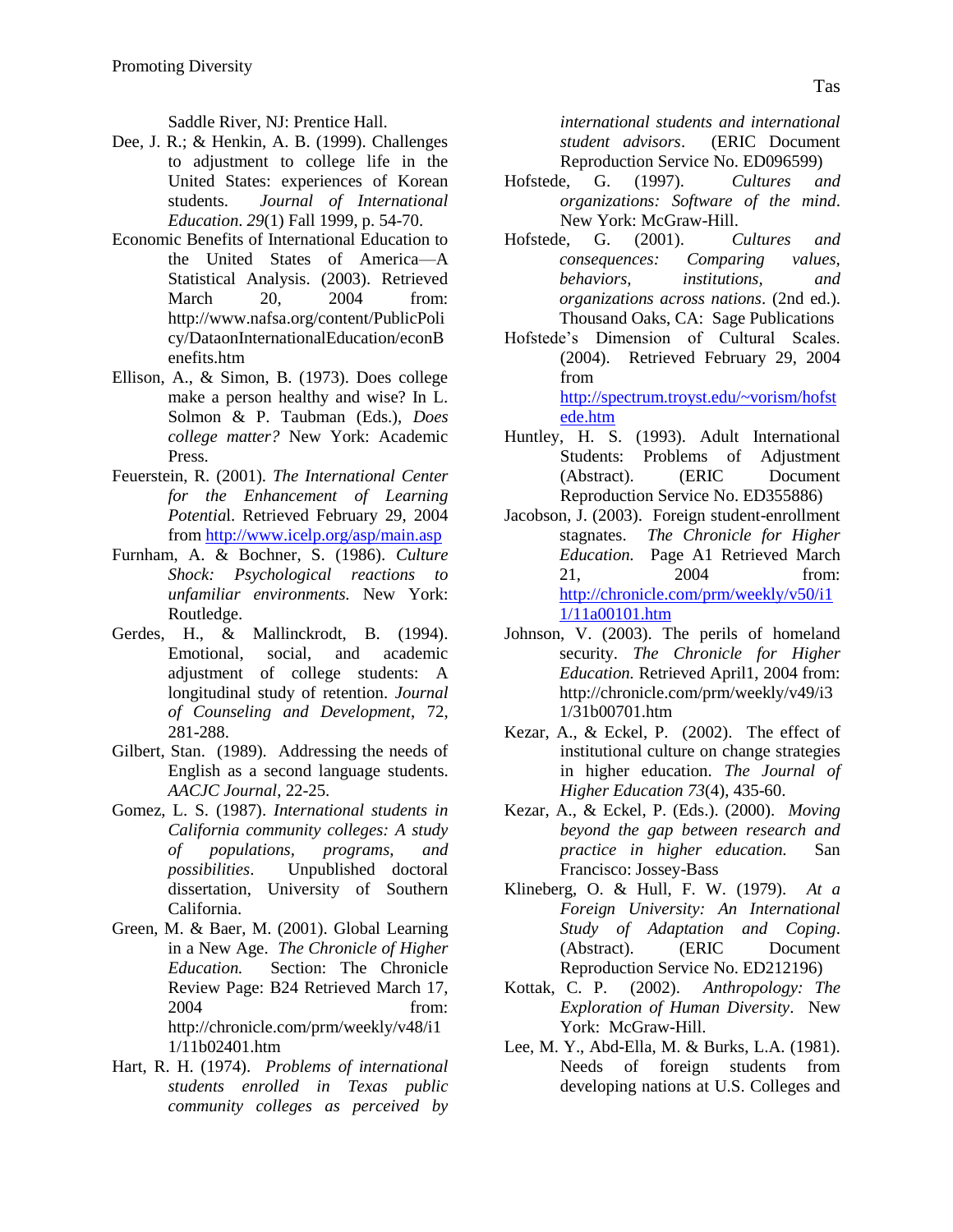universities. Washington, D.C.: NAFSA.

- Liu, E., and Liu, R. (1999). An application of Tinto's models at a commuter campus. *Education, 119*, 537-541.
- Manese J.E., Leong, F.T.L., and Sedlacek, W.E. (1984). Background, attitudes, and needs of undergraduate international students. *College Student Affairs Journal*, NO. 1. 19-28.
- Meyer, J. (2001). A conceptual framework for comprehensive international student orientation programs. *International Education 31* (1), 56-78.
- Milton, T. J. (1997). Understanding Culture Shock. Foreign Area Officer Association. Available: [http://www.faoa.org/journal/cshckfao.ht](http://www.faoa.org/journal/cshckfao.html) [ml](http://www.faoa.org/journal/cshckfao.html)
- Molinar, D. (1996). The Impact of Institutional Effectiveness on Student Retention. (Abstract). (ERIC Document Reproduction Service No. ED397721)
- Moss, L. E. (2000). Recruitment, retention, and mentoring of female and minority faculty in higher education*. Dissertation Abstracts International.* (UMI 9991814).
- Nelson, R. (1993). The effect of SLS 1122 and faculty mentors on student performance. (Abstract) (ERIC Document Reproduction Service No. ED414473)
- Nunnaly, J. (1978). Psychometic theory. New York: McGraw-Hill.
- Obong, E. E. (1997). *Nonacademic needs of international and noninternational college and university students.* New York: Vantage Press.
- Open Doors 2003. (2003). Institute of International Education. Available at <http://www.opendoors.iienetwork.org/>
- Organization for Economic Cooperation and Development Annual Report 2001. (2001). *Trends in international migration-Student mobility between and towards OECD Countries*. Retrieved March 17, 2004 from: http://www.oecd.org/LongAbstract/0,25 46,en 2649 201185 2507706 1 1 1 1 ,00.html
- Parr, Gerald, Bradley, Loretta & Bing, Revathi. (1992). Concerns and feelings of international students. *Journal of College Student Development, 33 (1)*, 20-25.
- Pascarella E. T. & Terenzini, P. T. (1991). *How college affects students*. San Francisco: Jossey-Bass Publishers.
- Peterson, M.W.& Spencer, M.G. (1990). *Understanding Academic Culture and Climate. In W.G. Tierney (ed.), Assessing Academic Climates and Cultures.* San Francisco: Jossey-Bass., 3-18.
- Reynaldo, J. & Santos, A. (1999). Cronbach's alpha: A tool for assessing the reliability of scales. *Journal of Extension*. 37.
- Rowley, J., Lujan, H., & Dolence, M. (1997). *Strategic change in colleges and universities: Planning to survive and prosper*. San Francisco: Jossey-Bass.
- Schein, E. H. (1992). *Organizational culture and leadership*. (2nd ed.). San Francisco: Jossey-Bass.
- Scott, Robert A. (1994). Campus Developments in response to the challenges of Internalization the Case of Ramapo College of New Jersey. *Journal of Higher Education Management*. March 1994, Vol. 6, No. 1 p.71-89.
- Searle, W., & Ward, C. (1990). The prediction of psychological and sociocultural adjustment during cross-cultural transitions. *International Journal of Intercultural Relations*, 14, 449-464.
- Selvadurai, R. H. (1991). Adequacy of selected services to international students in an urban technical college. *The Urban Review, 3* (4), 271-285.
- Senge, P. (1999). *The Dance of Change: The Challenges to Sustaining Momentum in Learning Organizations*. New York: Currency Doubleday.
- Senge, P. M. (1990*). The fifth discipline: The art and practice of the learning organization*. New York: Doubleday.
- SPSS 11.5 Brief Guide (2002). Prentice Hall, Inc., Upper Saddle River: NJ.
- Sutton, M., & Levinson, B. (2001). *Policy as practice: Toward a comparative sociocultural analysis of educational*